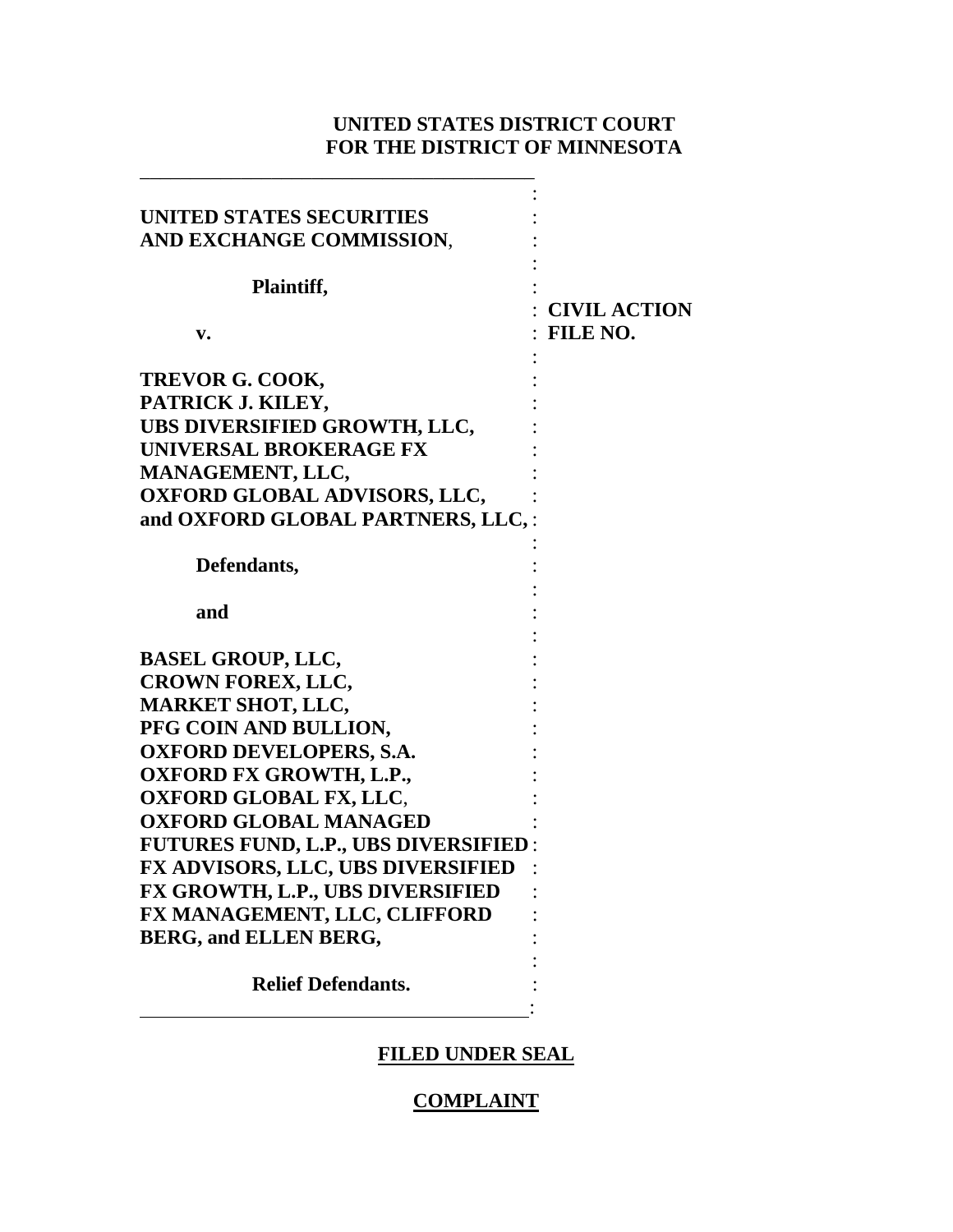Plaintiff United States Securities and Exchange Commission ("Commission") alleges as follows:

## **NATURE OF THE ACTION**

1. The Commission brings this emergency law enforcement action to charge two leading figures behind a fraudulent scheme that has taken in at least \$190 million from at least 1,000 victims, and to freeze and recover millions of dollars derived from the scheme before those assets disappear.

2. The Defendants are two Minnesota residents, Trevor G. Cook ("Cook") and Patrick J. Kiley ("Kiley"), together with several shell companies owned or controlled by either Cook or Kiley—UBS Diversified Growth, LLC, Universal Brokerage FX Management, LLC, Oxford Global Advisors, LLC, and Oxford Global Partners, LLC (collectively "the Defendant Shell Companies"). (None of the entities using the UBS name referred to in this Complaint is affiliated with UBS, AG, the Switzerland-based global financial services firm.)

3. From at least July 2006 through July 2009, Cook and Kiley, directly and indirectly through the Defendant Shell Companies, raised at least \$190 million from at least 1,000 investors by selling investments in a purported foreign currency trading venture.

4. Cook and Kiley represented that they would deposit each investor's funds into a segregated account in the investor's name; that they would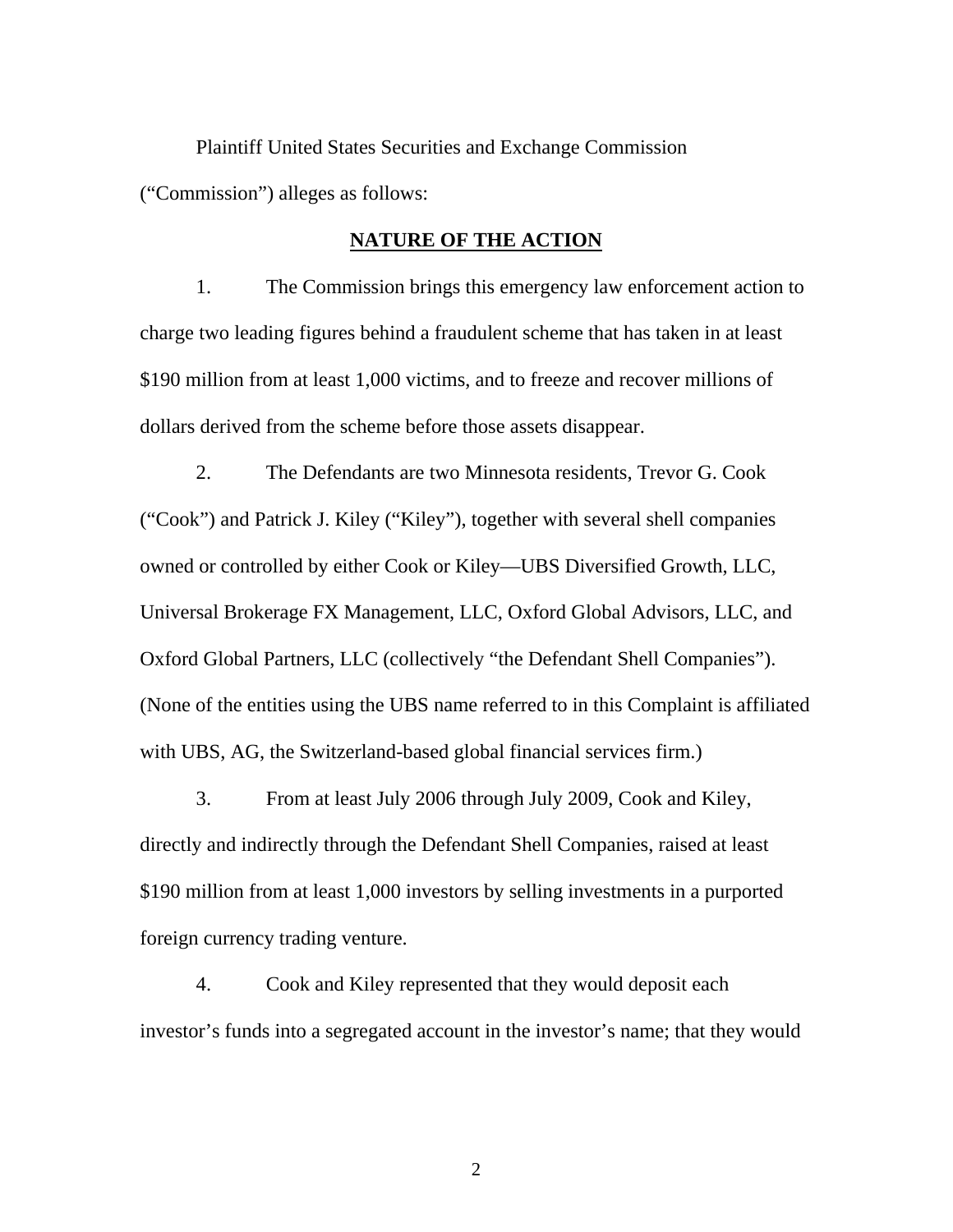use each investor's funds to trade foreign currencies; and that the foreign currency trading would generate annual returns of 10% to 12%.

5. Cook and Kiley also represented that their foreign currency trading venture involved little or no risk and that the investors' principal would be safe and could be withdrawn at any time.

6. Cook and Kiley's representations were false.

7. Cook and Kiley did not place each investor's money in a segregated account in the name of the investor.

8. Instead, Cook and Kiley pooled the investors' funds in bank and trading accounts in the names of entities that they controlled, including the Defendant Shell Companies and Relief Defendants Basel Group, LLC, Crown Forex, LLC, Market Shot, LLC, PFG Coin and Bullion, Oxford FX Growth, L.P., Oxford Global FX, LLC, Oxford Global Managed Futures Fund, L.P, UBS Diversified FX Advisors, LLC, UBS Diversified FX Growth, L.P., and UBS Diversified FX Management, LLC (collectively "the Relief Defendant Shell Companies").

9. Cook also gave investor funds to his wife's parents, Relief Defendants Clifford and Ellen Berg, in order to conceal the location of those assets.

10. Cook and Kiley, in effect operating a Ponzi scheme, diverted approximately \$51 million of the investors' funds to pay ostensible returns and principal to other investors.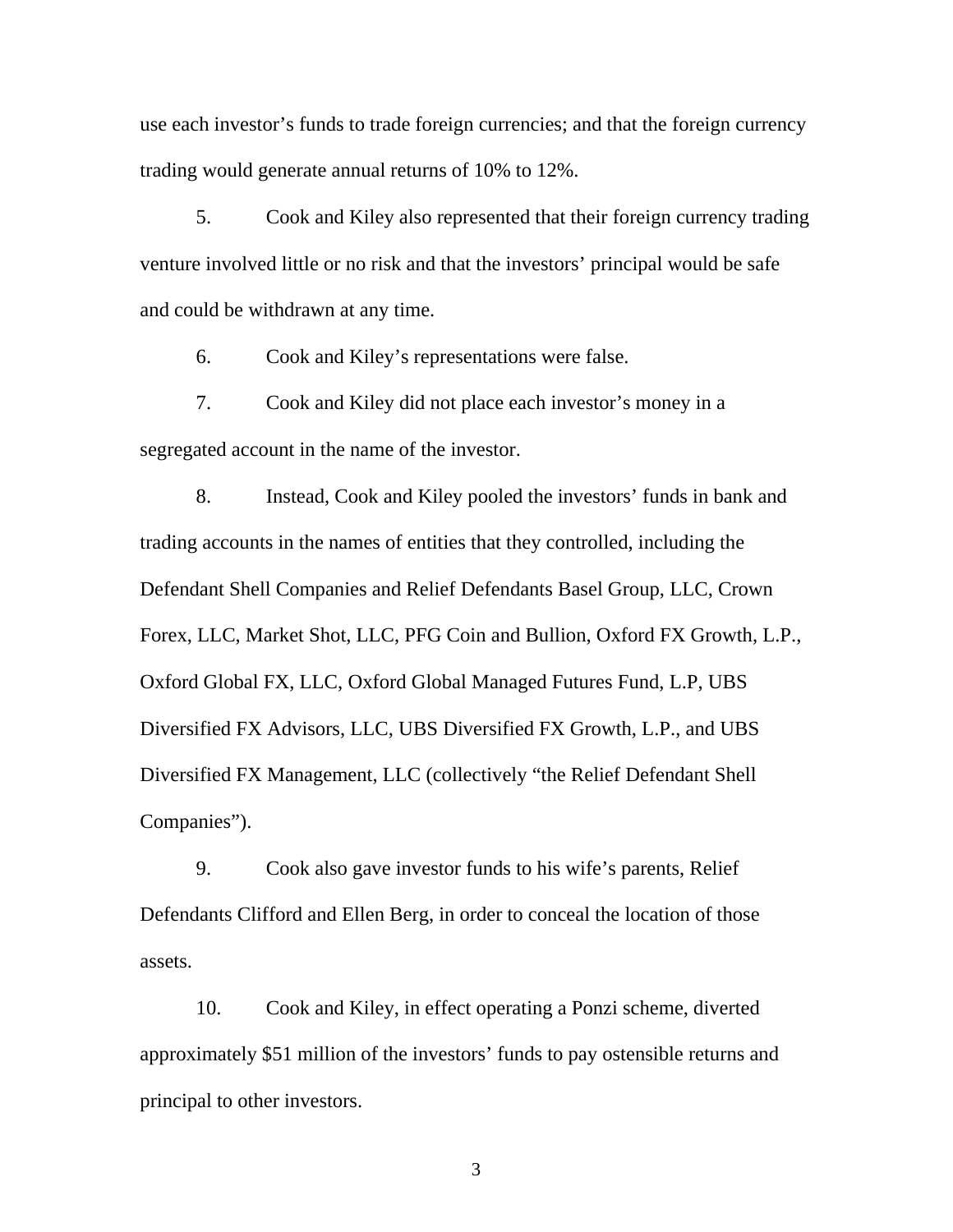11. Cook and Kiley misappropriated \$42.8 million of the investors' funds, including \$18 million that Cook diverted to buy ownership interests in two trading firms; \$12.8 million that Cook and Kiley transferred to bank accounts in Panama, purportedly to finance the construction of a casino; and at least \$12 million that Cook and Kiley used to pay their personal expenses, including \$4.8 million that Cook lost through gambling, \$2.8 million that Cook used to acquire the Minneapolis building popularly known as the Van Dusen Mansion; \$2.7 million withdrawn in cash and cashier's checks, \$1.3 million used to pay legal fees, \$1 million transferred to a private investment fund, and \$1 million used to pay personal credit cards and bank payments.

12. Cook and Kiley converted another \$108 million of the investors' money to fund banking and trading accounts that they held in names of their various shell companies, including certain of the Defendant Shell Companies and the Relief Defendant Shell Companies.

13. Cook and Kiley used some of the money in their shell companies' accounts to trade foreign currencies. However, their trading involved significant risks and lost at least \$48 million.

14. Throughout their fraud, Cook and Kiley provided their victims with phony account statements that falsely reported substantial, continuing gains from foreign currency trading in segregated investor accounts.

15. At the present, Cook and Kiley's victims face losses of at least \$139 million.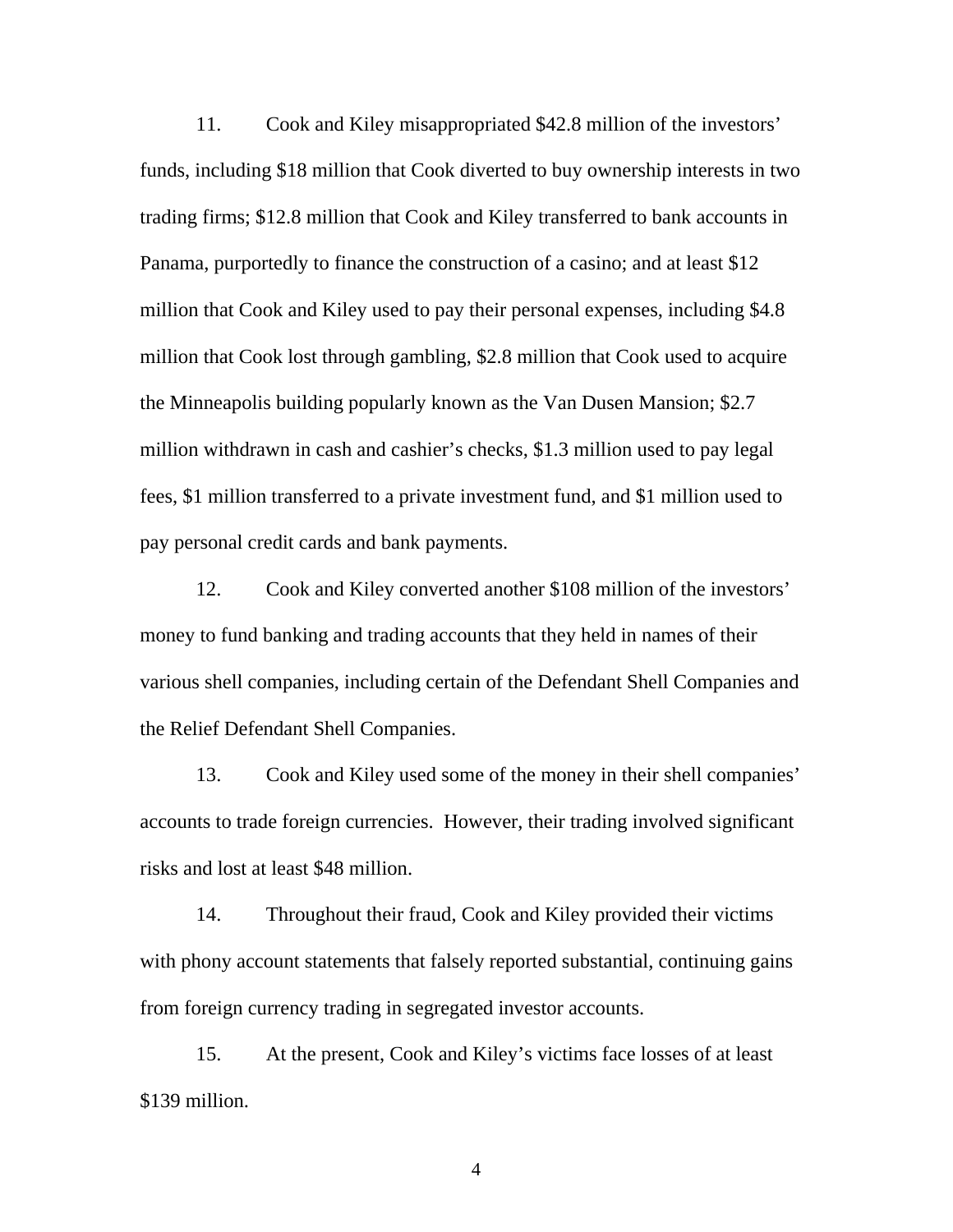16. As a result of the foregoing, Cook, Kiley, UBS Diversified Growth, LLC, Universal Brokerage FX Management, LLC, Oxford Global Advisors, LLC, and Oxford Global Partners, LLC, directly and indirectly, have engaged in and, unless enjoined, will continue to engage in acts, practices, transactions, and courses of business that violate Sections 5(a), 5(c), and 17(a) of the Securities Act of 1933 (the "Securities Act") [15 U.S.C. §§ 77e(a), 77e(c), and 77q(a)] and Section 10(b) of the Securities Exchange Act of 1934 ("Exchange Act") [15 U.S.C. § 78j(b)] and Rule 10b-5 [17 C.F.R. § 240.10b-5] thereunder.

17. The Commission brings this lawsuit to hold the Defendants accountable for their flagrant and repeated violations of the federal securities laws; to freeze and preserve the assets of Cook, Kiley, the Defendant Shell Companies, the Relief Defendant Shell Companies, and the Relief Defendants Clifford and Ellen Berg; and to prevent further harm to investors.

### **JURISDICTION AND VENUE**

18. The Commission brings this action pursuant to Section 20(b) of the Securities Act [15 U.S.C. §77t(b)] and Sections 21(d) and 21(e) of the Exchange Act [15 U.S.C. §§78u(d) and 78u(e)].

19. This Court has jurisdiction over this action pursuant to Section 22 of the Securities Act [15 U.S.C. § 77v] and Section 27 of the Exchange Act [15 U.S.C. § 78aa].

20. Venue is proper in this Court pursuant to Section 27 of the Exchange Act [15 U.S.C. § 78aa].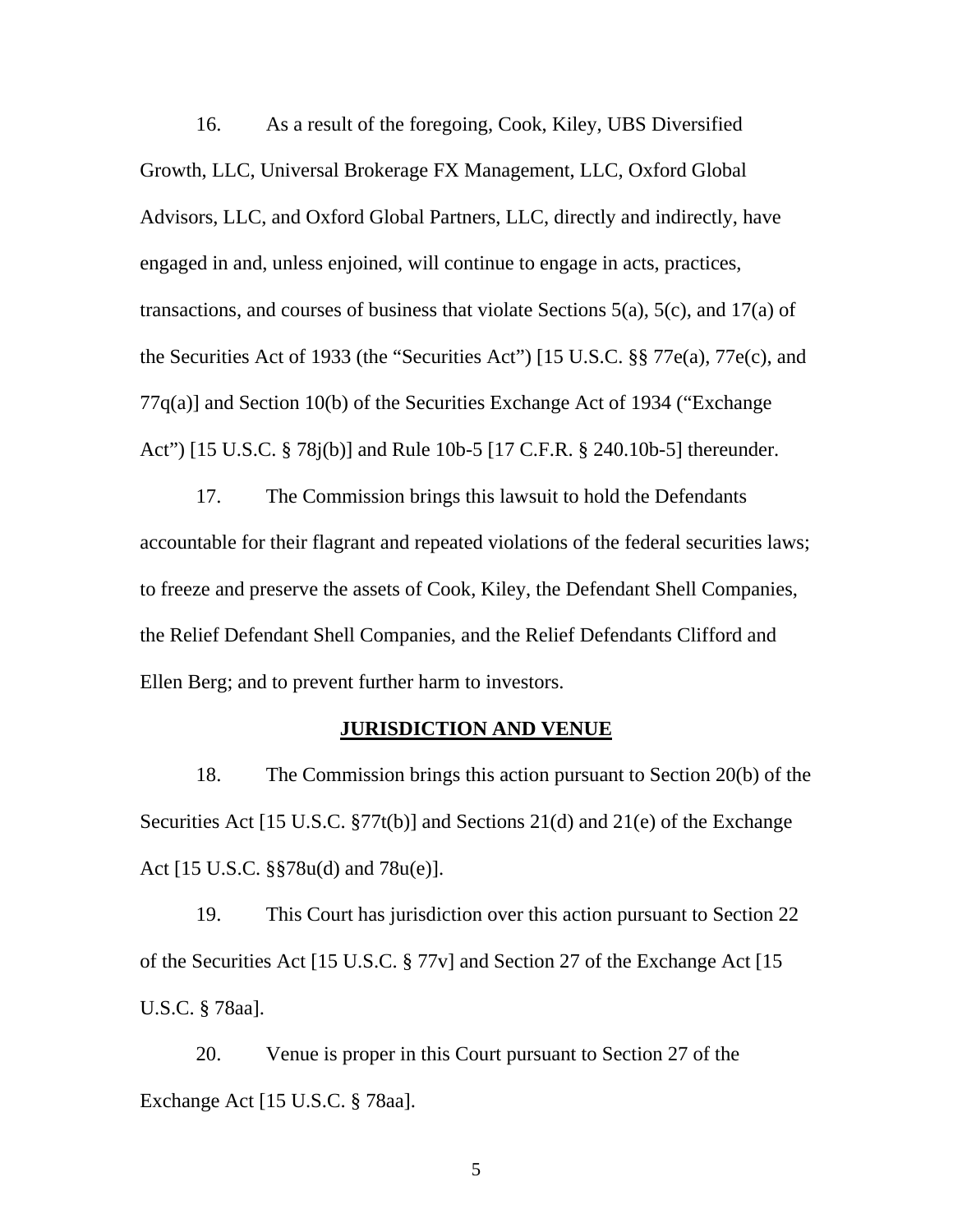21. Acts, practices and courses of business constituting violations alleged herein have occurred within the jurisdiction of the United States District Court for the District of Minnesota and elsewhere.

22. Cook, Kiley, the Defendant Shell Companies, and the Relief Defendant Shell Companies, directly and indirectly, made use of the means and instrumentalities of interstate commerce and of the mails in connection with the acts, practices, and courses of business alleged herein.

23. Cook, Kiley, and the Defendant Shell Companies will, unless enjoined, continue to engage in the acts, practices and courses of business set forth in this complaint, and acts, practices and courses of business of similar purport and object.

### **DEFENDANTS**

24. **Trevor G. Cook** is a 37-year-old resident of Burnsville,

Minnesota. Cook is not registered with the Commission in any capacity and has never been associated with an entity registered with the Commission. Cook was previously an associated person with various commodities and futures trading firms.

25. **Patrick J. Kiley** is a 71-year-old resident of Minneapolis, Minnesota. He is the founder of UBS Diversified Growth, LLC and Universal Brokerage FX Management, LLC. For the past several years, ending in or about July 2009, Kiley hosted a financial themed radio show on which he marketed the foreign currency investments that he and Cook offered and sold. Kiley is not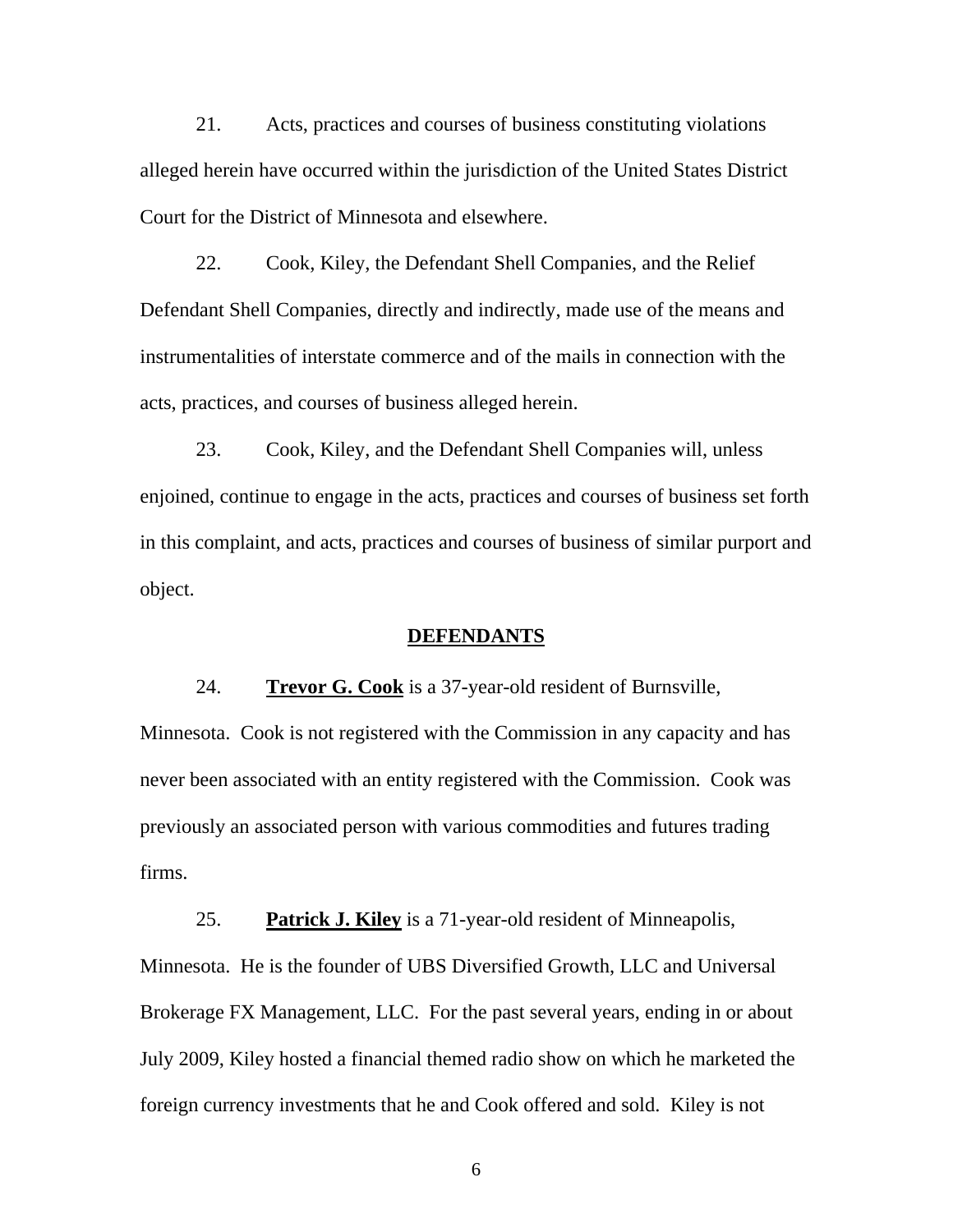registered with the Commission in any capacity and has never been associated with a registered entity.

26. **UBS Diversified Growth, LLC** is a Minnesota limited liability corporation with its principal place of business in Burnsville, Minnesota. Kiley is the registered agent of UBS Diversified Growth, LLC. UBS Diversified Growth, LLC is not registered with the Commission in any capacity. No registration statement has been filed with the Commission with respect to securities issued by UBS Diversified Growth, LLC.

27. **Universal Brokerage FX Management, LLC** is a Minnesota limited liability corporation with its principal place of business in Burnsville, Minnesota. Kiley is the registered agent of Universal Brokerage FX Management, LLC. The registered address of Universal Brokerage FX Management, LLC is the same as that of UBS Diversified Growth, LLC. Universal Brokerage FX Management, LLC is not registered with the Commission in any capacity. No registration statement has been filed with the Commission with respect to securities issued by Universal Brokerage FX Management, LLC.

28. **Oxford Global Advisors, LLC** is a Minnesota limited liability company with its principal place of business in Minneapolis, Minnesota. Oxford Global Advisors, LLC is not registered with the Commission in any capacity. No registration statement has been filed with the Commission with respect to securities issued by Oxford Global Advisors, LLC. In or around July 2008,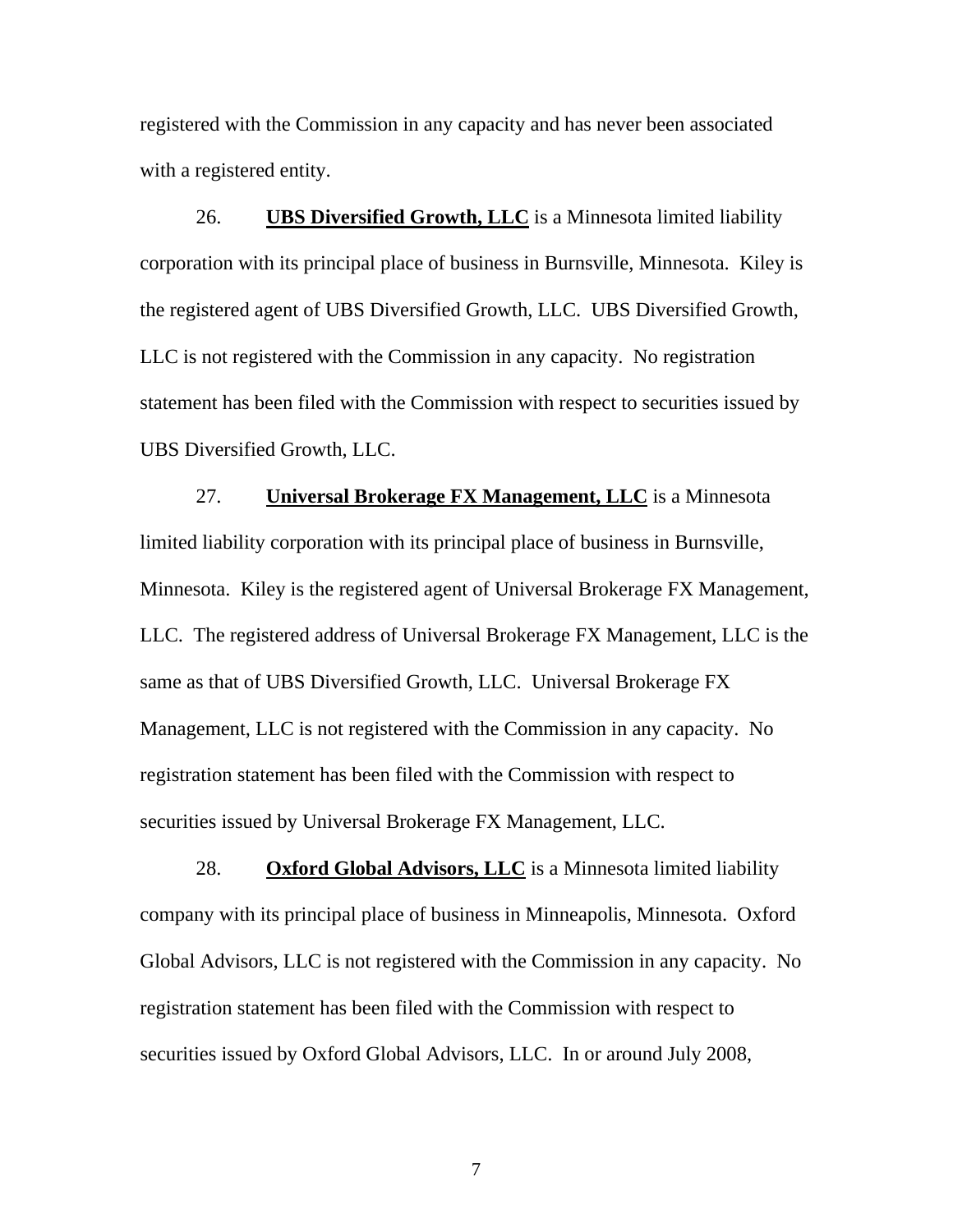Oxford Global Advisors, LLC ceased doing business under this name and was later reformed as Oxford Global Partners, LLC.

29. **Oxford Global Partners, LLC**, formed in November 2008, is a Minnesota limited liability company with its principal place of business in Minneapolis, Minnesota. Cook is part-owner of Oxford Global Partners, LLC. Oxford Global Partners, LLC is not registered with the Commission in any capacity. No registration statement has been filed with the Commission with respect to securities issued by Oxford Global Partners, LLC.

# **RELIEF DEFENDANTS**

30. **Market Shot, LLC, Oxford FX Growth, L.P., Oxford Global Managed Futures Fund, L.P., Oxford Global FX, LLC, PFG Coin and Bullion, UBS Diversified FX Advisors, LLC, UBS Diversified FX Growth, L.P.**, and **UBS Diversified FX Management, LLC** are all Minnesota limited liability companies or limited partnerships. **UBS Diversified FX Advisors, LLC, UBS Diversified FX, Growth L.P., and UBS Diversified FX Management, LLC** are no longer active companies.

31. **Basel Group, LLC and Crown Forex, LLC** are shell companies created by Cook and Kiley that have not been formally organized under the laws of any state.

32. **Clifford and Ellen Berg** are Cook's wife's parents and reside in Apple Valley, Minnesota. The Bergs invested a total of \$293,769 into the foreign currency program since 2007. They received \$948,848 back, including \$829,469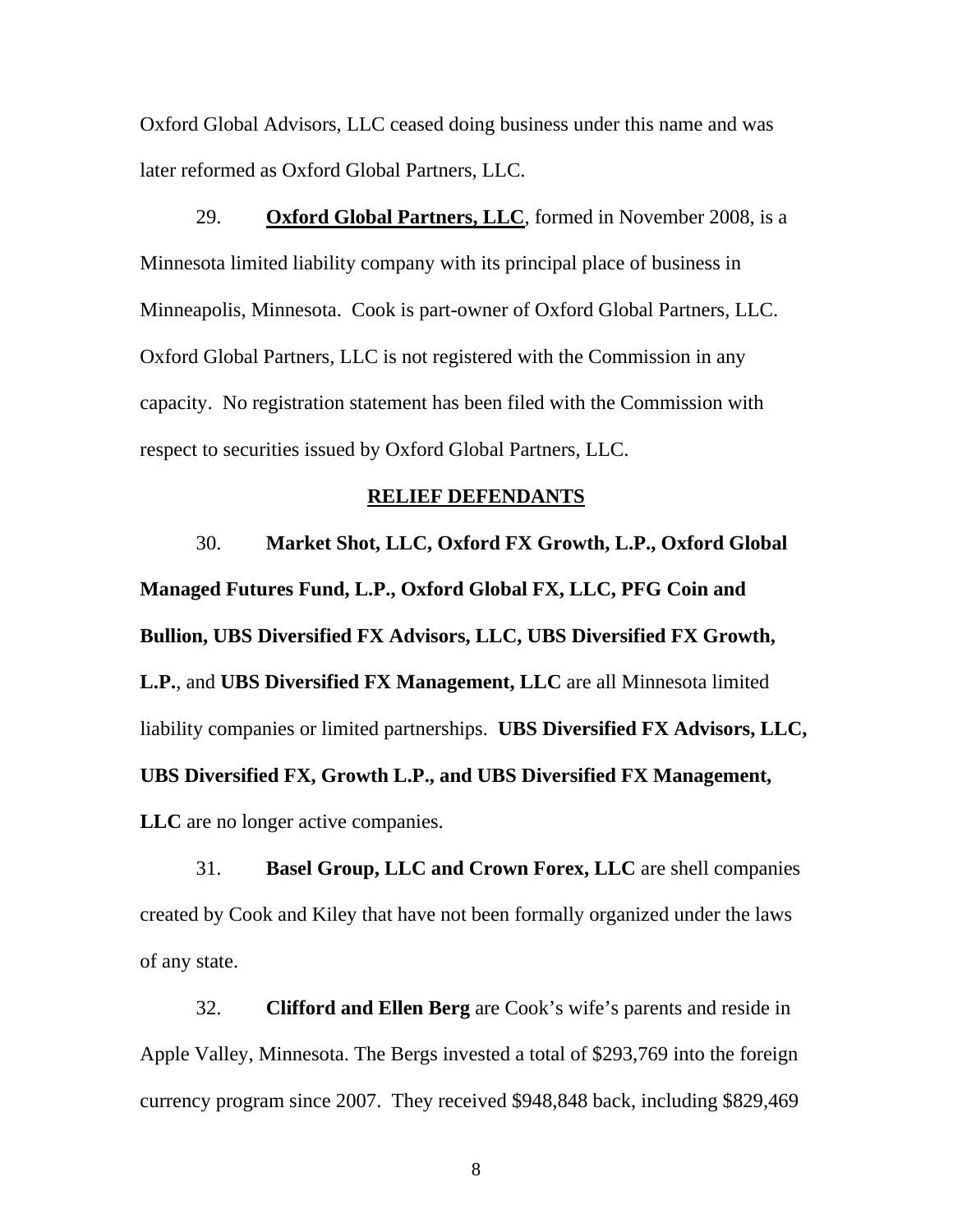which Cook gave them in June and July 2009 to deposit in their bank accounts in order to conceal investor assets.

#### **OVERVIEW OF THE FRAUD**

33. From in or about July 2006 through July 2009, Cook and Kiley raised at least \$190 million through the fraudulent offer and sale of investments in a foreign currency trading venture.

34. Cook and Kiley's victims number at least 1,000 and reside in numerous states throughout the United States. Many of the victims are senior citizens who are unsophisticated and inexperienced in financial matters. Some victims liquidated their retirement accounts to invest in Cook and Kiley's venture.

35. From at least July 2006 until approximately late 2007, Cook and Kiley both sold investments in a foreign currency trading venture offered through Defendant UBS Diversified Growth, LLC ("UBS Diversified"). From early 2008 until July 2009, Kiley sold the investments primarily through his entity Universal Brokerage FX Management, LLC, which he often referred to as Universal Brokerage FX ("Universal Brokerage"), and Cook sold the investments primarily through Oxford Global Advisors, LLC ("Oxford Global Advisors") and Oxford Global Partners, LC ("Oxford Global Partners").

36. These offerings were part of a single scheme to defraud perpetrated by Cook and Kiley.

37. On several occasions, Cook and Kiley met with prospective investors together, and they often handed out business cards representing that they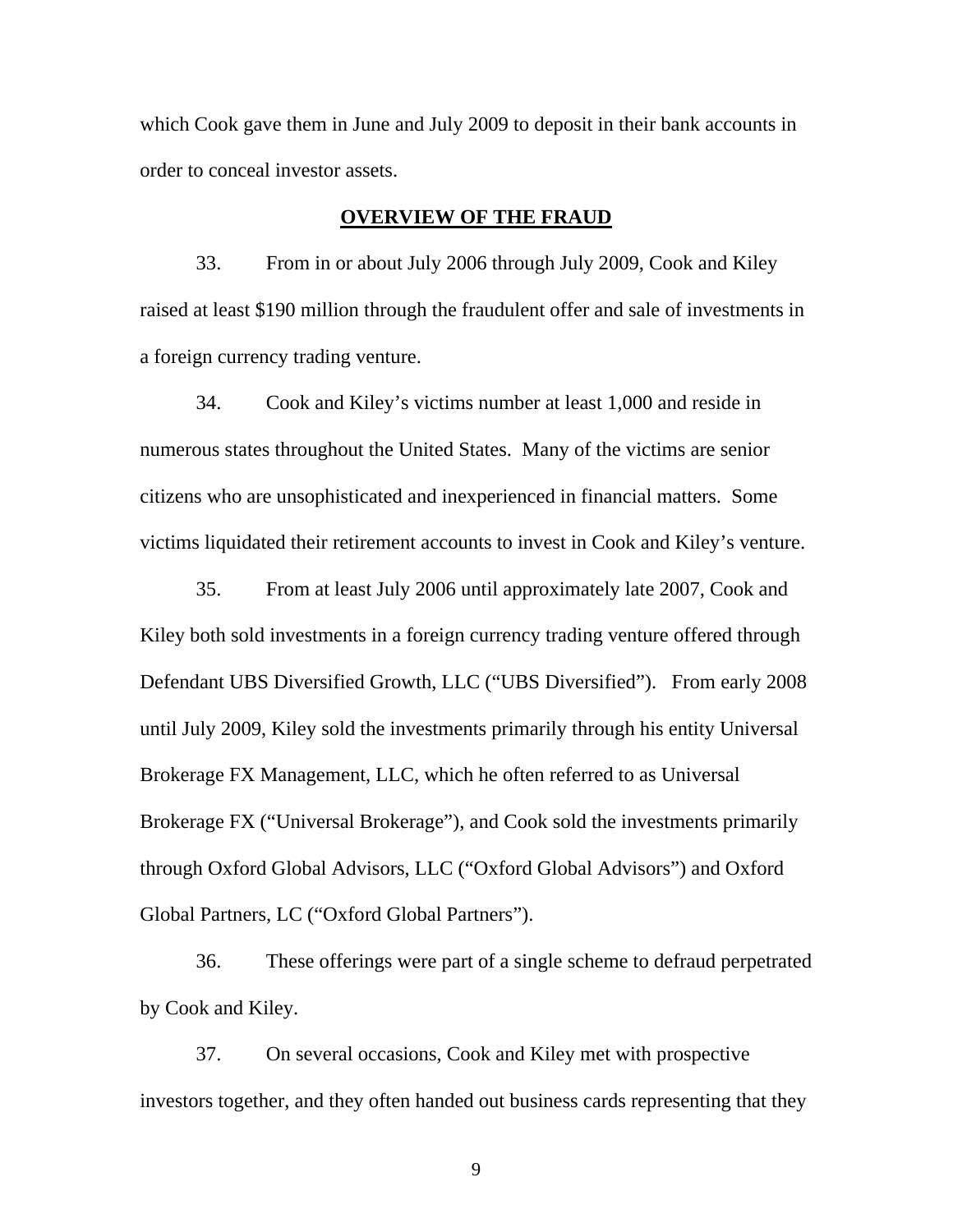worked out of the same office.

38. Certain of their offering documents were identical, except for the name of the company offering the investments.

39. Cook and Kiley made the same representations about the features of the investments to investors.

40. Cook and Kiley consistently represented that they would use the investors' funds to engage in foreign currency trading which would generate annual returns of 10% or more for the investors.

41. Cook and Kiley represented to investors that their, i.e., Cook and Kiley's, compensation would consist of fees based on the investors' principal and profits.

42. Cook and Kiley represented to investors that Cook was in charge of the trading.

43. The investors were called on to do nothing except invest their money.

44. The investors' fortunes were dependent on the Defendants' efforts in the foreign currency trading venture.

45. Both the Defendants' and the investors' profits were linked, because both the investors' returns and the Defendants' income hinged upon the success of the Defendants' foreign currency trading venture.

46. Cook and Kiley represented that the investors' principal would be exposed to little or no risk.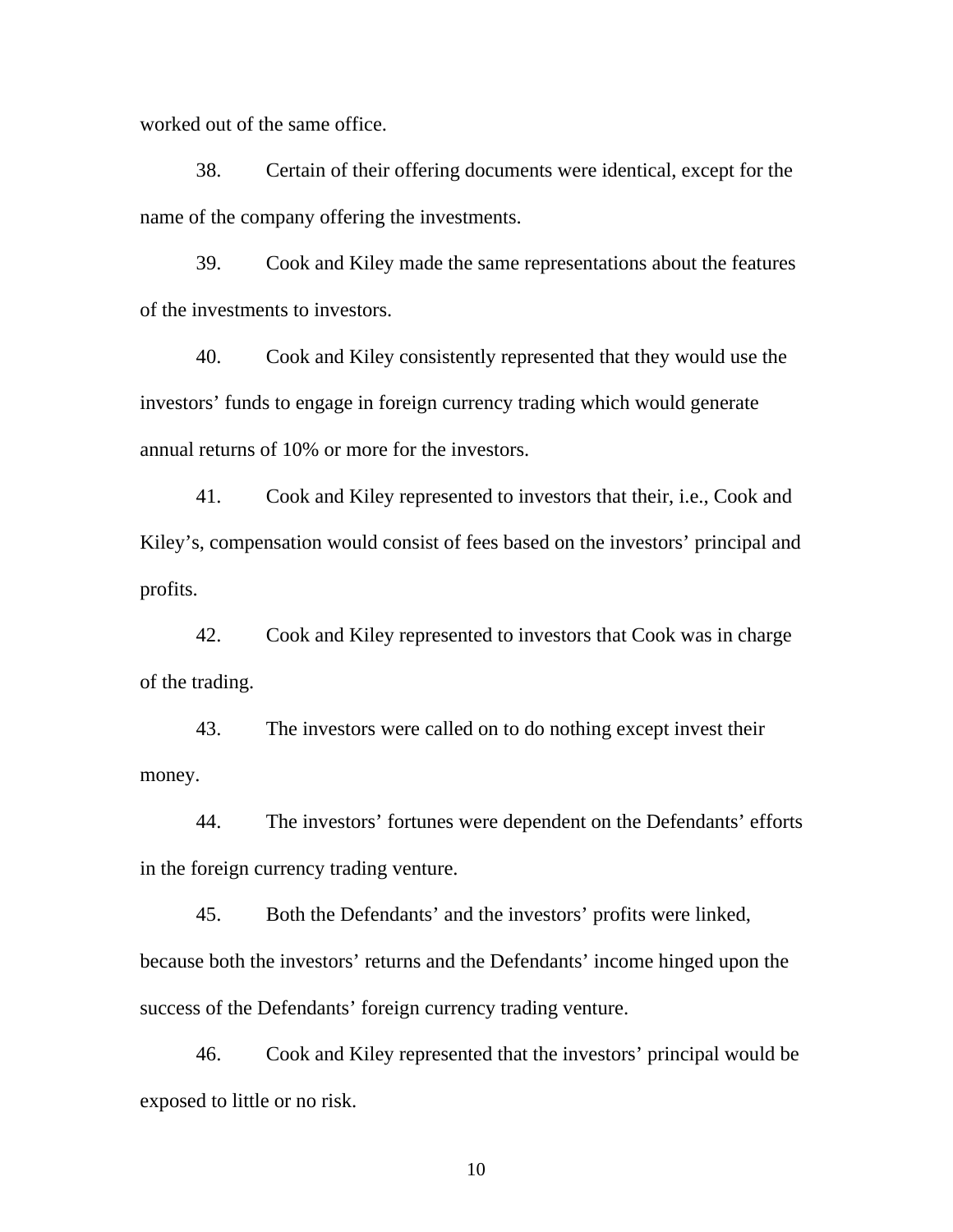47. Cook and Kiley represented that the investors could withdraw their money at any time.

48. Cook and Kiley represented to investors that their money would be placed in a segregated account in each investor's name.

49. Cook and Kiley's representations were false.

50. Cook and Kiley skimmed millions of dollars from their victims' investments and used those funds to pay their personal expenses, to invest in offshore trading firms, to finance the construction of a casino in Panama, and for other illegal purposes.

51. Cook and Kiley did not open separate, segregated accounts for the investors, but instead pooled the investors' money in common accounts at several banks and trading firms.

52. To the extent that Cook and Kiley used investor money to trade foreign currencies at all, they employed high risk trading strategies that resulted in millions of dollars of losses.

53. Cook and Kiley used investor money, in effect operating a Ponzi scheme, to pay purported returns and profits and principal to other investors who sought to withdraw money from the venture.

### **THE UNIVERSAL OFFERINGS**

54. From at least July 2006 through in or about July 2009, Kiley offered and sold investments in the foreign currency trading venture primarily through two companies that he established, UBS Diversified and Universal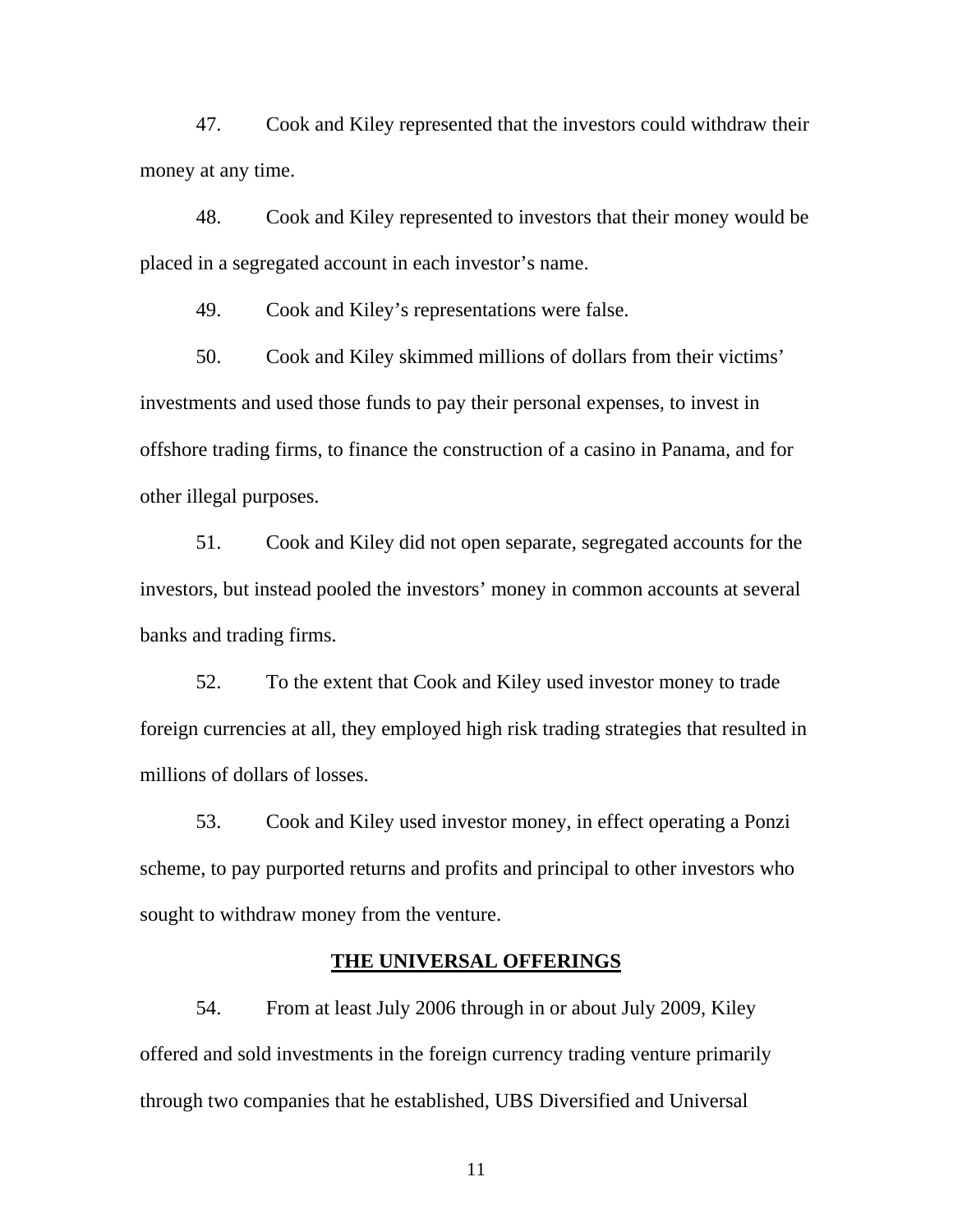Brokerage (the "Universal Offerings").

55. Kiley solicited investors through a radio program called "Follow the Money," which was broadcast in several cities until July 2009.

56. Kiley also solicited investors through his website and Universal Brokerage's website and through word of mouth.

57. Kiley also met and solicited prospective investors in person.

58. From at least July 2006 through in or about July 2009, Cook worked with Kiley to solicit investors for the Universal offerings.

59. Kiley and Cook met with prospective investors together.

60. Cook passed out business cards stating that he was the Managing Partner of UBS entities.

61. Kiley told some investors that the trading was conducted through a complex computer program purchased and overseen by Cook. Kiley's representation was false.

62. On the Universal Brokerage website Kiley claimed that the firm was a "leader in international foreign exchange markets." Kiley's representation was false.

63. In letters accompanying the Universal Offering materials, Kiley represented that UBS Diversified and Universal Brokerage each was a "registered financial advisory firm." Kiley's representation was false.

64. Kiley represented to investors that that he would invest their money in a foreign currency trading venture. Kiley's representation was false.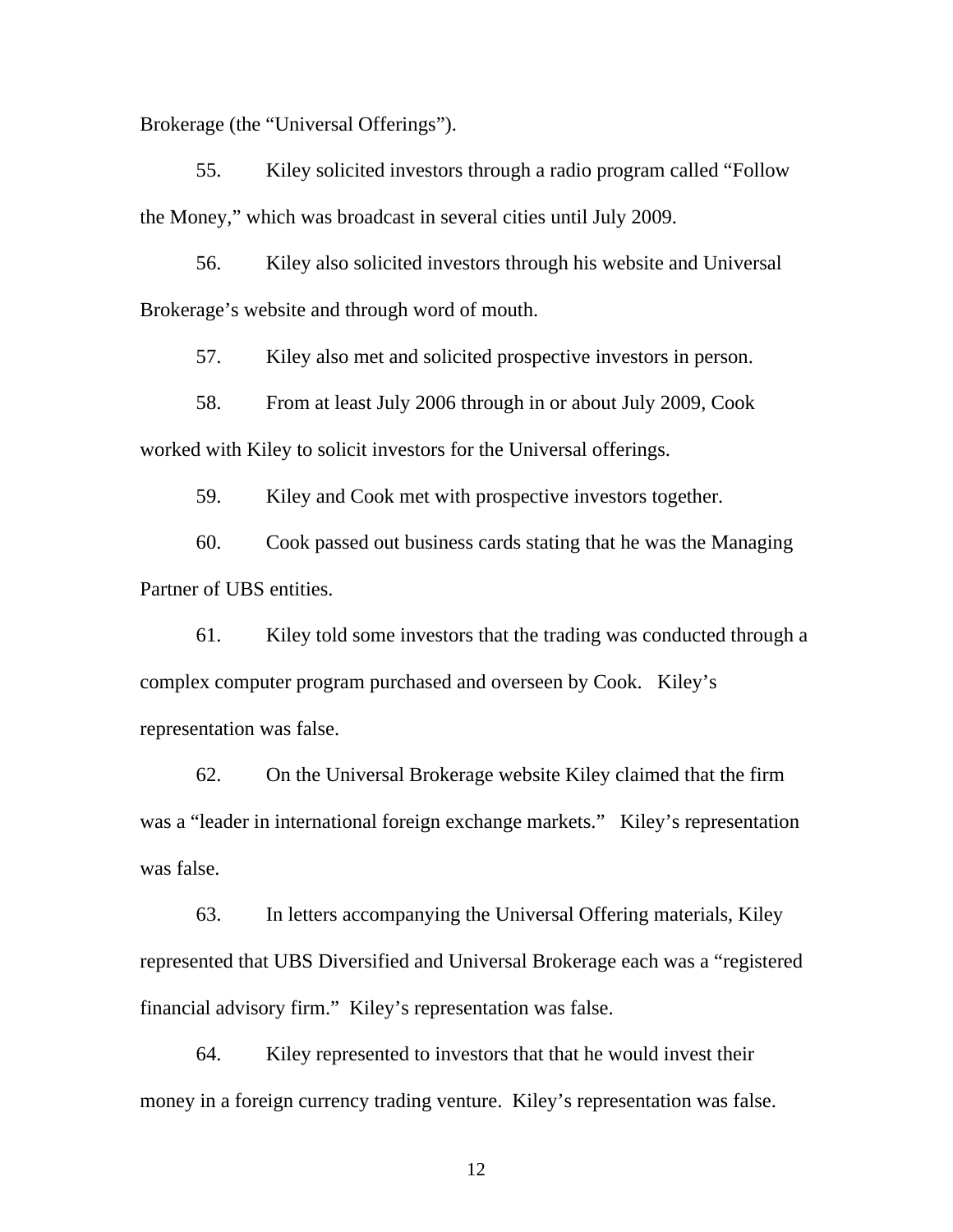65. Kiley represented to investors that the venture employed a trading strategy that he had been conducting for many years for institutions but that was now available for the first time for individual investors. Kiley's representation was false.

66. Kiley represented to investors that the program employed an arbitrage strategy and took advantage of differences in the interest rates of different foreign currencies. Kiley represented that the strategy involved trading the currencies of the G-5 countries. Kiley's representations were false.

67. Kiley represented to investors that the trading strategy involved investing in a long position in one currency and an offsetting short position in a second currency. Kiley represented that because the currency positions offset, there was no market exposure and therefore no risk to the investor's principal. Kiley's representations were false.

68. In certain offering documents, Kiley called this strategy a "fully hedged carry trade." He represented that the strategy realized a profit because the account containing the long position collected more interest than the interest paid by the account containing the short position. Kiley's representations were false.

69. Kiley also represented to certain investors that the strategy utilized a bank that complied with Shariah law, which forbids the payment of interest, and that because no interest was paid to establish the short position, a greater profit could be earned. Kiley's representations were false.

70. Kiley represented that his strategy would realize a profit regardless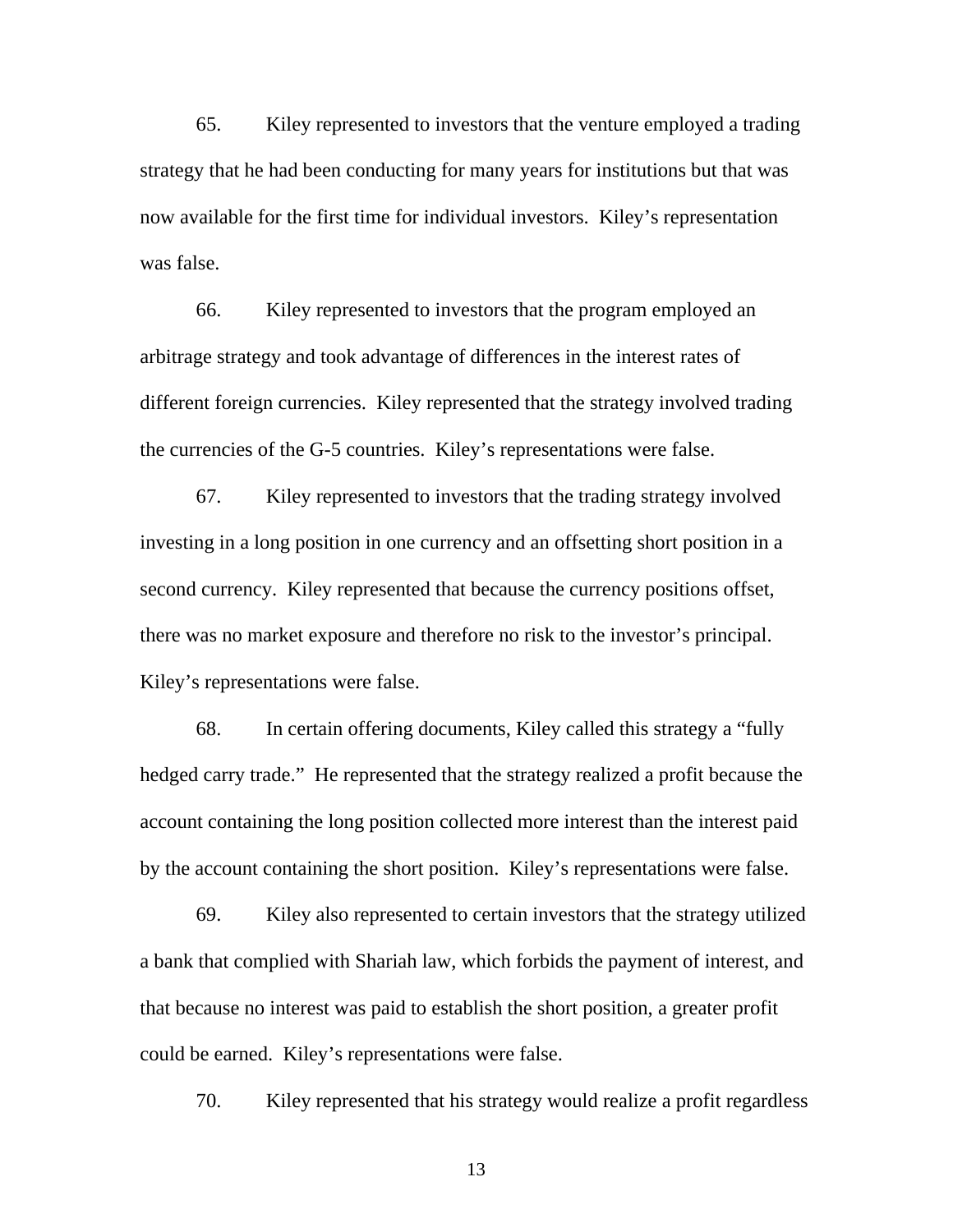of what happened to the currency market and that his program had earned significant returns. Kiley's representations were false.

71. In one offering document, Kiley claimed to have earned past returns as high as 46% annually. In another document, he represented that the program was currently earning 12% per year. Kiley told many investors that they would earn double-digit annual returns. Kiley's representations were false.

72. Kiley also represented that investors would not lose their principal investment. One of the offering documents represented that investors' principal was "fully protected" and another represented that the investor's capital investment would be "protected." Kiley's representations were false.

73. In multiple offering documents, Kiley represented that the trading strategy eliminated all currency fluctuation risk and market exposure. Kiley's representation was false.

74. One of Kiley's offering documents represented that "100% of the time the long USD/JPY position is fully insured" and that "qualified funds are insured by" a bond held at Deutsche Bank. Kiley's representations were false.

75. Kiley also told investors that their funds were completely liquid and could be withdrawn at any time. Kiley's representation was false.

76. Kiley told investors that their funds would be kept in segregated accounts and not commingled with other investors' or corporate funds. One offering document represented that investor "funds are deposited with a commercial bank in the client's name." Kiley's representation was false.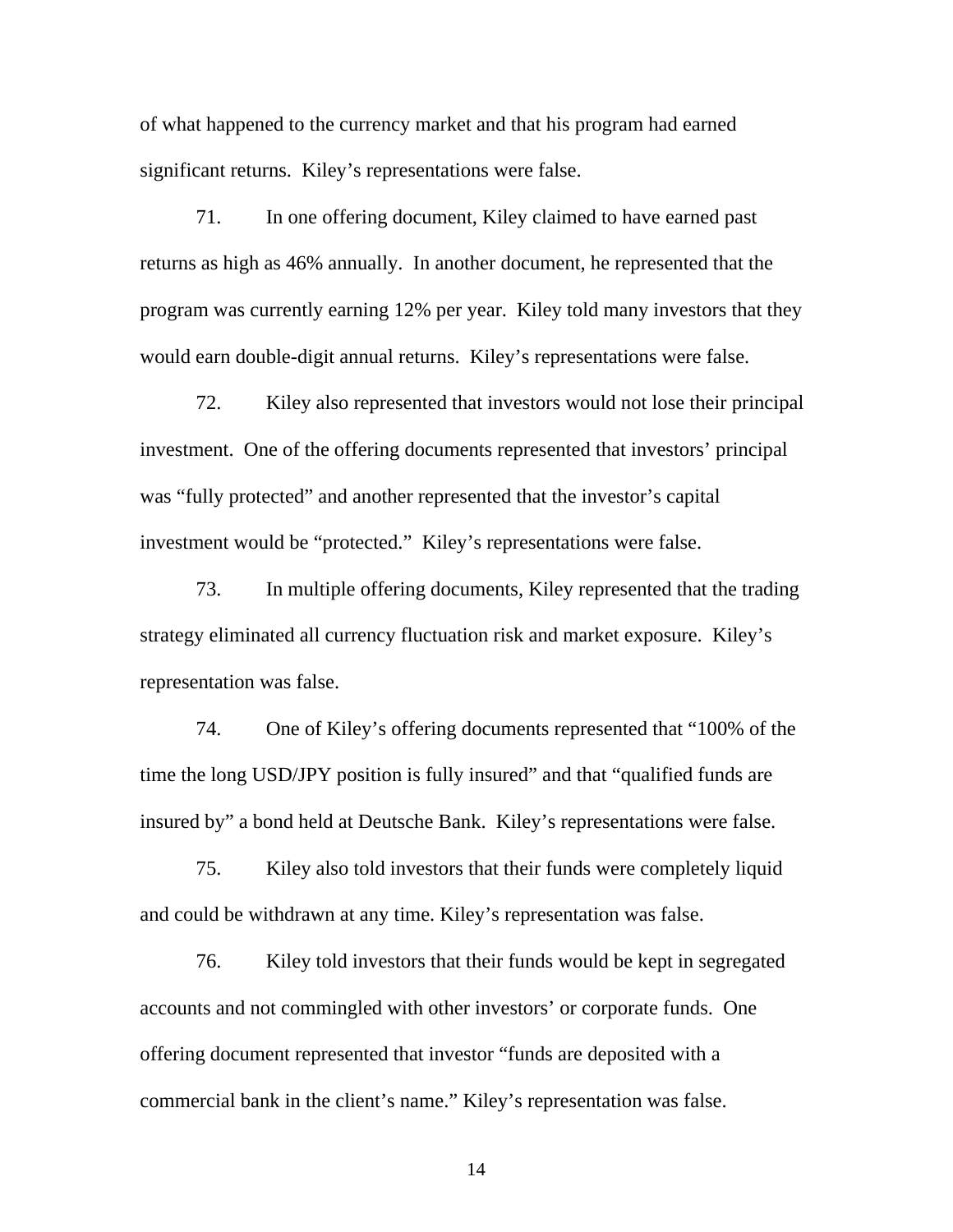77. Some of Kiley's offering documents represented that investors would be assessed a "setup fee", a "management fee" equal to 2% of the assets invested, and a "performance fee" equal to 20% to 50% of the profits generated on the investment. Other Kiley offering documents represented that investors would not be charged a setup fee, but would be charged a deferred sales charge for withdrawals made within the first four years of the investments.

78. To invest, Kiley instructed investors to write a check payable to "UBS," "UBS Diversified," or other entities that he controlled.

79. Kiley and Cook did not give investors any financial information about UBS Diversified or Universal Brokerage, such as a financial statement.

## **THE OXFORD OFFERINGS**

80. In or about April 2008, Cook began offering and selling investments in the foreign currency trading venture through Oxford Global Advisors. Later, from approximately August 2008 through July 2009, he offered and sold the investments through Oxford Global Partners.

81. Cook solicited investors through Oxford Global Partners' website, through investment seminars that he hosted, through a team of sales representatives, and through word of mouth.

82. Cook also raised funds from clients of The Oxford Private Client Group, LLC, an investment adviser registered with the Commission and headquartered in the Van Dusen Mansion.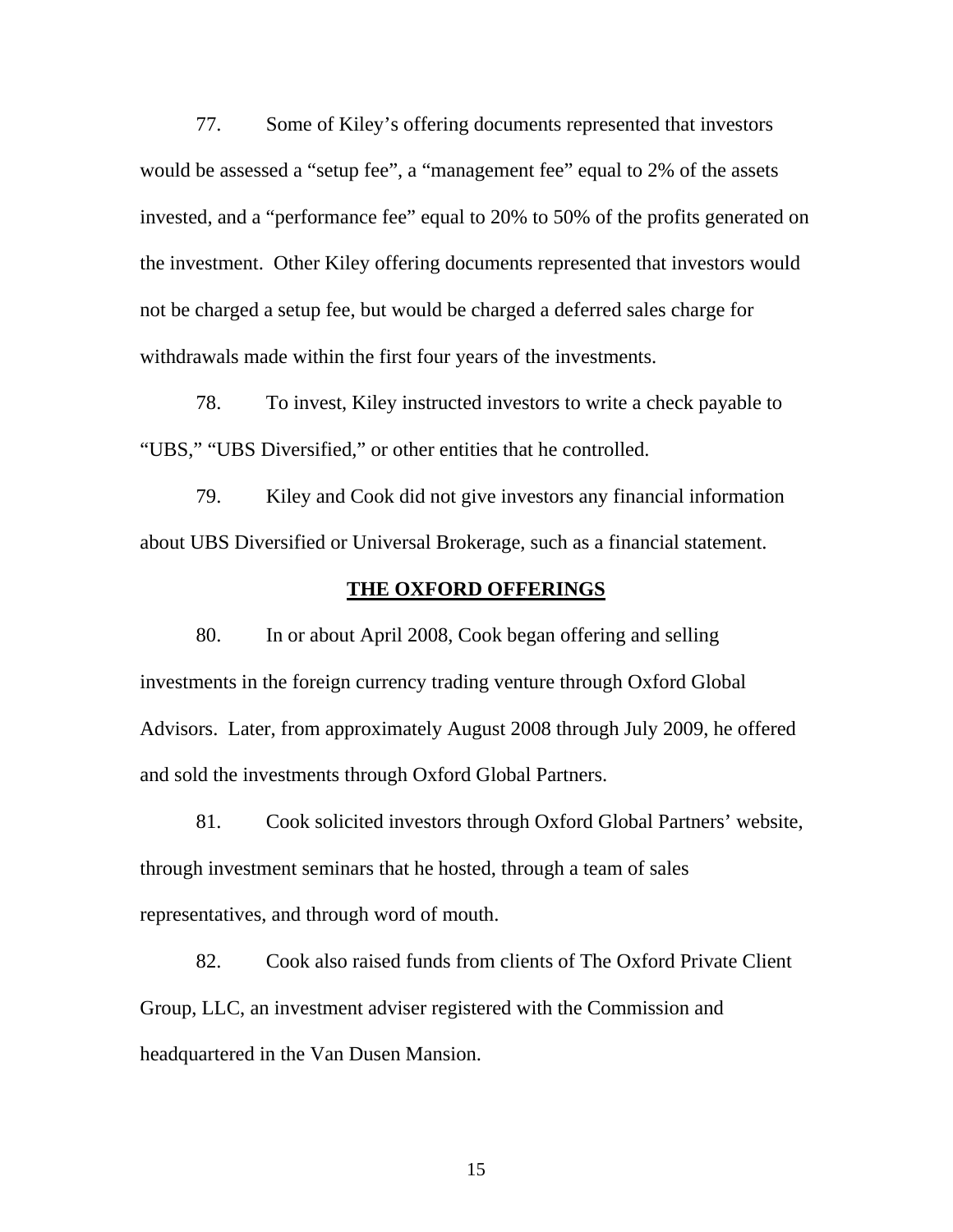83. Cook touted Oxford Global Advisors' and Oxford Global Partners' purported expertise and standing in the investment community. Cook's representations were false.

84. Cook distributed Oxford Global Partners marketing materials which claimed that the firm had \$4 billion in assets. Cook's claims were false.

85. On the Oxford Global Partners website, Cook described the firm as "a world-class provider of investment management and risk management services" which provided "expert global financial strategies for our clients." Cook's statements were false.

86. Cook promoted this image by hosting investment seminars in the Van Dusen Mansion and holding one-on-one meetings with prospective investors in the Mansion's largest office, which he filled with big screen televisions, multiple computers with many screens, and clocks set to multiple time zones.

87. Cook represented to prospective investors that he would invest their money in foreign currency trading. Cook represented that the strategy involved trading the currencies of the G-5 countries. Cook's statements were false.

88. Cook described the foreign currency trading venture in terms similar to those used by Kiley.

89. Cook represented to investors that the trading strategy involved establishing a long position in one foreign currency and an offsetting short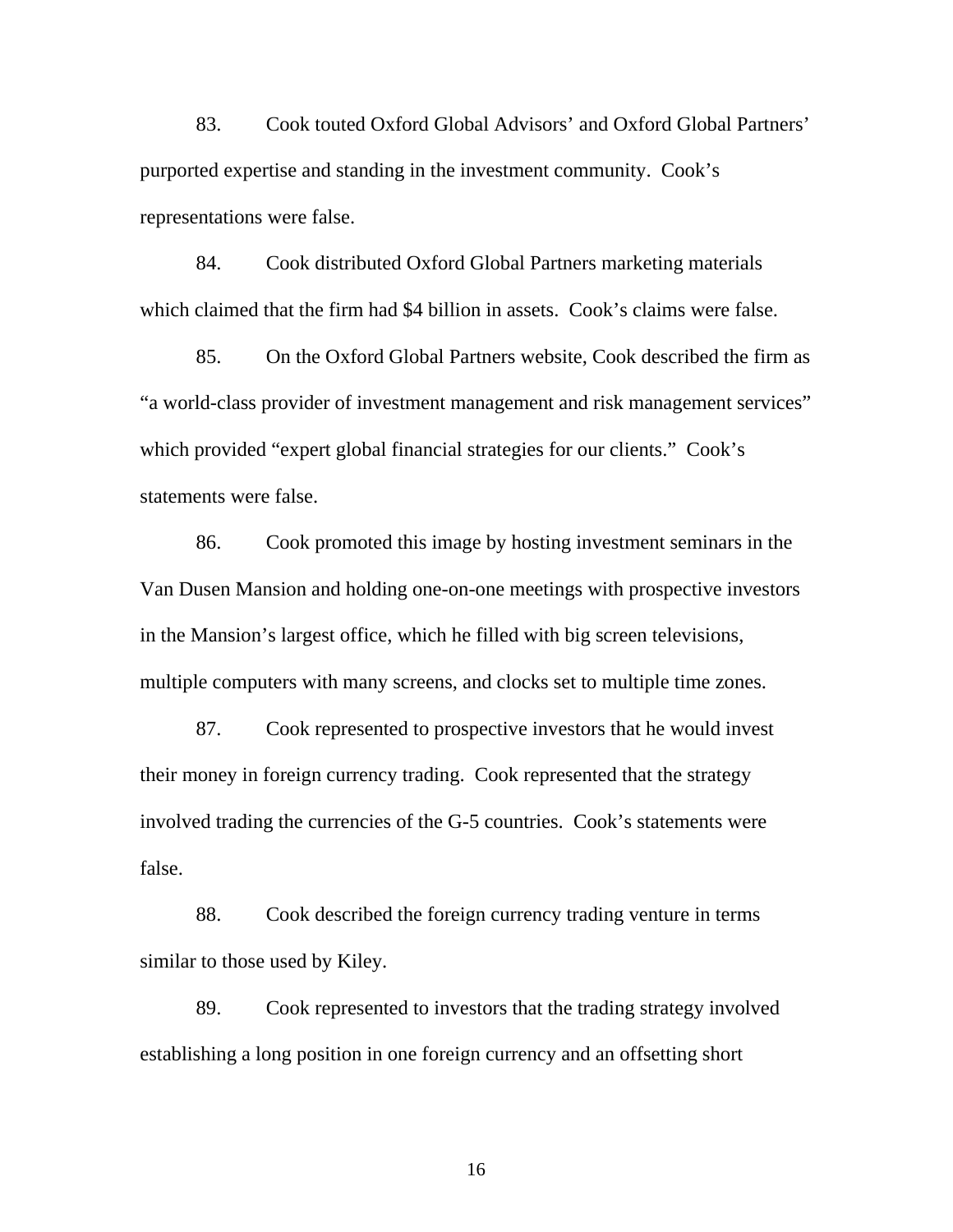position in a second foreign currency, and that because the positions offset, there was no market exposure. Cook's representations were false.

90. Cook represented to some investors that the trading strategy realized a profit because the account containing the long position collected interest while the account containing the short position was not charged any interest because the account was located at an Islamic institution that complied with Shariah law. Cook's representations were false.

91. Cook told other investors that his foreign currency venture utilized a complex computer program that had the ability to take advantage of pricing inequities between foreign currencies. Cook's representations were false.

92. Cook consistently represented to investors that they would earn annual returns of over 10%. In April 2009, through the Oxford Global Partners website, Cook represented that the program was currently earning 10.5% per year. Cook's representations were false.

93. Cook also touted the safety of the investment. One offering document disseminated by Cook represented that the trading strategy eliminated currency fluctuation risk and that investors' accounts would have "zero speculative positions at all times." Cook's representations were false.

94. Cook also told investors that their funds were completely liquid and could be returned at any time. Cook's representations were false.

95. Cook represented to investors that their funds would be placed in segregated accounts and not commingled with the money of other investors.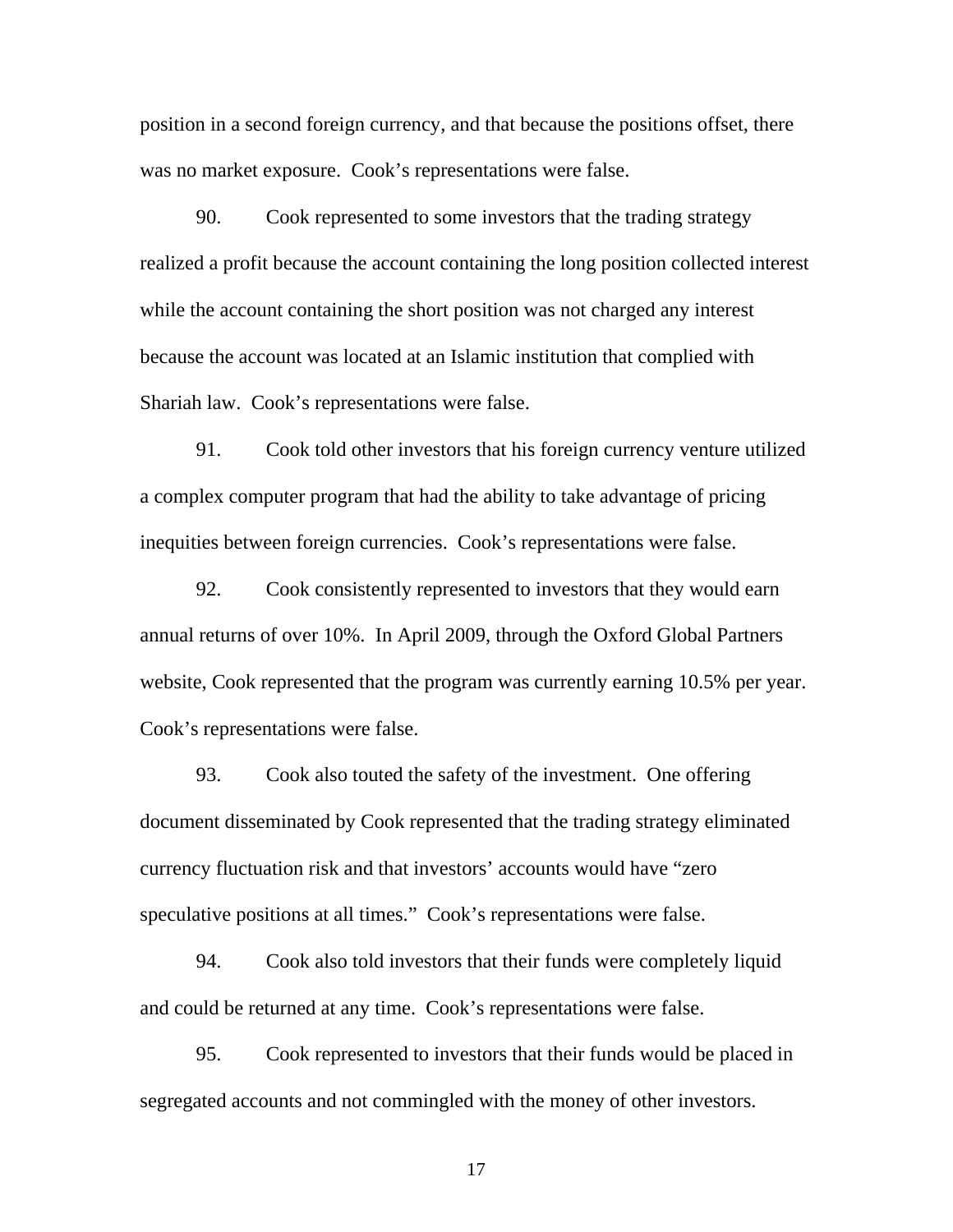Through the Oxford Global Partners website, Cook represented that "[c]lient's funds are held in separately managed accounts." Cook's representations were false.

96. Investors typically entered into a "Management Agreement" with Oxford Global Advisors or with Oxford Global Partners and gave Cook or his staff a check payable to "UBS," Oxford Global Advisors, Oxford Global Partners, or other entities which Cook controlled.

97. Cook's representations regarding how he and his entities were to be compensated varied. The Management Agreements included an "entry fee" of .78%, a "management fee" equal to 2% of the assets invested, a "performance fee" equal to 20% of the profits generated, and a back-end "deferred sales charge" of 4%.

#### **INVESTMENTS THROUGH CROWN**

98. Beginning in approximately July 2008, Cook and Kiley began representing to new investors that their funds would be invested in the foreign currency trading venture through individually segregated accounts in each investor's name at Crown Forex, S.A., a foreign currency trading firm in Switzerland.

99. Cook and Kiley instructed new investors to complete documents that purported to be Crown Forex, S.A. new account opening documentation.

100. Cook and Kiley instructed new investors to make their checks payable to "Crown" or "Crown Forex."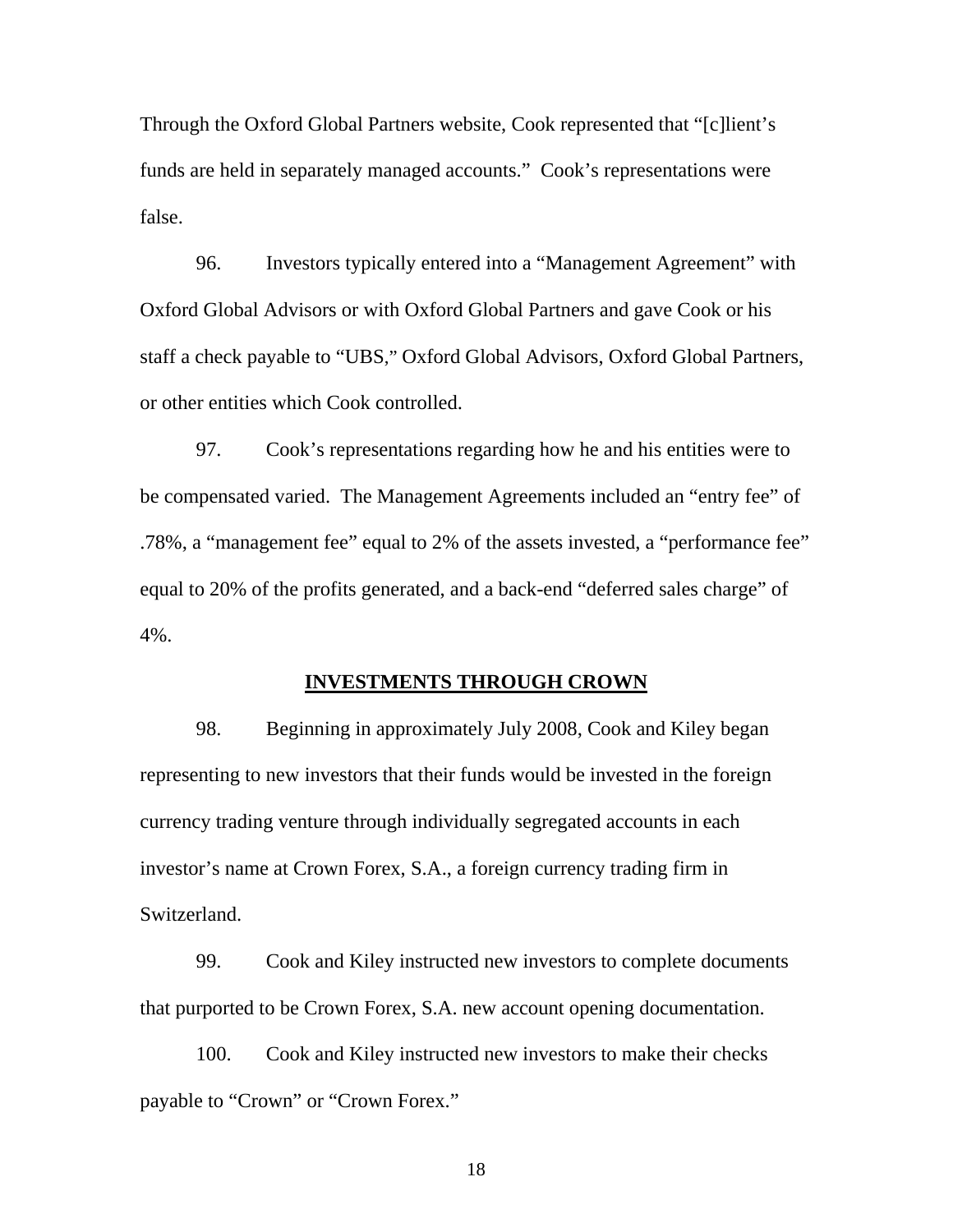101. Cook and Kiley raised a total of \$79 million from investors whom they told that the investors' funds would be invested at Crown Forex, S.A., including \$32.7 million that Cook and Kiley took in during 2009.

102. Cook and Kiley also represented to some existing investors that they would have new accounts at Crown Forex, S.A., where their funds would be invested in foreign currency trading. Cook and Kiley's representations were false.

# **COOK AND KILEY DID NOT SEGREGATE THE INVESTORS' FUNDS**

103. Cook and Kiley represented to their victims that each investor's funds would be deposited into a separate account in the investor's name and segregated from other investors' moneys. Cook and Kiley's representations were false.

104. In fact, Cook and Kiley, directly and acting through others, deposited investors' funds in U.S. bank accounts in the names of shell companies which they controlled, including UBS Diversified, Universal Brokerage, and Oxford Global Advisors. In those accounts, investors' funds were commingled with funds of other investors and money received from other sources.

105. Kiley and his office assistant were the only signatories on the bank accounts of UBS Diversified and Universal Brokerage. Other associates of Cook and Kiley were signatories on the account of Oxford Global Advisors.

106. Cook and Kiley represented to many of their victims that their money would be deposited into separate, segregated trading accounts at the Swiss firm Crown Forex, S.A. Cook and Kiley's representations were false.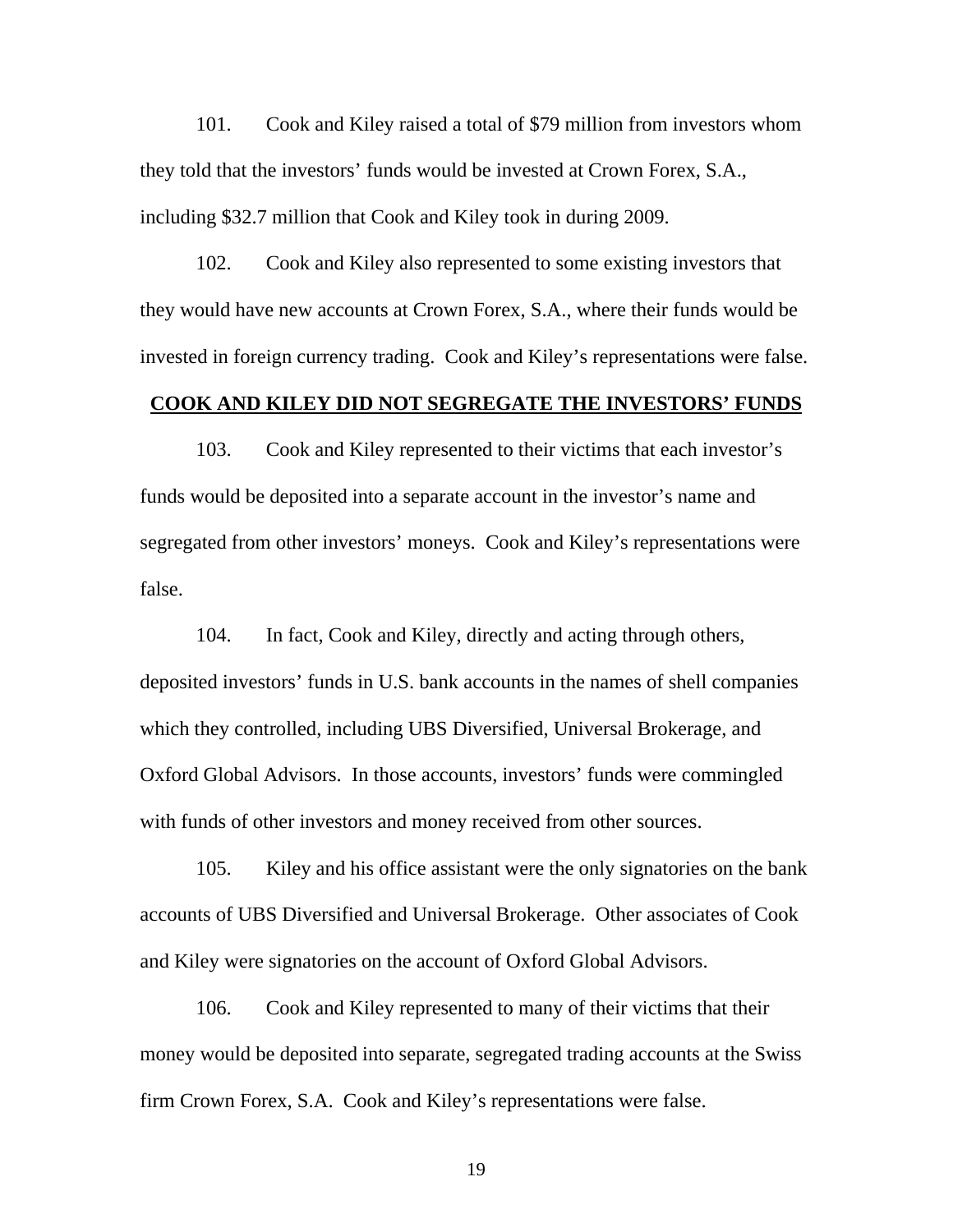misleadingly similar to the Swiss firm Crown Forex, S.A. 107. In fact, Cook and Kiley, directly and acting through others, deposited checks from many investors, into a U.S. bank account in the name of a domestic shell company, with a name—Crown Forex, LLC—that was

108. Cook and Kiley owned and/or controlled Crown Forex, LLC, which was unrelated to Crown Forex, S.A. In the domestic bank account of the shell company Crown Forex, LLC, investors' funds were commingled with funds of other investors and money received from other sources.

109. Kiley and his office assistant were the signatories on the Crown Forex, LLC domestic bank account.

110. Although he was not a signatory on the bank accounts described above, Cook made most decisions regarding the disposition of the funds in those accounts.

111. When investor checks were received, the checks were given to Cook. He determined which accounts the checks would be deposited into and directed others acting in concert with him to make the deposits.

112. Cook also directed the account signatories as to how the funds from the accounts should be disbursed.

113. Cook had a stamp bearing Kiley's signature, which he could use to personally make deposits, transfers and withdrawals.

114. On occasion, Kiley instructed his office assistant to send funds back to investors who had requested withdrawals.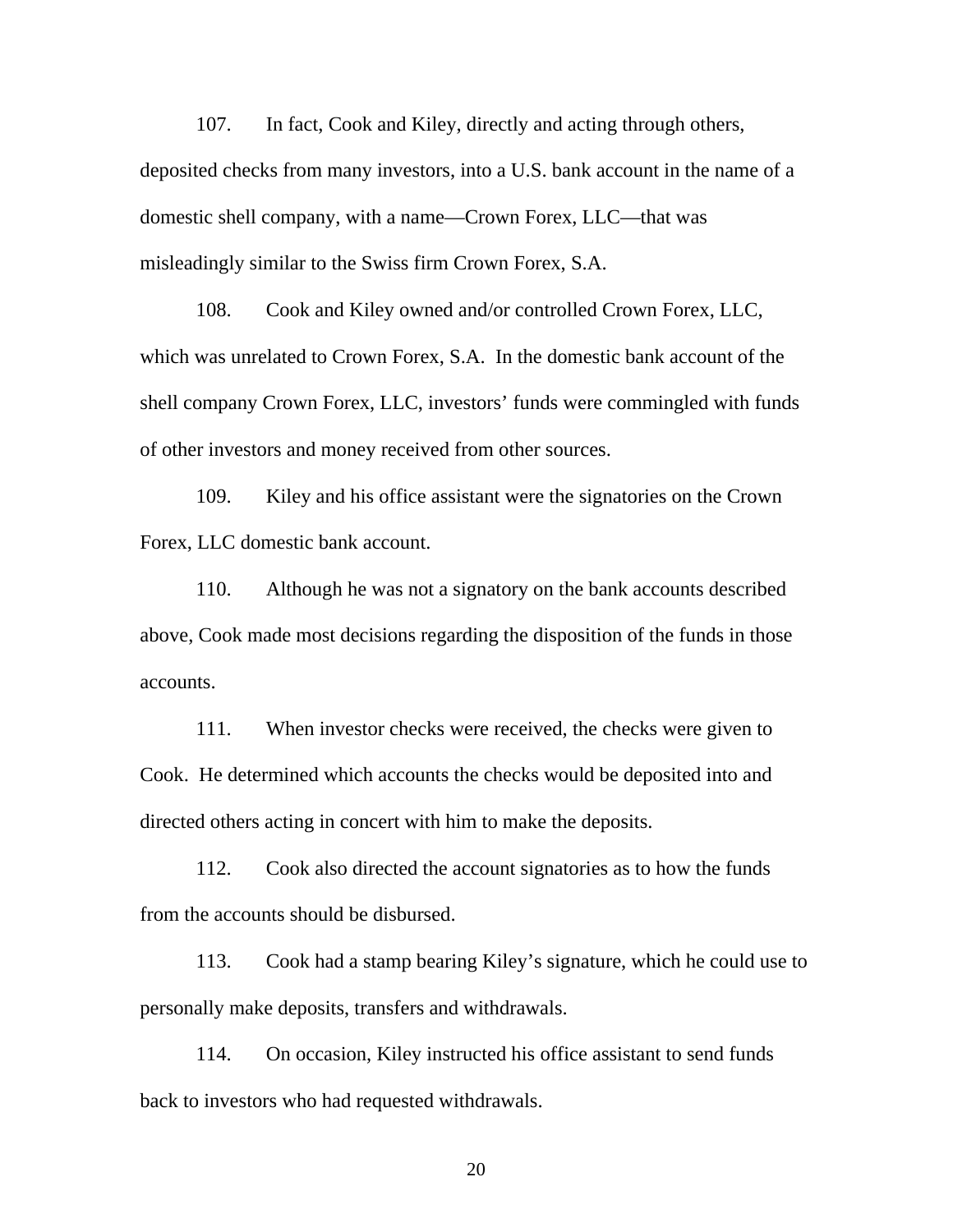#### **COOK AND KILEY MISAPPROPRIATED INVESTOR FUNDS**

115. As described above, Cook and Kiley represented to their victims that each investor's funds would be deposited into a separate, segregated account and used to trade foreign currencies for the investor. Cook and Kiley's representations were false.

#### **Ponzi Scheme Payments to Investors**

116. During the course of their scheme, Cook and Kiley, in effect operating a Ponzi scheme, disbursed approximately \$51 million from accounts in which investor funds had been commingled to pay purported profits and principal to other investors.

117. Cook and Kiley did not disclose that they were using commingled investor money to funds these payments.

#### **Use of Investor Funds for Personal Purposes**

118. Cook and Kiley diverted at least \$42.8 million of their victims' money to their own personal purposes, including \$18 million that Cook diverted to buy ownership interests in two trading firms; \$12.8 million that Cook and Kiley transferred to bank accounts in Panama, purportedly to finance the construction of a casino; and \$12 million that was used by Cook and Kiley for other personal purposes, including \$4.8 million that Cook used for online gambling; \$2.8 million used to purchase the Van Dusen Mansion; \$2.7 million withdrawn in cash and cashier's checks; \$1.3 million Cook and Kiley paid to their private attorneys; \$1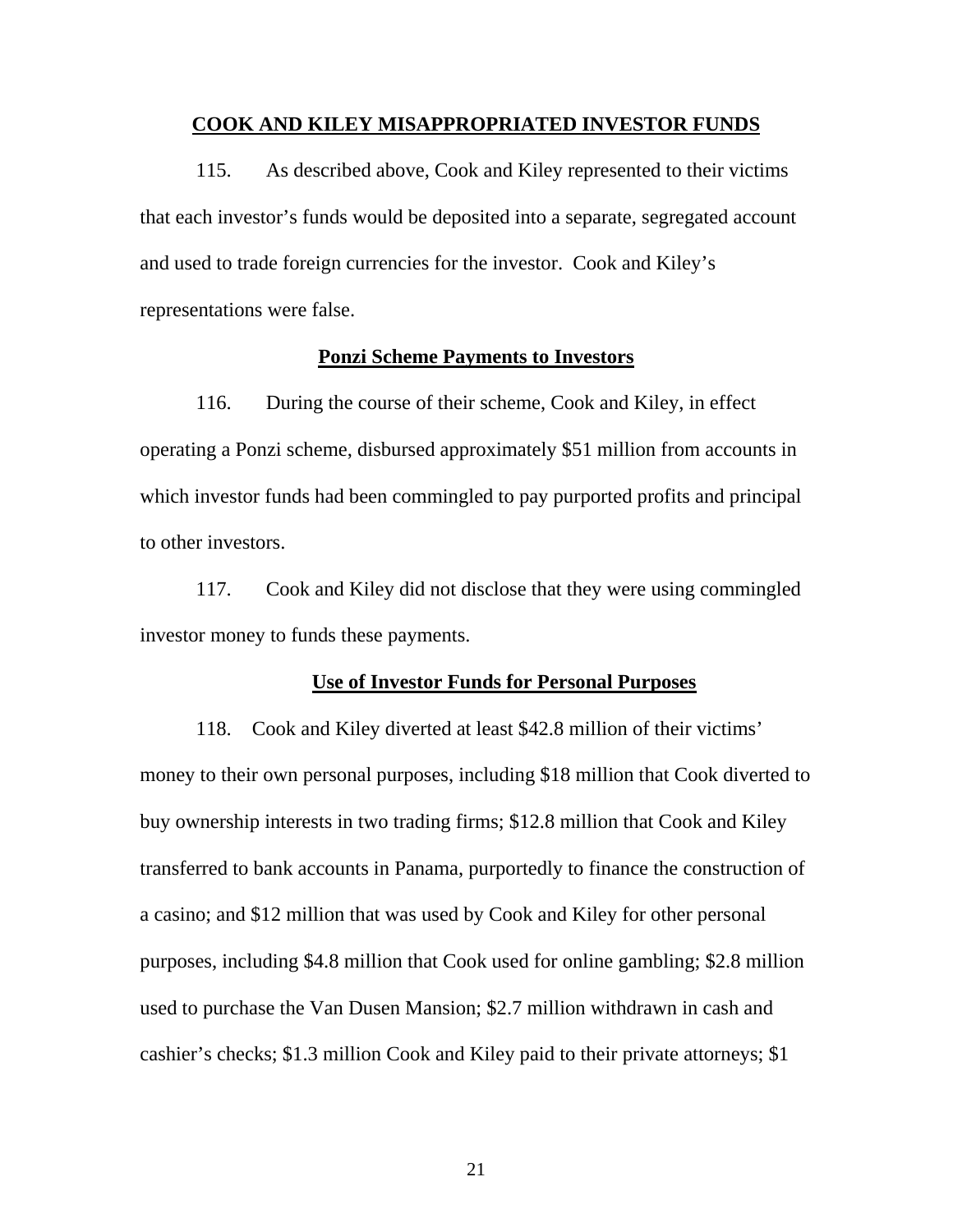million transferred to a private investment fund; and \$1 million used to pay Cook and Kiley's personal credit cards.

119. Kiley, who does not appear to have a personal bank account, routinely carried large sums of cash and spent large sums for an extensive wardrobe.

120. Cook and Kiley did not disclose that they were using investor money for their personal purposes.

### **Equity Investments in Trading Firms**

121. As described above, Cook used approximately \$18 million to make equity investments for himself in two trading firms.

122. Between December 1, 2006 and December 12, 2008, Cook sent \$15 million to JDFX Holdings, Inc, ("JDFX Holdings"), a British Virgin Islands company headquartered in Switzerland, to purchase 35% of the company.

123. In November 2008, Cook sent \$3 million to Crown Forex, S.A. as an equity investment in the company.

124. Cook did not disclose that he used investor money to make these investments for his own benefit.

## **Foreign Currency Trading in Pooled Accounts Belonging to Cook and Kiley**

125. Cook and Kiley, directly and acting through others, transferred approximately \$108 million of the investors' money to accounts at various trading firms. However, Cook and Kiley did not place these funds in segregated accounts in the names of individual investors, as they had represented to investors.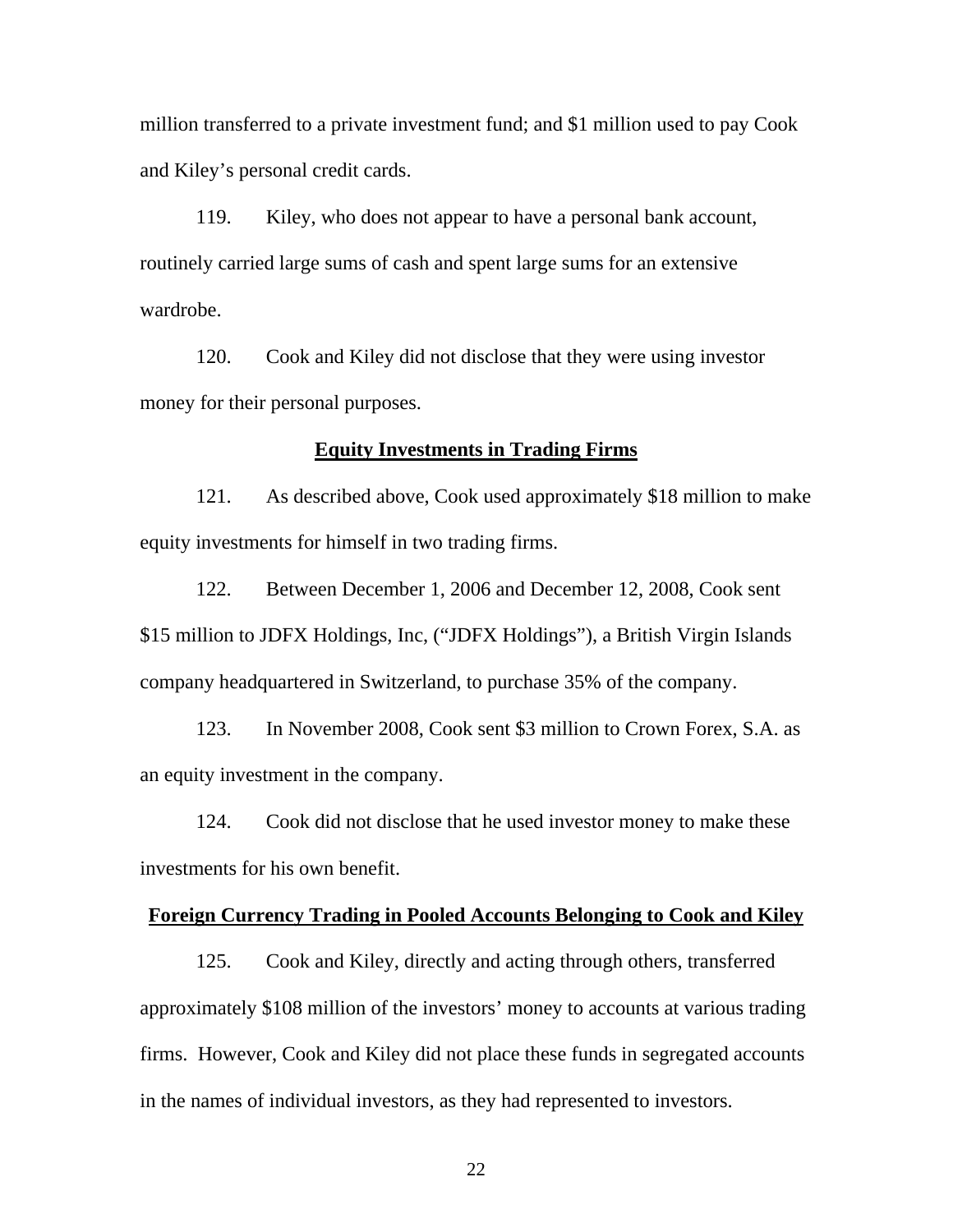126. Instead, Cook and Kiley, directly and acting through others, pooled the investors' funds in accounts in the names of shell companies controlled by Cook and Kiley, including the Defendant Shell Companies and the Relief Defendant Shell Companies. In those accounts, Cook and Kiley used pooled investor funds to trade foreign currencies in the names their own shell companies.

127. From July 2006 to January 2009, Cook, directly or acting through others, transferred \$46 million of investor funds to several trading accounts at PFG Best, Inc., a registered commodities brokerage firm based in Chicago ("PFG Best").

128. Cook, directly or acting through others, caused the comingled investors funds to be placed in trading accounts in the names of Relief Defendants Oxford FX Growth, L.P. and Market Shot, LLC, both of which were controlled by Cook.

129. Cook, directly and acting through others, used the commingled investor funds to invest primarily in foreign currencies. The trading strategy Cook employed at PFG Best involved significant risk.

130. The PFG Best accounts lost over \$35 million, and only approximately \$11 million was returned to bank accounts controlled by Cook and Kiley from the PFG Best accounts.

131. From December 2006 to June 2009, Cook, directly and acting through others, caused approximately \$38 million of comingled investor funds to be transferred to entities controlled by JDFX Holdings.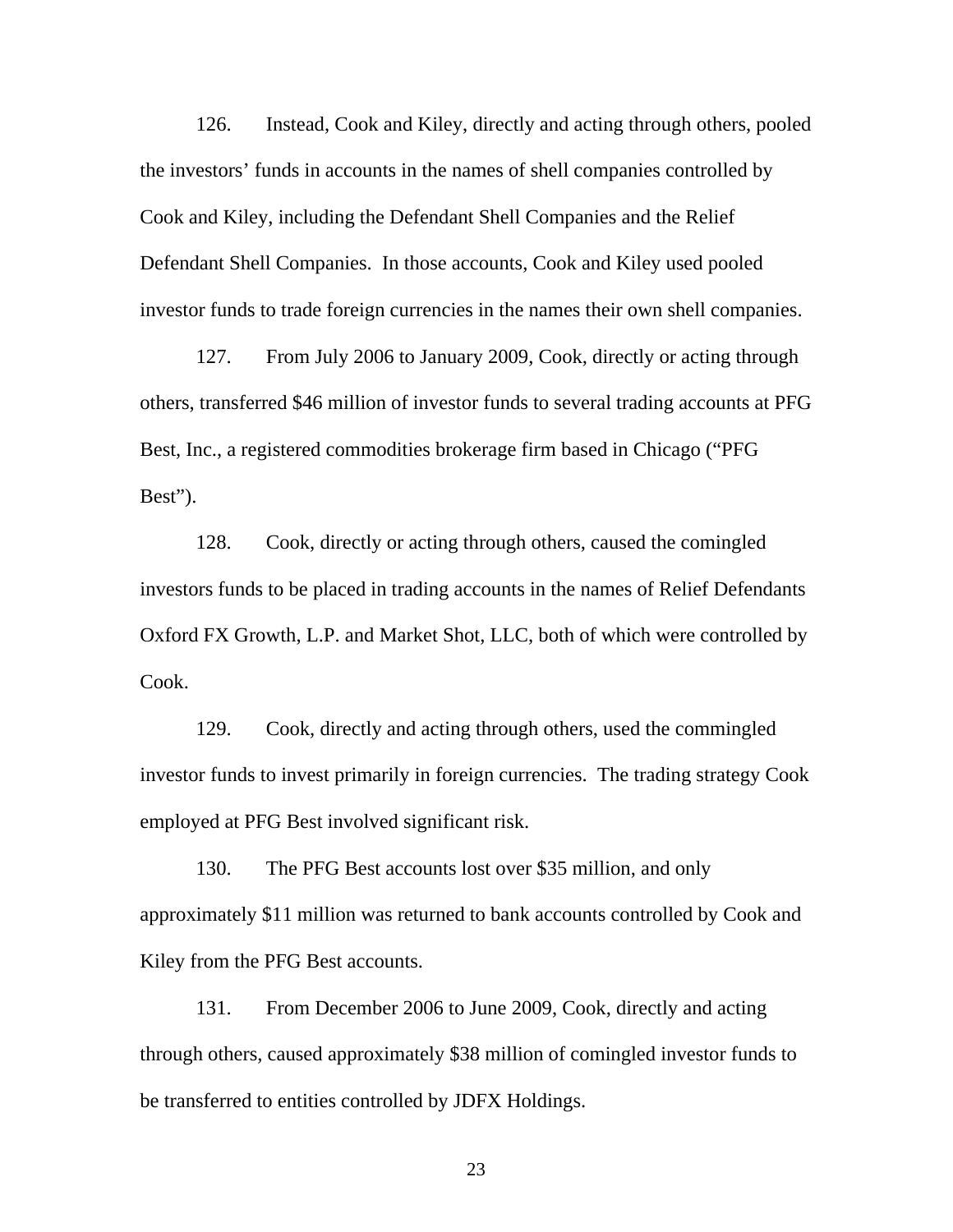132. JDFX Holdings was comprised of a subsidiary which purportedly had developed a high-speed computer platform for trading foreign currency and another entity which managed an investment fund called JDFX Fund.

133. As described above, Cook used \$15 million of investor funds to purchase a 35 % interest in JDFX Holdings.

134. Cook used the remaining \$23 million of investor funds at the JDFX Holdings entities to trade foreign currencies. But contrary to his representations to investors, Cook engaged in risky trades involving highly volatile currencies of countries which are not members of the G-5 group of countries.

135. Cook lost \$9.6 million through his trading in the accounts with the JDFX Holdings entities. Eventually, only about \$13 million was returned from the JDFX entities to UBS Diversified, Oxford FX Growth, L.P., and Cook's personal account.

### **PHONY ACCOUNT STATEMENTS**

136. From at least July 2006 through at least May 2009, Cook and Kiley, directly and acting through others, mailed investors individual account statements.

137. The account statements disseminated to each investor by Cook and Kiley typically bore the name of the shell company through which the investor had invested.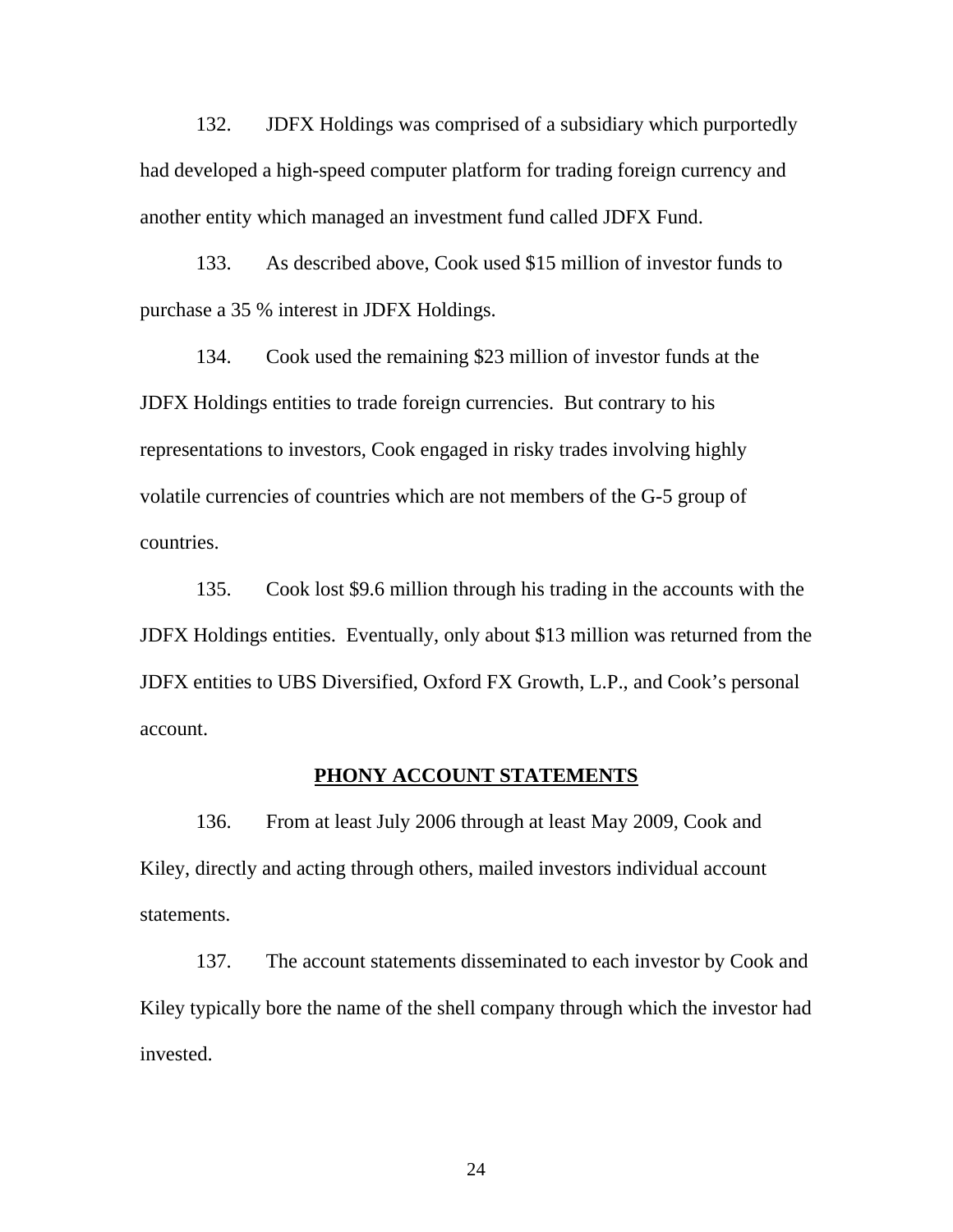138. Each account statement also bore a purported individual account number, creating the false impression that each investor's money was being held in a segregated account.

139. Beginning in approximately August 2008, Cook and Kiley, directly and acting through others, arranged for investors with purported accounts at Crown Forex, S.A. to have access to purported on-line account statements.

140. The online account statements reflected the name of Crown Forex, S.A. and individual account numbers, creating the false impression that each investor's money was being held in a segregated account with Crown Forex, S.A.

141. The paper and on-line account statements disseminated by Cook and Kiley falsely represented that the investors had earned profits during every period.

142. Typically, the account statements represented that investors earned between approximately .8 and 1% return every month, closely matching the annual returns of 10% to 12% that Cook and Kiley had promised.

143. The paper and on-line account statements disseminated by Cook and Kiley reflected no losses.

144. Cook arbitrarily selected percentage rates every month or quarter and directed others to prepare account statements by applying those arbitrary percentages to the principal balances appearing in the investors' previous account statements. In most months, Cook simply directed that the same percentage be applied to most of the accounts.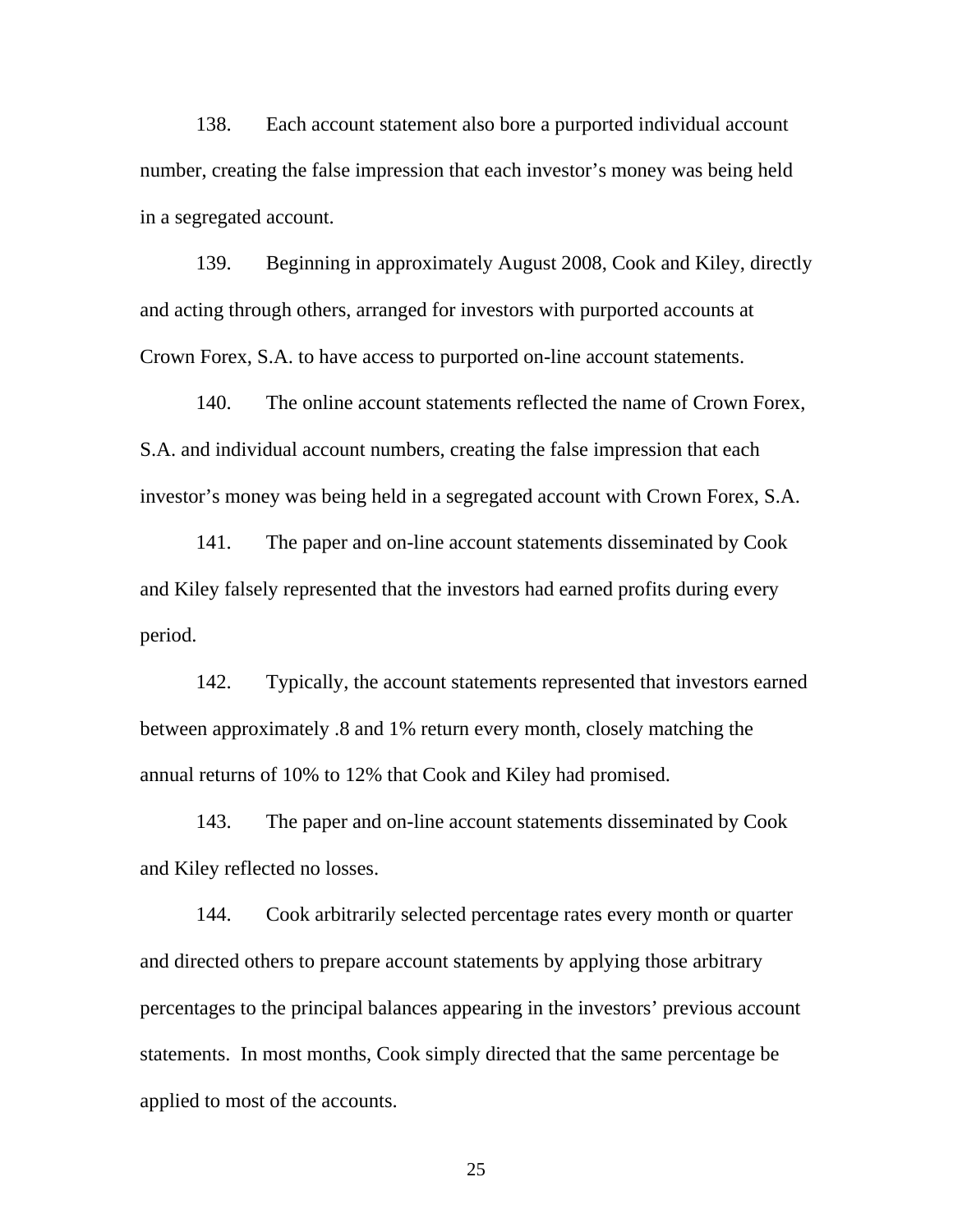145. As a result, Cook and Kiley's victims were misled into believing that their money was safely segregated in their own individual accounts and earning large, regular returns.

#### **CROWN FOREX**

146. As discussed above, beginning in or about June 2008 and continuing through in or about July 2009, Cook and Kiley raised \$79 million from investors based on representations that the investors' funds would be deposited in segregated accounts and traded at the Swiss firm Crown Forex, S.A.

147. In fact, from September 2006 through December 2008, Cook and Kiley transferred only about \$23 million of the investors' funds to Crown Forex, S.A. in Switzerland.

148. As discussed above, in or around November 2008, Cook acquired a 51% ownership interest in Crown Forex, S.A. Cook used \$3 million of investor funds transferred to pay for his ownership interest in Crown Forex, S.A.

and Crown Forex, LLC. 149. Cook, directly and acting through others, caused the balance of the investor funds to be deposited in a pooled account in the name of UBS Diversified

150. None of the investor money was deposited in separate, segregated accounts in the names of individual investors.

151. In December 2008, the Swiss Financial Market Supervisory Authority (" FINMA") instituted an action to investigate whether Crown Forex,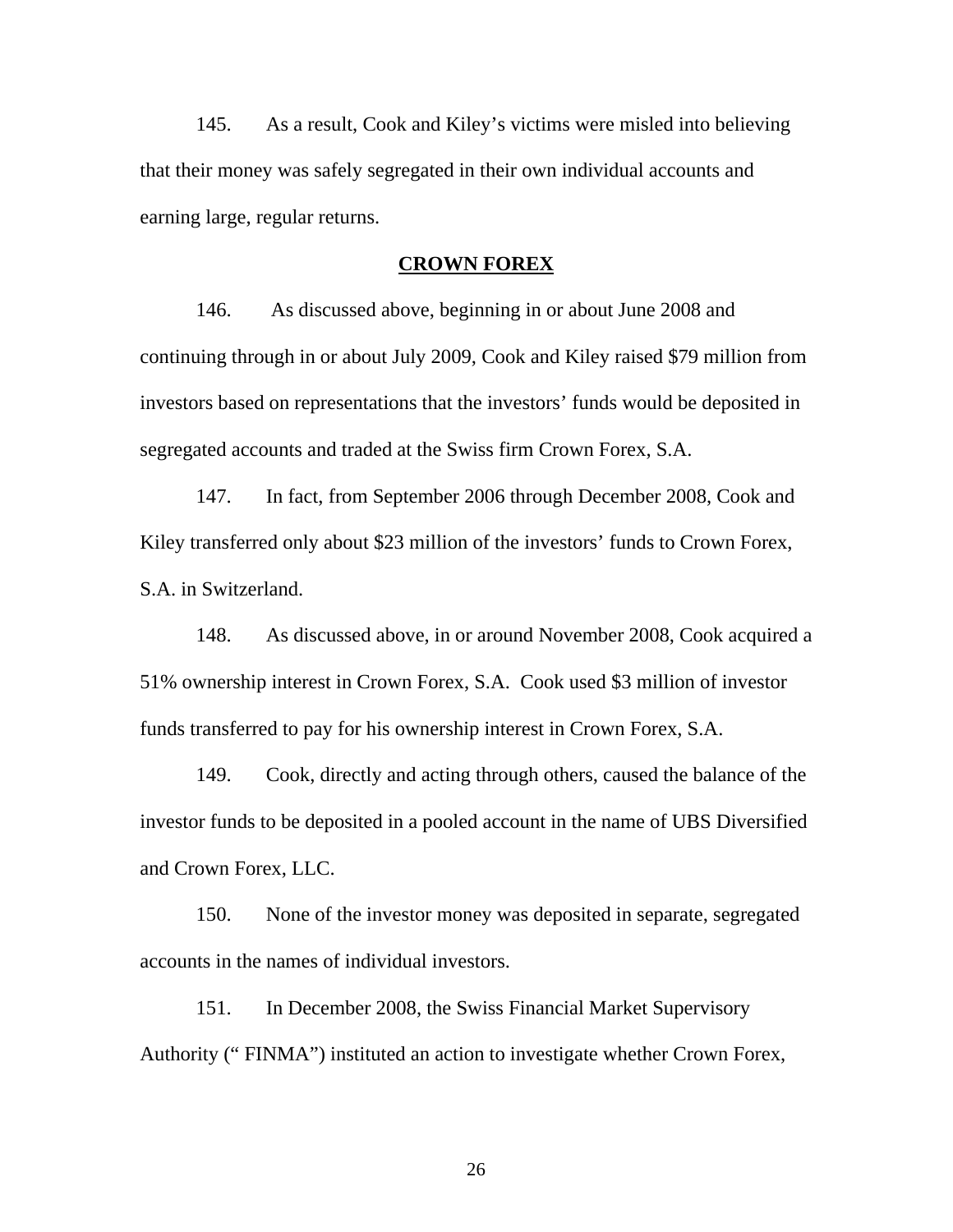S.A., was in compliance with new Swiss laws requiring currency trading firms to register as banks.

152. On December 24, 2008, FINMA ordered that Crown Forex, S.A. customers would not be able to withdraw funds without FINMA's consent and that Crown Forex, S.A. could no longer accept new clients.

153. On February 23, 2009, FINMA ordered the liquidation of Crown Forex, S.A.

154. On May 18, 2009, the FINMA determined Crown Forex, S.A. to be insolvent and formally declared the firm bankrupt.

155. As the majority shareholder in Crown Forex, S.A., Cook was notified by FINMA about all of these events at or around the time they occurred.

156. On or about December 16, 2008, Cook sent a letter to FINMA on behalf of Crown Forex, S.A.

157. Cook and Kiley did not disclose any of the forgoing facts to investors until July, 2009.

158. To the contrary, Cook and Kiley continued to solicit money from investors based on false representations that the investors' money would be deposited with Crown Forex, S.A.

159. From January 1, 2009 through July, 2009, Cook and Kiley raised approximately \$35.5 million based on false representations that the investors' money would be deposited in Switzerland with Crown Forex, S.A.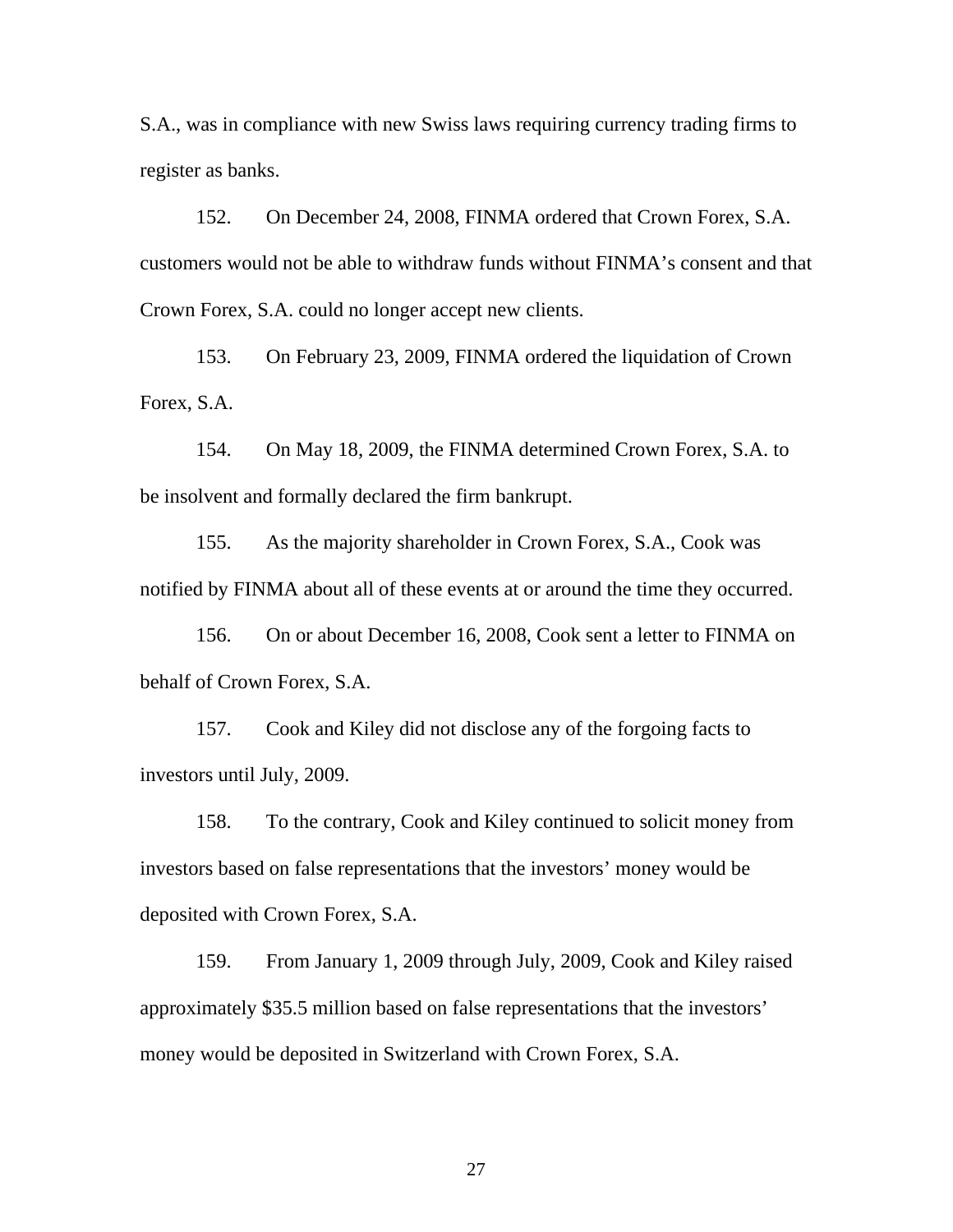160. To further conceal their fraud, until July 2009, when investors desired to withdraw money from Crown Forex, S.A., Cook instructed them to fill out documents which purported to be Crown Forex, S.A. withdrawal forms. Cook then caused such investors to be paid with funds from domestic accounts controlled by Cook and Kiley.

161. None of the investors in Cook and Kiley's foreign currency trading venture have accounts with Crown Forex, S.A.

#### **REPRESENTATIVE DEFRAUDED INVESTORS**

#### **Anna Anile**

162. Anna Anile is a 56-year-old single mother of three who lives in New York. Ms. Anile is a clerk in the dietician department of a local hospital.

163. In early 2008, Ms. Anile started listening every week to a radio show called "Follow the Money" hosted by Defendant Kiley. On the radio show, Kiley talked about the current economy and the decline of the stock market. Kiley represented that he was telling the truth about the government, economy, and investing and that his investors were "truth-seekers" who were seeking the truth about these topics.

164. Kiley said that investors should stop investing in the stock market through stock brokers who were making money even though their investors were losing money. Kiley said that he ran a currency arbitrage program for large corporations for several years and that now individuals were able to invest in his program. Kiley said that he had 50 years of experience in investing and that his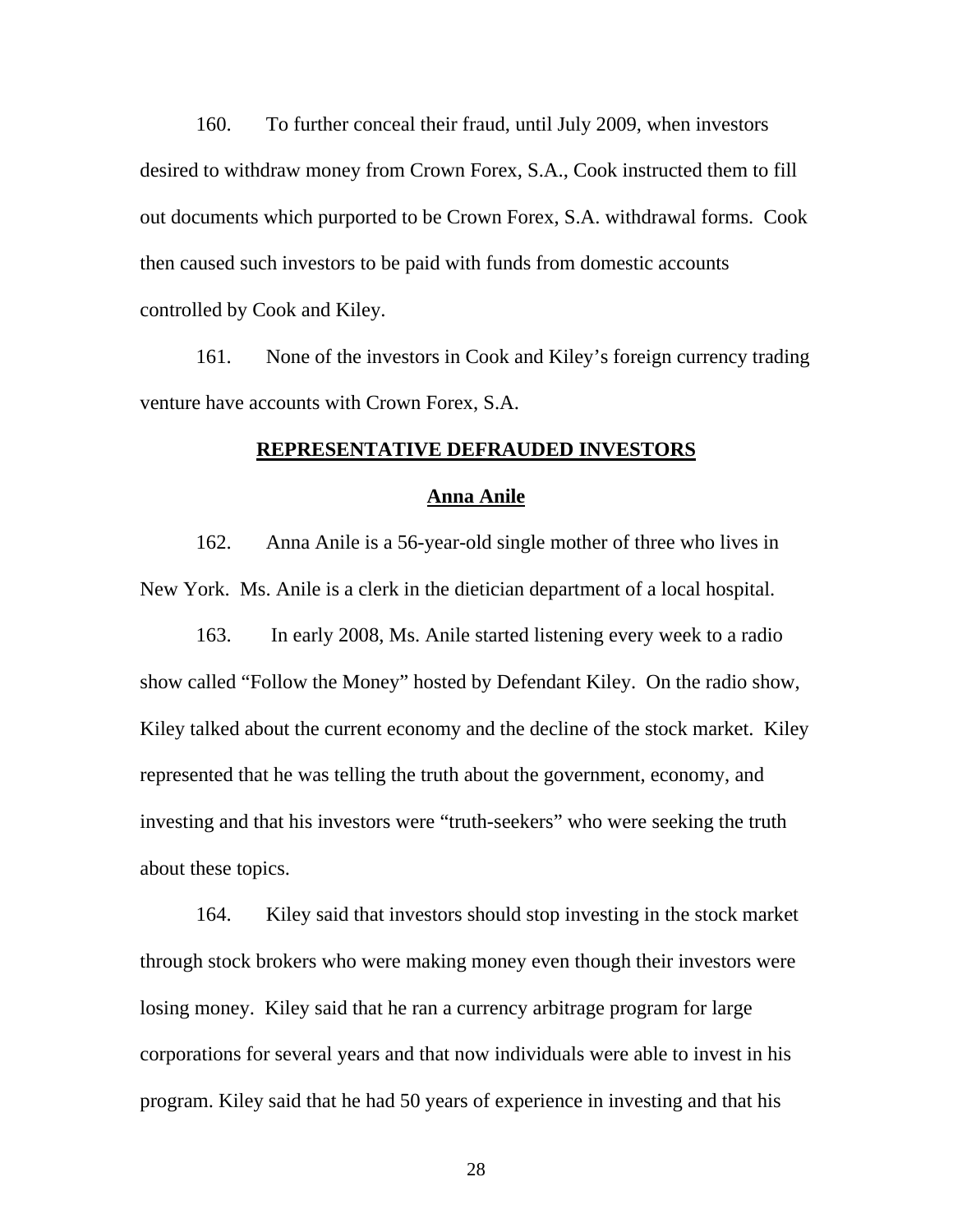investors were making double-digit returns. He said that he was not like Madoff because investor funds were kept in segregated accounts in the investors' name and was available to be returned 24/7.

165. Ms. Anile contacted Kiley in around August 2008 to get more information. Kiley told Ms. Anile that he invested in foreign currencies and made money from the spreads between the currency prices. He said that if she invested with him, her money would be invested in foreign currency arbitrage. Kiley told Ms. Anile that he made money whether the market was up or down.

166. During her phone call with Kiley, Ms. Anile told him that she was a single mother of three children, who made only \$20,000 a year. Ms. Anile could invest \$17,000, her entire IRA savings which she had accumulated for 10 years. Ms. Anile told Kiley that she did not have much tolerance for risk and that she could not afford to lose \$17,000 in her IRA account because it was all the savings that she had. Kiley said that making money without risk would not be a problem and that she would make double-digit returns each year.

167. After the call, Kiley sent Ms. Anile a packet of brochures regarding his company Universal Brokerage FX and the currency program.

168. Ms. Anile reviewed the brochures and spoke to Kiley's assistant Walter Buckner. On or around September 18, 2008, Ms. Anile took \$17,379.09 out of her individual retirement account and invested it in Kiley's program.

169. After Ms. Anile invested, she received an account statement dated September 23, 2008 mailed from Universal Brokerage FX. This statement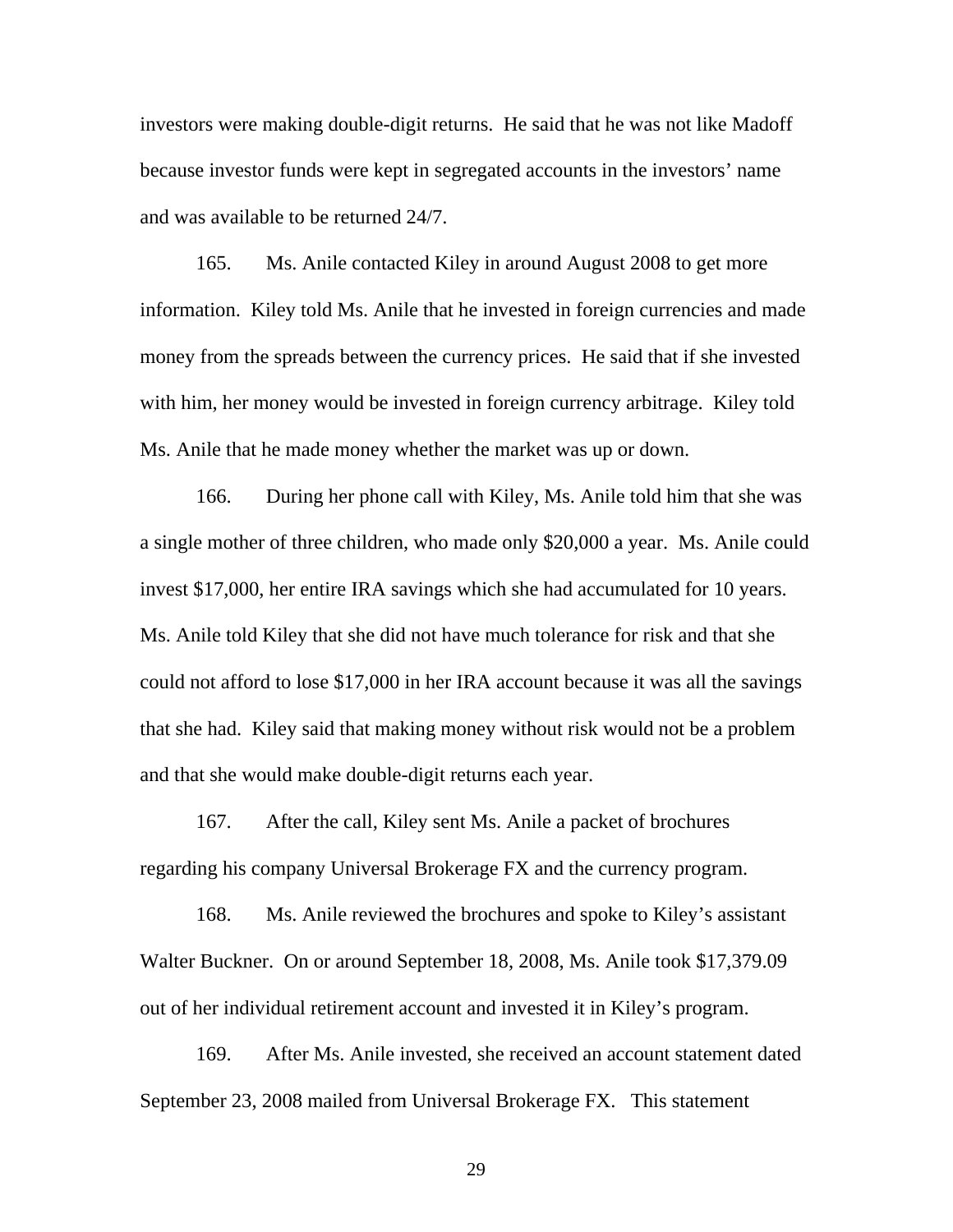showed her investment minus an entry fee of \$1,021 which had not been disclosed to her. Ms. Anile called Kiley's assistant Walter Buckner who told her that the fee was standard but that she would make it back in six months.

170. From October 2008 until July 2009, Universal Brokerage FX mailed to Ms. Anile account statements showing that she was making a profit in her account every day. These statements were titled "Crown Forex, S.A."

171. In July 2009, Ms. Anile received a letter from Universal Brokerage FX saying that it had received subpoenas from the SEC, and it was not accepting investor funds.

172. Ms. Anile learned that FINMA shut down Crown Forex, S.A. Ms Anile sent an email to Mr. Winkelmann who was working for FINMA on the case, asking him how she could get her money back from Crown Forex, S.A. Mr. Winkelman responded that Ms. Anile did not have an account at Crown Forex, S.A. and that there was nothing he could do for her.

173. Ms. Anile has not received any money back from her investment with Universal Brokerage FX. Ms. Anile was not told that the money she invested with Universal Brokerage FX would be pooled with other investor funds or that it would be used for purposes other than foreign currency trading.

## **James Cochran**

174. Mr. James Cochran is 61 years old and lives in California. Mr. Cochran is currently self-employed as the owner of a drywall contracting firm.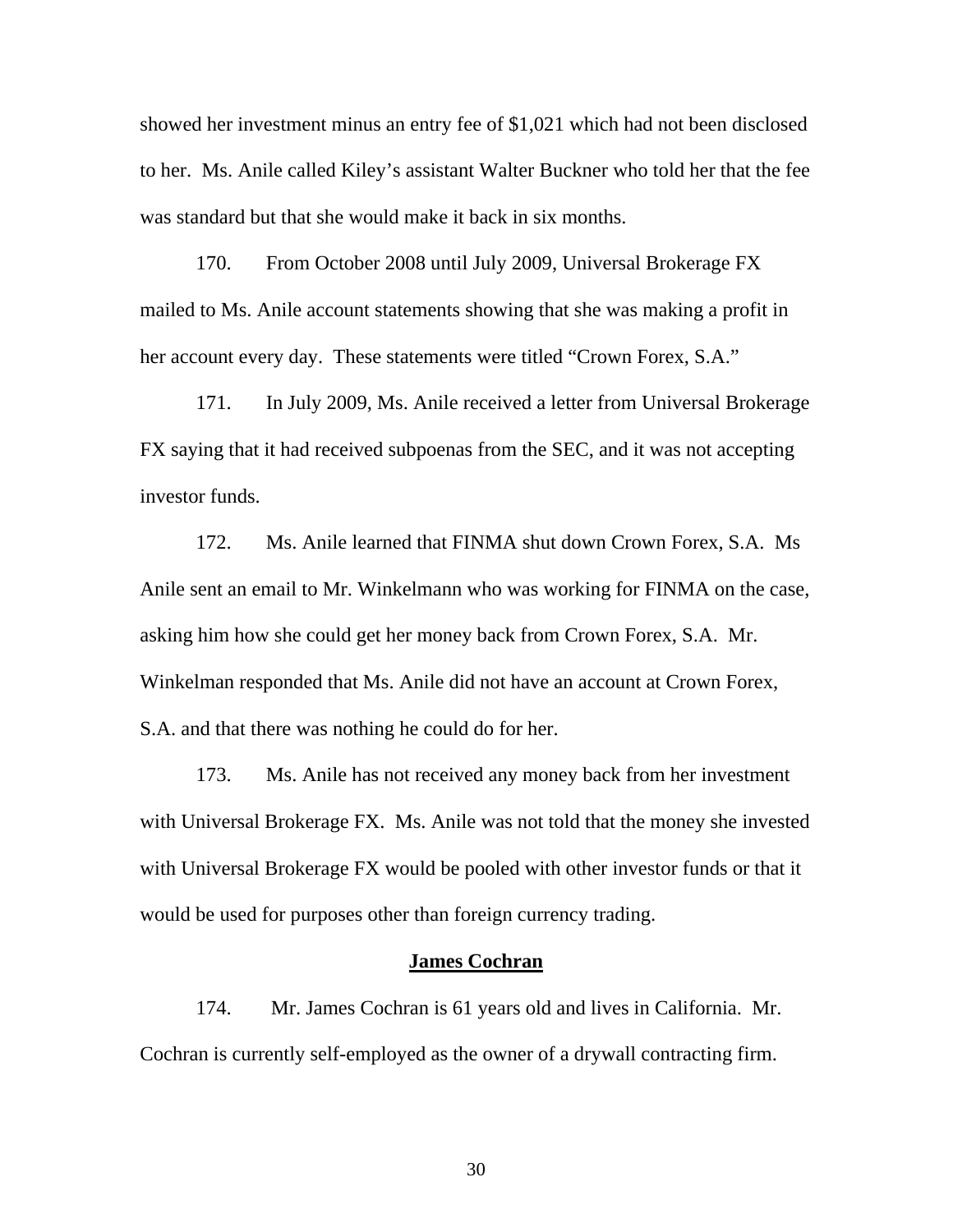175. Mr. Cochran first heard about Defendant Cook and his foreign currency investment program from a friend who had invested in the program. In late September or early October 2008, Mr. Cochran went with his friend and their wives to Minneapolis, Minnesota to meet Cook. They went to a meet with Cook and Grant Grybokwsi ("Grybowksi") who worked for Cook ("October Meeting").

176. The October meeting was at Cook's office in the Van Dusen mansion in Minneapolis. Cook explained to Mr. Cochran and his friend that his investment strategy involved foreign currency arbitrage. He said that he took offsetting positions in foreign currencies and that he was able to make money by transacting with banks which followed Islamic law. By doing so, Cook said that he was not required to pay interest or a fee to the Islamic bank for one part of the transaction. By doing the transaction this way, Cook said he was able to make profits from his investments in foreign currencies.

177. At the October meeting, Cook said that if Mr. Cochran invested in his foreign currency program, he would earn a guaranteed 10.5% return each year for four years. Cook said that the profits Mr. Cochran earned would stay in the account and after four years he would receive back his principal plus the returns earned. Cook said that the 10.5% return would come only from his foreign currency trading. Cook said that Mr. Cochran's principal investment would never be at risk because the currency positions that he took offset each other. Cook said that Mr. Cochran's money was liquid and that he could get his money back upon request within two to three days.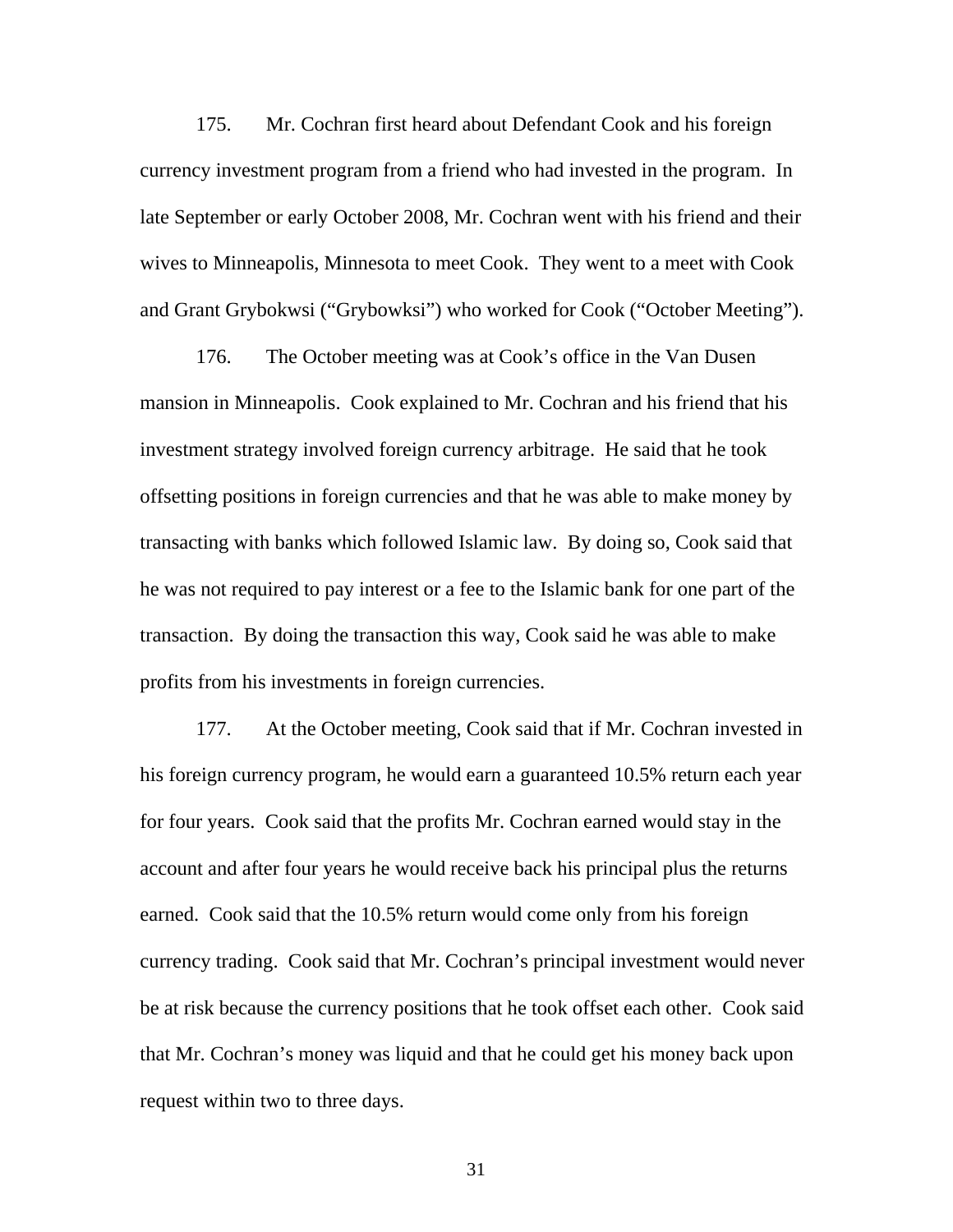178. At the October meeting, Cook also said that Mr. Cochran's money would be sent directly to Crown Forex, S.A., a foreign currency trading firm located in Switzerland. Cook said that Mr. Cochran's money would only be used to invest in foreign currency trading. Cook said that each investor's money is placed in separate accounts at Crown Forex, S.A. and that the foreign currency trading is conducted for each account. Cook explained to Mr. Cochran that a computer program made the trades in the accounts and that Cook oversaw the program.

179. Cook told Mr. Cochran that he had to pay an up-front fee of 2% of the amount invested and then would not have to pay any additional fees or commissions unless he withdrew his money before the four years had passed.

180. In November 2008, Mr. Cochran received a "Management Agreement" from Cook's office. The Management Agreement was between Mr. Cochran and his wife and Oxford Global Advisors which Cook told them was the company through which Cook was running his investment business. Mr. Cochran reviewed the Management Agreement and asked Grybowksi some questions about it. Mr. Cochran asked Grybowski whether his money was going to be invested in something other than foreign currency trading. Grybowski told Mr. Cochran that Addendum B to the Management Agreement provided what was going to happen with his money.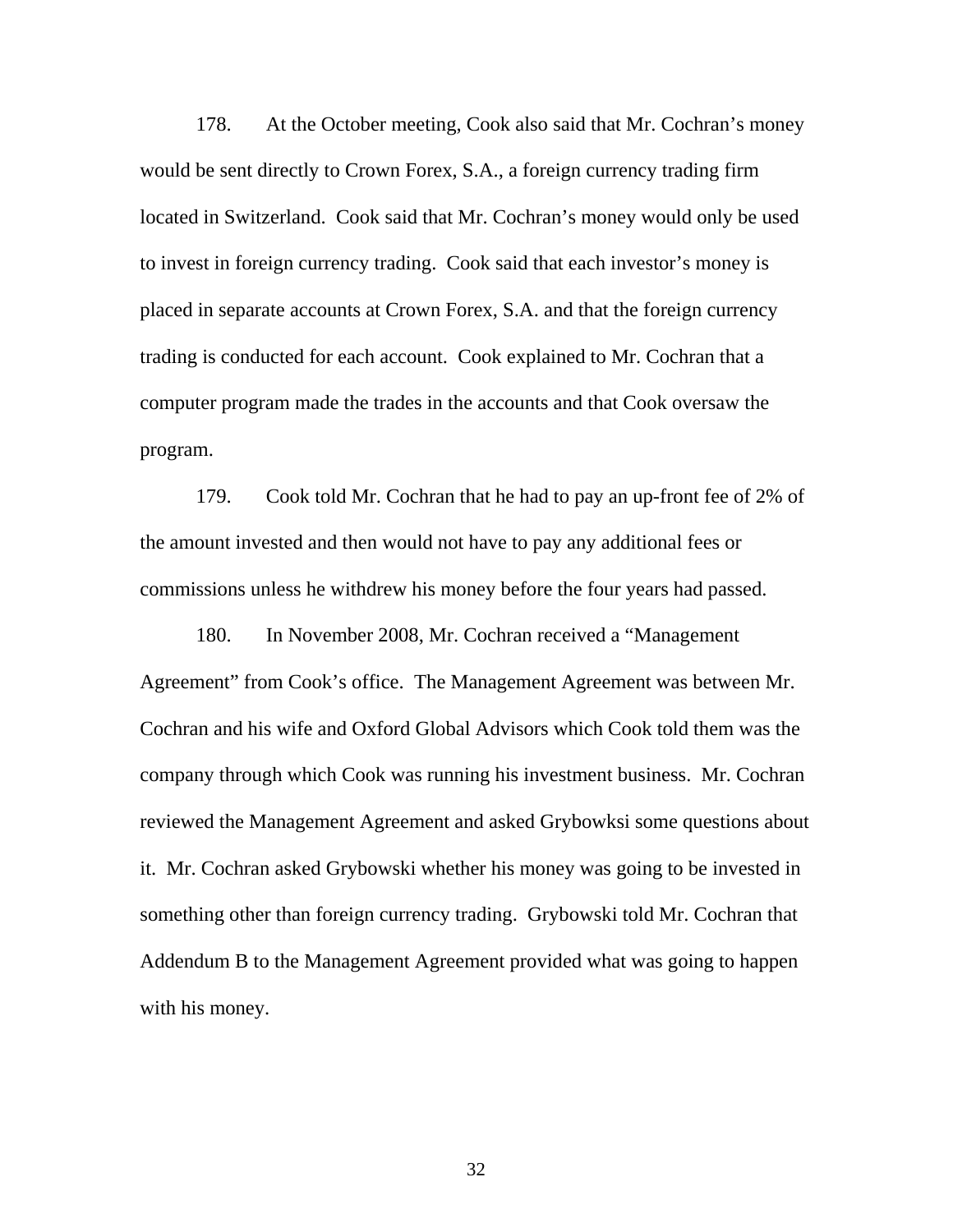181. No one from Oxford Global Advisors or Crown Forex, S.A. gave Mr. Cochran any financial information about the two companies or the foreign currency investment program, including balance sheets or income statements.

182. Mr. Cochran decided to invest because Cook promised that the foreign currency investment involved no risk and he would earn a 10.5% annual profit. Mr. Cochran also relied upon Cook's representation that his money was going to be segregated from other investors' money. In November, Mr. Cochran signed the Management Agreement, and in December 2008 sent Cook a check for \$200,000. Cook and Grybowski told Mr. Cochran to make the check out to Crown Forex. He also completed a Crown Forex, S.A. agreement.

183. After Mr. Cochran made his investment, he viewed on-line account statements which he accessed at www.crownforex.com. The account statements showed his \$200,000 investment. As time went on, the account statements on the website showed that Mr. Cochran was earning a profit every day. The amount of profit on the statement matched the 10.5% annual return that Cook had promised.

184. In around February 2009, Mr. Cochran saw an Internet report stating that Crown Forex S.A. was having difficulty paying investors on time. Cook told him that the report was untrue and gave Mr. Cochran the telephone number of Shadi Swais who Cook told him was the CEO of Crown Forex S.A. In around February 2009, Swais told Mr. Cochran that the Internet reports about Crown Forex S.A.'s financial difficulties were false.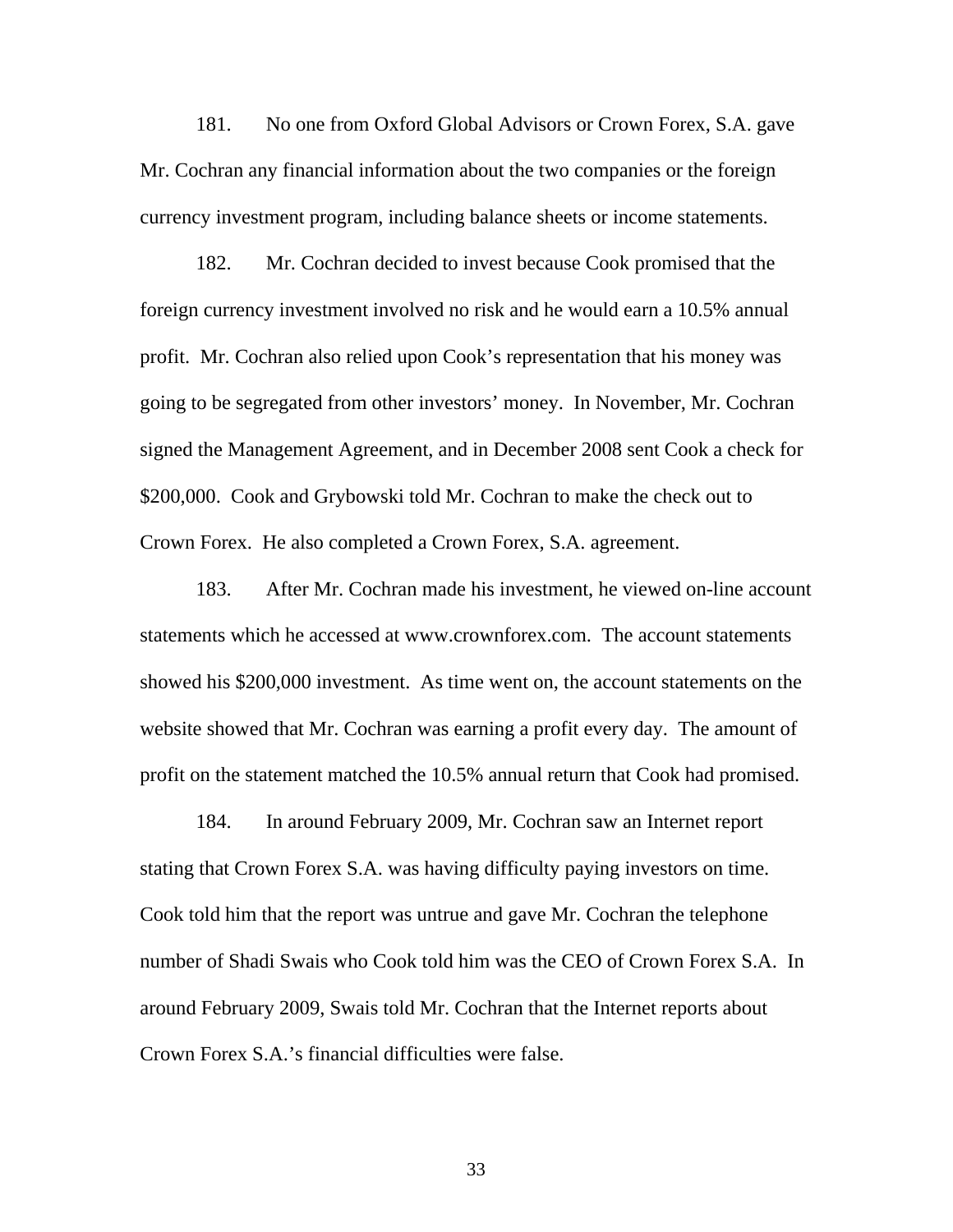185. Mr. Cochran decided to invest more money with Cook for foreign currency investing. On February 9, 2009, Mr. Cochran signed a Management Agreement with Oxford Global Advisors and the same day and had his bank wire \$800,000 to Crown Forex ("Second Management Agreement"). Cook told Mr. Cochran that all of his money would be sent directly to Crown Forex S.A. in Switzerland.

received back any of my money. 186. On or about July 22, 2009, Grybowski told Mr. Cochran that Oxford Global Advisors posted a letter on its website stating that it could no longer conduct business and that Crown Forex S.A. in Switzerland was in bankruptcy. That same day Mr. Cochran sent a request to Oxford Global Advisors and Crown Forex, S.A. asking that his money be returned. Mr. Cochran has not

187. Neither Cook nor anyone else on behalf of Oxford Global Advisors or Crown Forex S.A. told Mr. Cochran that his money was going to be sent to a bank account in Minnesota and pooled with other investors' funds. Mr. Cochran was not told that the money would be used for purposes other than investing in foreign currency trading.

### **Thomas Hoel**

188. Mr. Hoel is 50 years old and lives in Woodbury, Minnesota. He owns and operates a physical and occupational therapy center which focuses on care for children with special needs.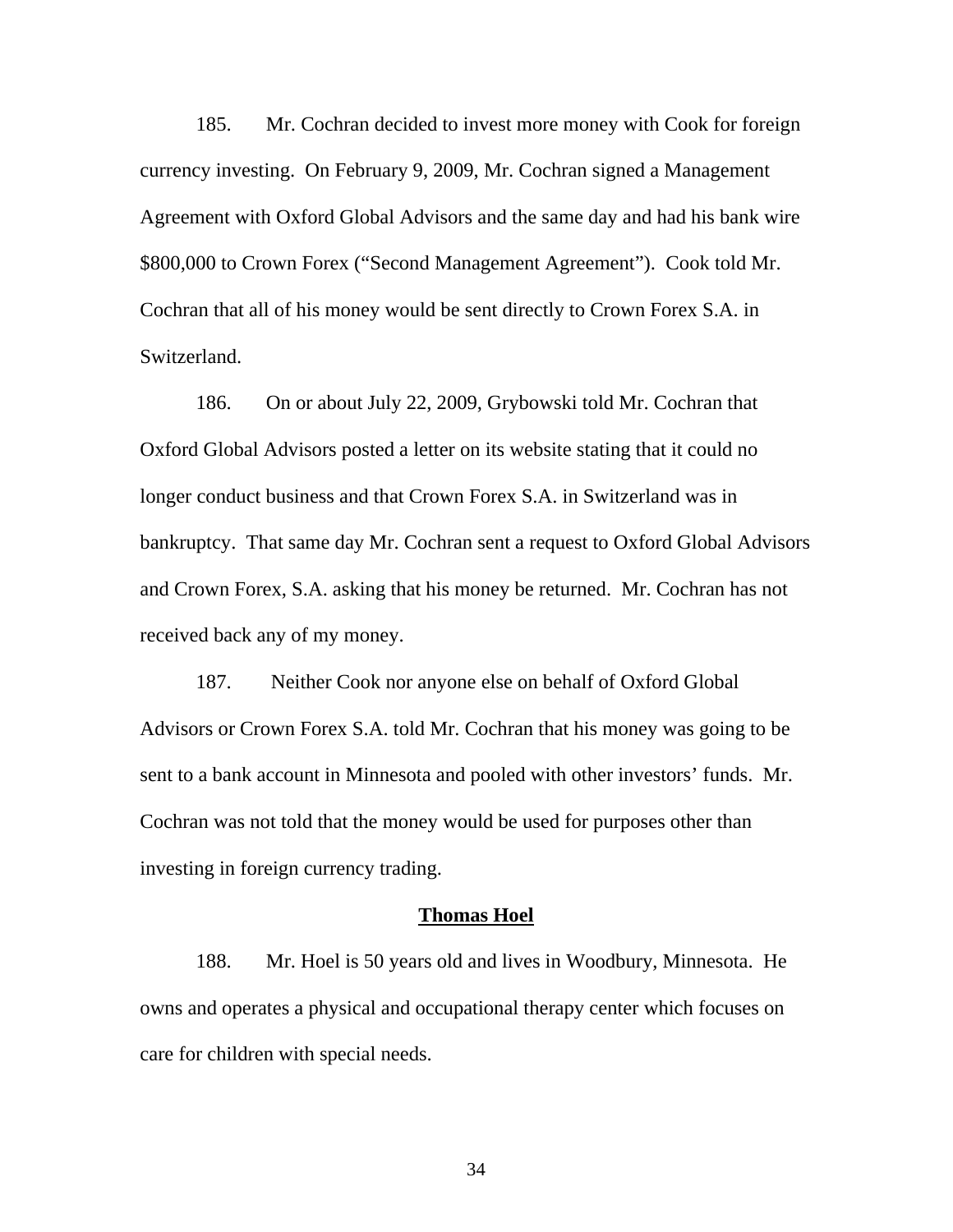189. In around March 2009 a friend of Mr. Hoel told him about Defendant Kiley and his radio show called "Follow the Money." Mr. Hoel's friend told him that Kiley talked on the show about a foreign currency investment program that Kiley ran through a company called Universal Brokerage FX. According to Mr. Hoel's friend, Kiley said that his program made money whether the market was up or down.

190. After talking with his friend, Mr. Hoel went onto Kiley's website, www.patkiley.com. On the website, Mr. Hoel sent an email to Kiley to get further information about the investment program. Kiley called Mr. Hoel a few days later to set up a meeting.

191. In around March 2009, Mr. Hoel met with Kiley at the Universal Brokerage FX office in Egan, Minnesota. Kiley explained to him the investment program. Kiley said that he traded foreign currencies with his clients' money. He said that he used an arbitrage method of trading and that a proprietary software program he purchased conducted the trading. He said that his software program was more efficient in conducting the trading than anything else in the marketplace. Kiley said that Trevor Cook worked at Universal Brokerage FX and bought the software program.

192. At the March meeting, Kiley said that if Mr. Hoel invested with him, Mr. Hoel would earn 1 to 1.5% per month. Kiley said that he had been earning 10 to 11% per year for the past six to seven years from his foreign currency trading. Kiley also told Mr. Hoel that the principal investment would be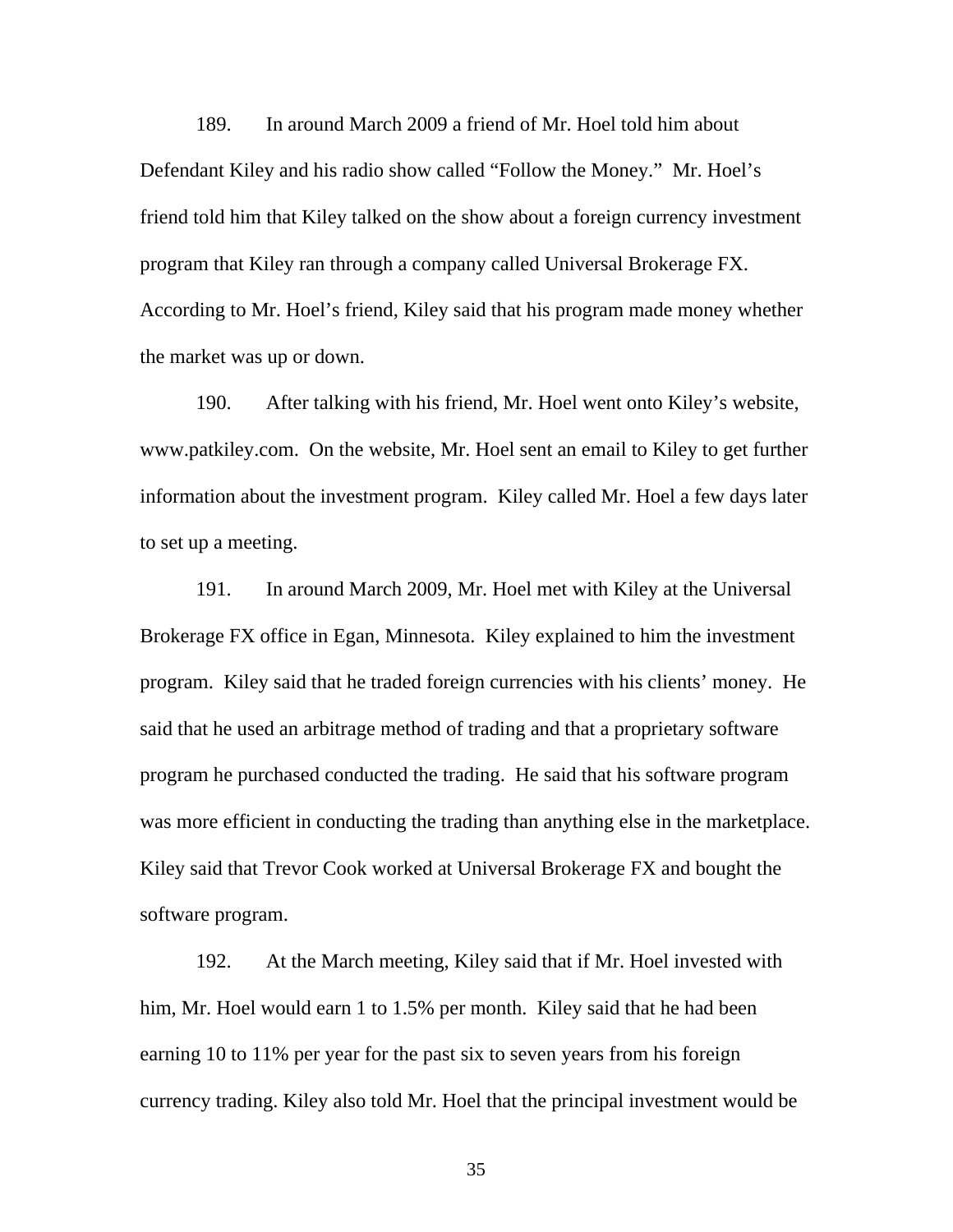placed in an account in Mr. Hoel's name, segregated from other investors, that Mr. Hoel would always have access to his money, and that Mr. Hoel could withdraw his money at any time. Kiley said that his trading strategy involved no risk. Kiley also said that after taking out an upfront fee of 5.8%, he only took money for himself after the investors were paid their returns.

193. At the March meeting Kiley also gave Mr. Hoel two brochures explaining his investment program. Mr. Hoel read the brochures before investing with Kiley and underlined certain passages in the brochures.

194. Mr. Hoel met with Kiley again in April 2009 when they further discussed the investment program.

195. Neither Kiley nor anyone from Universal Brokerage FX asked Mr. Hoel about his income, net worth, or investment experience. Neither Kiley nor anyone from Universal Brokerage FX gave Mr. Hoel any financial information about Universal Brokerage FX such as financial statements or balance sheets.

196. In around May 2009, Mr. Hoel met with Kiley at his offices in order to invest in his program. Mr. Hoel completed an account application for Crown Forex, S.A. Mr. Hoel also wrote two checks totaling \$83,834.87 made out to Crown. Mr. Hoel gave the application and the checks to Kiley's assistant.

197. In June 2009, Mr. Hoel invested an additional \$12,000 in Kiley's investment program by giving Kiley a check made out to Crown Forex.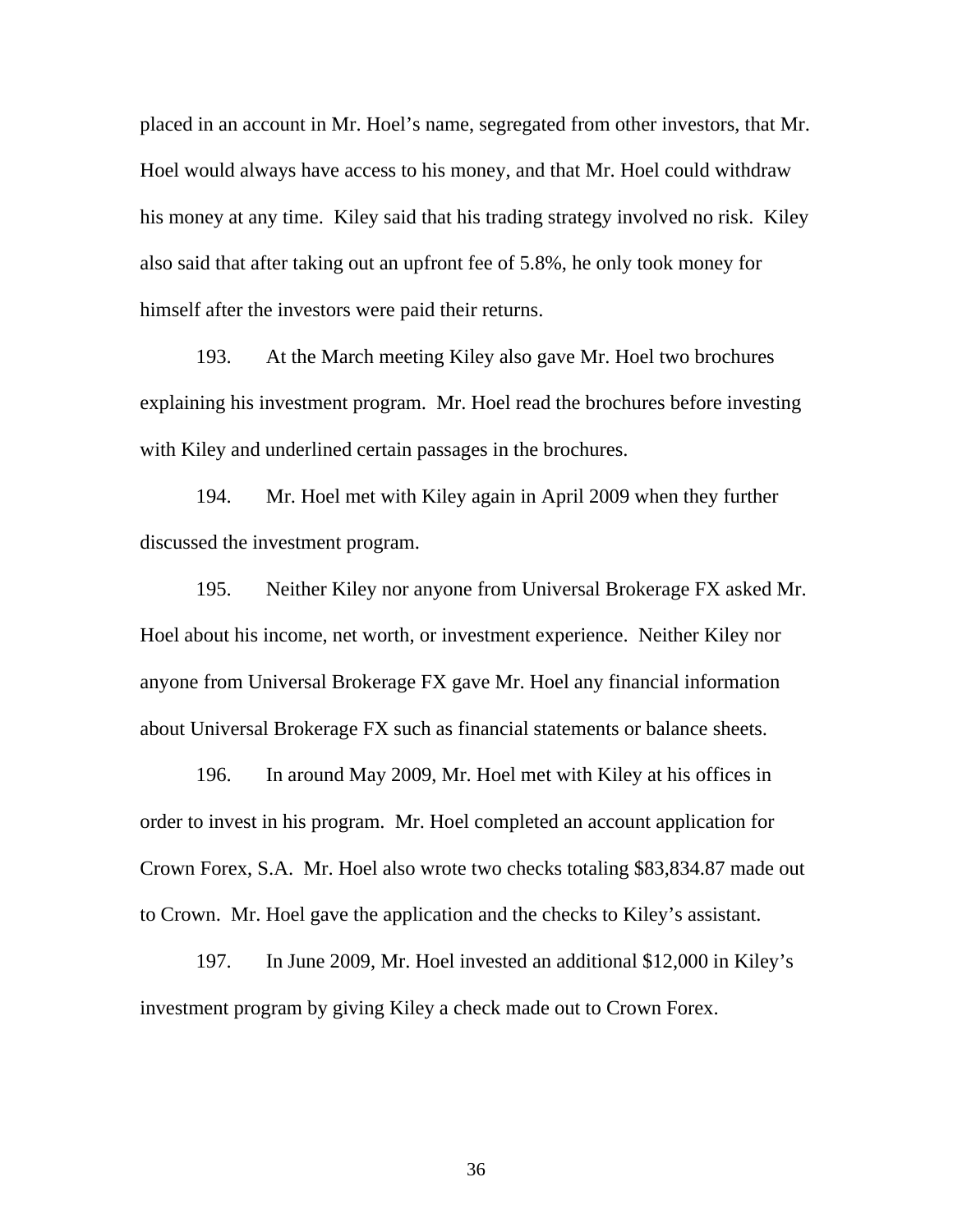198. Based on what Kiley told him, Mr. Hoel believed that his money was going to be deposited directly in an account in Mr. Hoel's name and traded in foreign currencies at Crown Forex, S.A. in Switzerland.

199. After investing, Mr. Hoel received account statements in the mail from Universal Brokerage FX.

200. On July 10, 2009, Mr. Hoel read an article in the Minneapolis Star Tribune regarding a lawsuit filed against Kiley, Cook and others. On or about July 11, 2009, Mr. Hoel and others met with Kiley and Kiley said that Mr. Hoel's money was not with Crown Forex and he could not say where the money was or whether his money was safe.

201. Approximately two days later, Mr. Hoel sent Kiley's office a request to withdraw all of his money. Mr. Hoel has not received back any of the money that he invested. Mr. Hoel's wife, Margaret, invested IRA funds with Universal Brokerage FX and was able to retrieve her funds prior to them being transferred from the IRA custodian to Universal Brokerage FX.

202. Mr. Hoel was not told that the money he invested with Universal Brokerage FX would be pooled with other investor funds or that it would be used for purposes other than foreign currency trading. If Mr. Hoel knew that his money would be pooled with other investor funds or used for purposes other than foreign currency trading, he would not have invested with Universal Brokerage FX.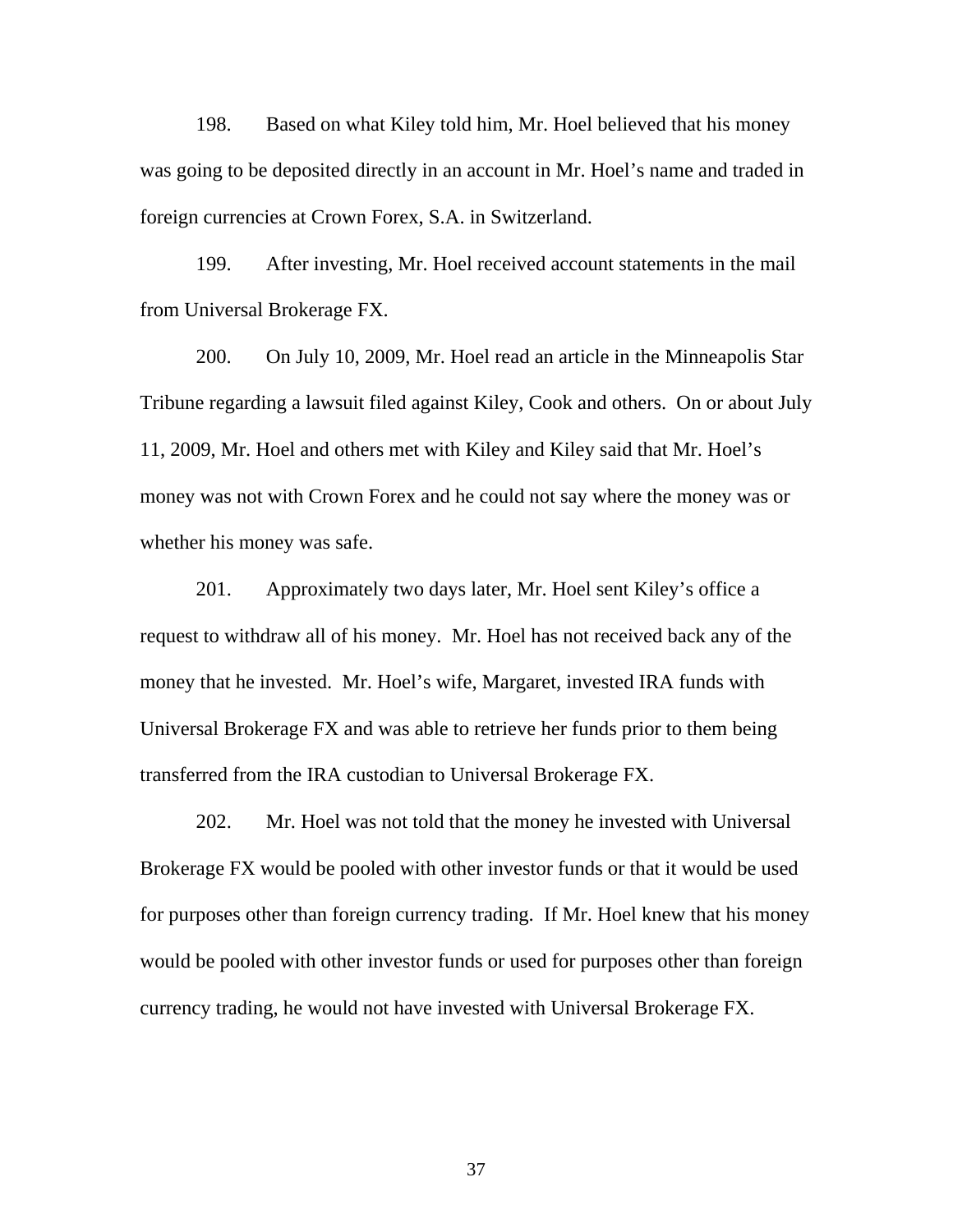#### **Edward Smisek**

203. Mr. Edward Smisek is 61 years old and lives in Lonsdale, Minnesota. Mr. Smisek is a farmer and self-employed grain broker.

204. Mr. Smisek first heard about Defendant Cook and his foreign currency investment program from a friend, George Kasper ("Kasper"). Kasper worked for Cook at Oxford Global Partners.

205. On April 1, 2009, Mr. Smisek went with Kasper to Minneapolis, Minnesota to meet Cook. They attended an investment workshop wherein Cook, and several others, spoke to a group of 25 to 30 people ("Investment Workshop").

206. The Investment Workshop was at the Oxford Global Partner's office which was in a Minneapolis at the Van Dusen mansion which was represented as being owned by Cook.

207. Cook explained to Mr. Smisek that his investment strategy involved buying and selling of foreign currencies.

208. Cook said that he had been running his foreign currency investment strategy for seven or eight years, and that he always made a profit from his trades.

209. Cook said that he was the one who traded the foreign currencies for Oxford Global Partners.

210. Cook said that the trading involved taking advantage of price differences in foreign currencies such as the Euro and the Yen.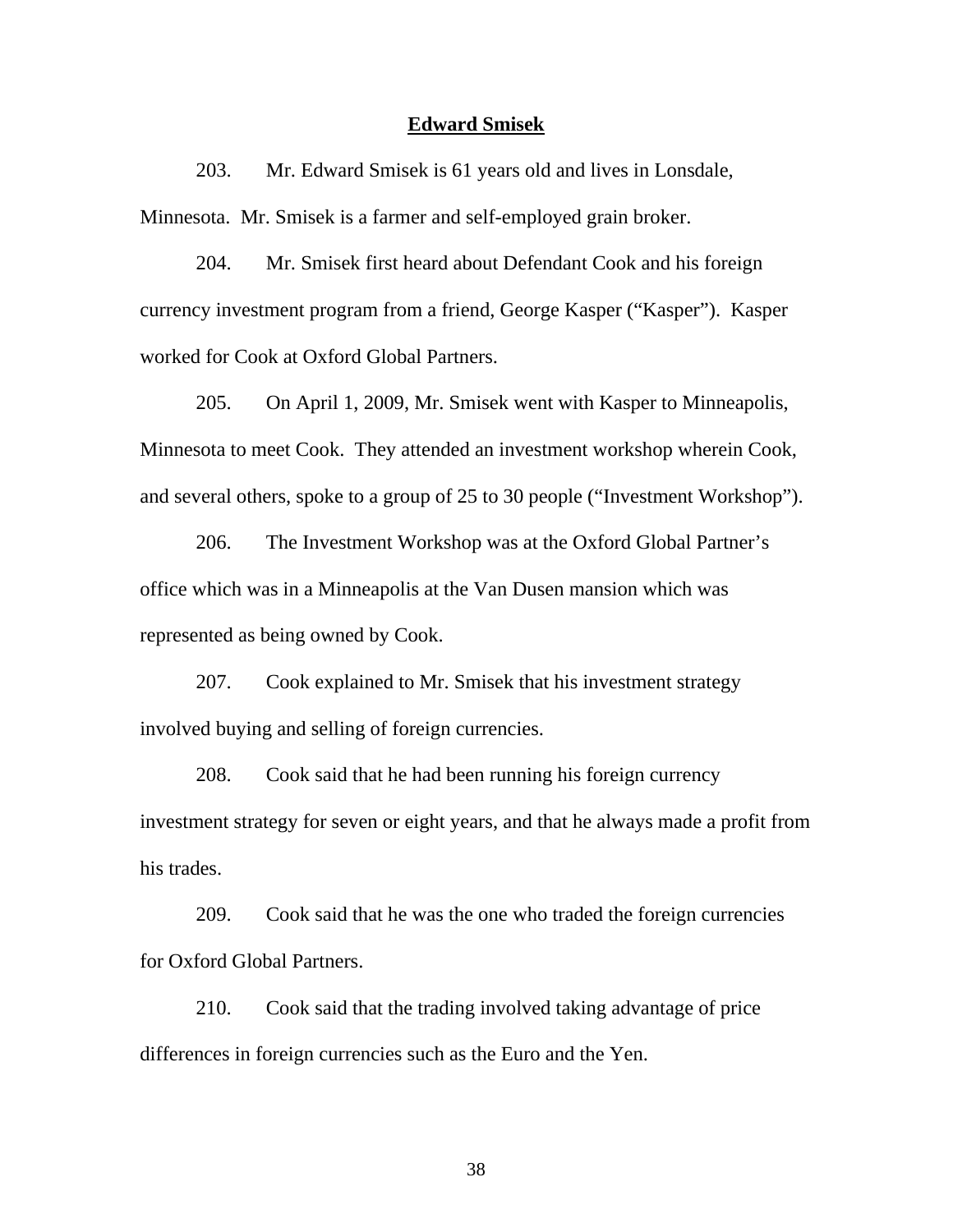211. He said that he made trades frequently but that he would only make trades if they were profitable.

212. Cook said that investments in the foreign currency program would earn a 10.5% return each year.

213. At the Investment Workshop, Cook said that Mr. Smisek's money would only be invested in foreign currency trading.

214. At the Investment Workshop, Cook said that investor funds would be sent to a Swiss bank account and traded at Crown Forex, S.A., in Switzerland.

215. Cook said that sending the money to a Swiss bank account made it a safe investment.

216. Cook said that Mr. Smisek's principal investment would never be at risk.

217. Cook said that Mr. Smisek could get his money back any time he wanted, but if he took it out before a certain amount of time there would be a fee.

218. Cook repeatedly told Mr. Smisek that the investment was completely safe.

219. Cook said that his investment program was "not a Madoff or Petters situation."

220. At the Investment Workshop, Mr. Smisek was given some brochures about the investment strategy.

221. After the Investment Workshop ended, Mr. Smisek spoke with Cook personally.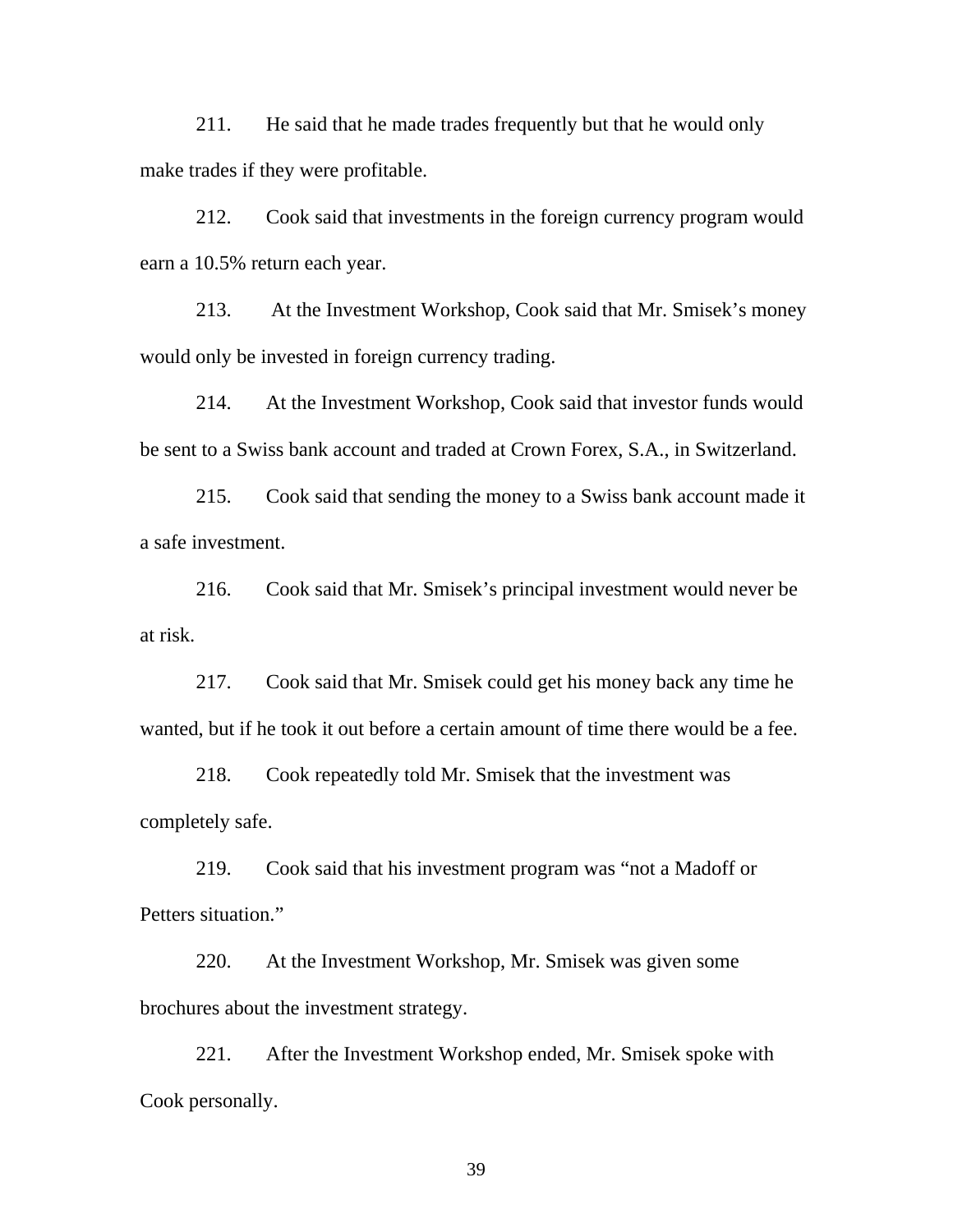222. Mr. Smisek asked Cook what could go wrong if he invested money in foreign currencies with him. Cook told him "nothing."

223. Cook then repeated that Mr. Smisek's investment was going to be in a Swiss bank account, that it was going to be used to trade foreign currencies, and that it would not be at any risk.

224. Mr. Smisek decided to invest mostly because Cook promised that the foreign currency investment involved no risk, he would earn a 10.5% annual profit, and his money was kept in an individual account at a Swiss bank.

225. Before he invested, Mr. Smisek was given account documentation to complete. He completed a form to open an individual account at Crown Forex, S.A. in Switzerland. He also completed an agreement between himself and Oxford Global Advisors.

226. On May 14, 2009, Mr. Smisek invested \$111,669 in Cook's foreign currency program. To make that investment, Mr. Smisek liquidated a certificate of deposit that he kept at a local bank for his retirement.

227. After Mr. Smisek invested his money with Cook, his friend Kasper gave him a print-out of an account statement from Crown Forex, S.A dated July 1, 2009.

228. In around July 2009, Mr. Smisek read a news article describing problems with the foreign currency investment program.

229. Neither Cook nor anyone else on behalf of Oxford Global Partners, Oxford Global Advisors, or Crown Forex S.A. told Mr. Smisek that his money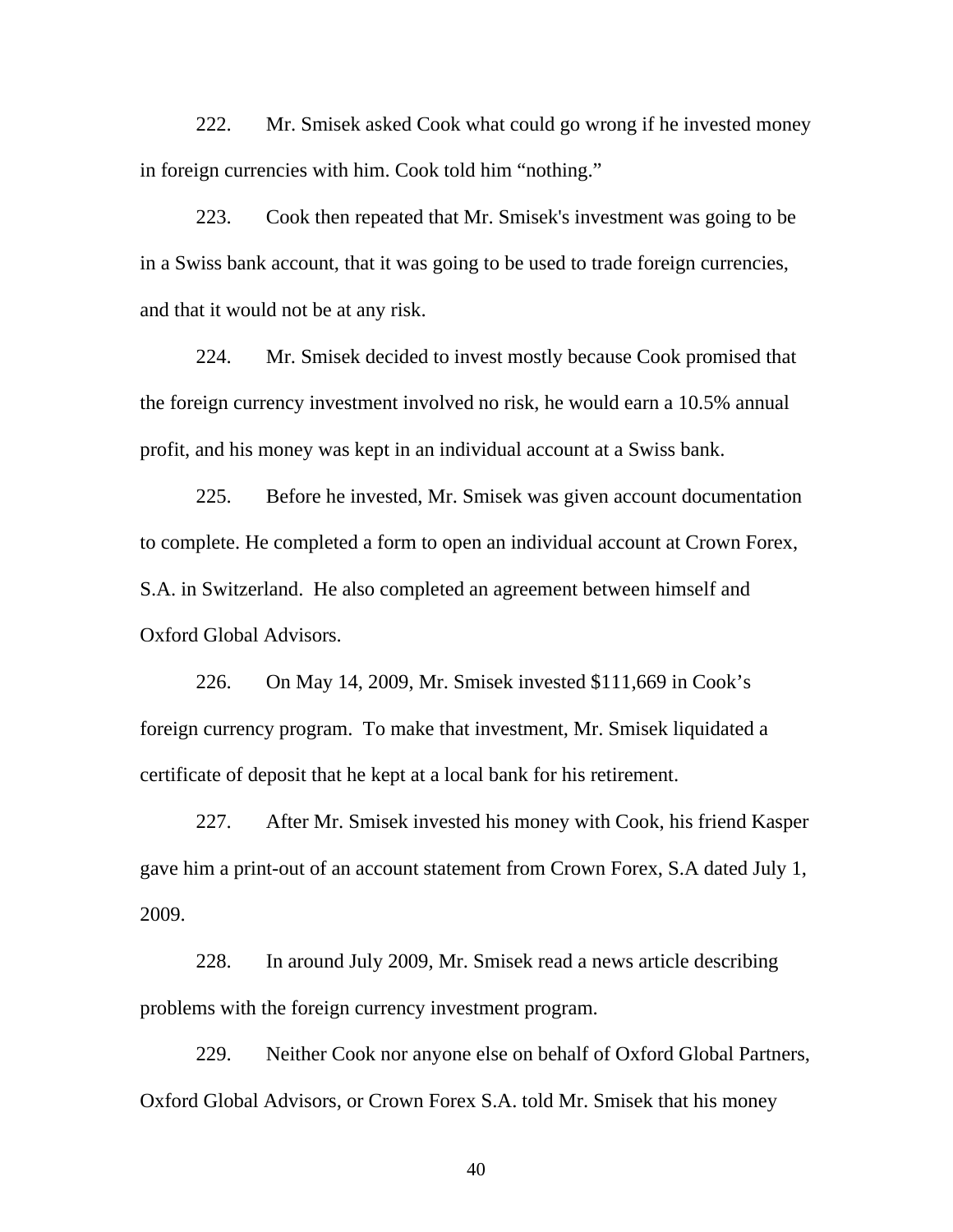was going to be sent to a bank account in Minnesota. Mr. Smisek was not told that the money would be used for purposes other than investing in foreign currency trading.

#### **CURRENT SITUATION**

230. Only about \$32 million was ever returned from the firms at which Cook and Kiley held pooled trading accounts. Cook and Kiley have dissipated much of that \$32 million.

231. On May 18, 2009, the FINMA determined Crown Forex, S.A. to be insolvent and formally declared the firm bankrupt and permitted the firm to file an appeal within 30 days of being notified of the decision.

232. Cook is believed to own an interest in two properties in Panama City, Panama for the purpose of developing the property into a hotel-casino. The status of the properties is unknown.

233. As of August 31, 2009 only about \$1.9 million remained in the domestic bank accounts, including the accounts of UBS Diversified, Universal Brokerage, Oxford Global Partners, Oxford Global Advisors, Basel Group, LLC, Crown Forex, LLC.

## **COUNT I**

# **Violations of Section 5(a) and (c) of the Securities Act [15 U.S.C. § 77e(a) and (c)] (Against Cook, Kiley, and the Defendant Shell Companies)**

234. Paragraphs 1 through 233 above are realleged and incorporated herein by reference as though fully set forth herein.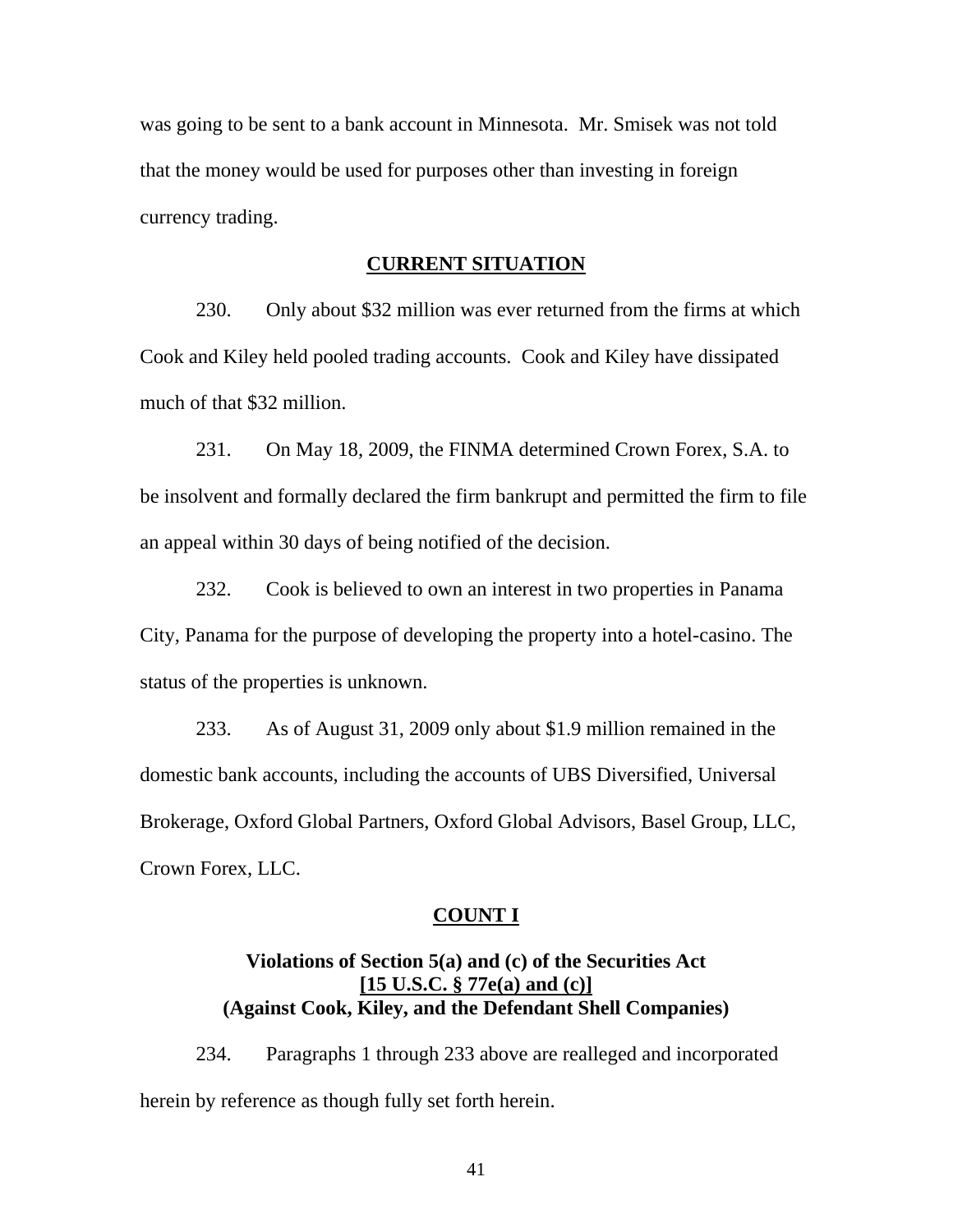235. By engaging in the conduct described above, Cook, Kiley, and the Defendant Shell Companies, directly or indirectly: (i) made use of means or instruments of transportation or communication in interstate commerce or of the mails to sell, through the use or medium of a prospectus or otherwise, securities as to which no registration statement was in effect; (ii) for the purpose of sale or delivery after sale, carried or caused to be carried through the mails or in interstate commerce, by any means or instruments of transportation, securities as to which no registration statement was in effect; and (iii) made use of any means or instruments of transportation or communication in interstate commerce or of the mails to offer to sell or offer to buy, through the use or medium of a prospectus or otherwise, securities as to which no registration statement had been filed.

236. No valid registration statement was filed or was in effect with the Commission in connection with offer and sale by Cook, Kiley, and the Defendant Shell Companies of securities issued by the Defendant Shell Companies.

237. By reason of the foregoing, Cook, Kiley, and the Defendant Shell Companies have violated Sections 5(a) and (c) of the Securities Act [15 U.S.C. §  $77e(a)$  and  $(c)$ ].

# **COUNT II**

# **Violations of Section 17(a)(1) of the Securities Act [15 U.S.C. § 77q(a)(1)] (Against Cook, Kiley, and the Defendant Shell Companies)**

238. Paragraphs 1 through 233 are realleged and incorporated by reference as though fully set forth herein.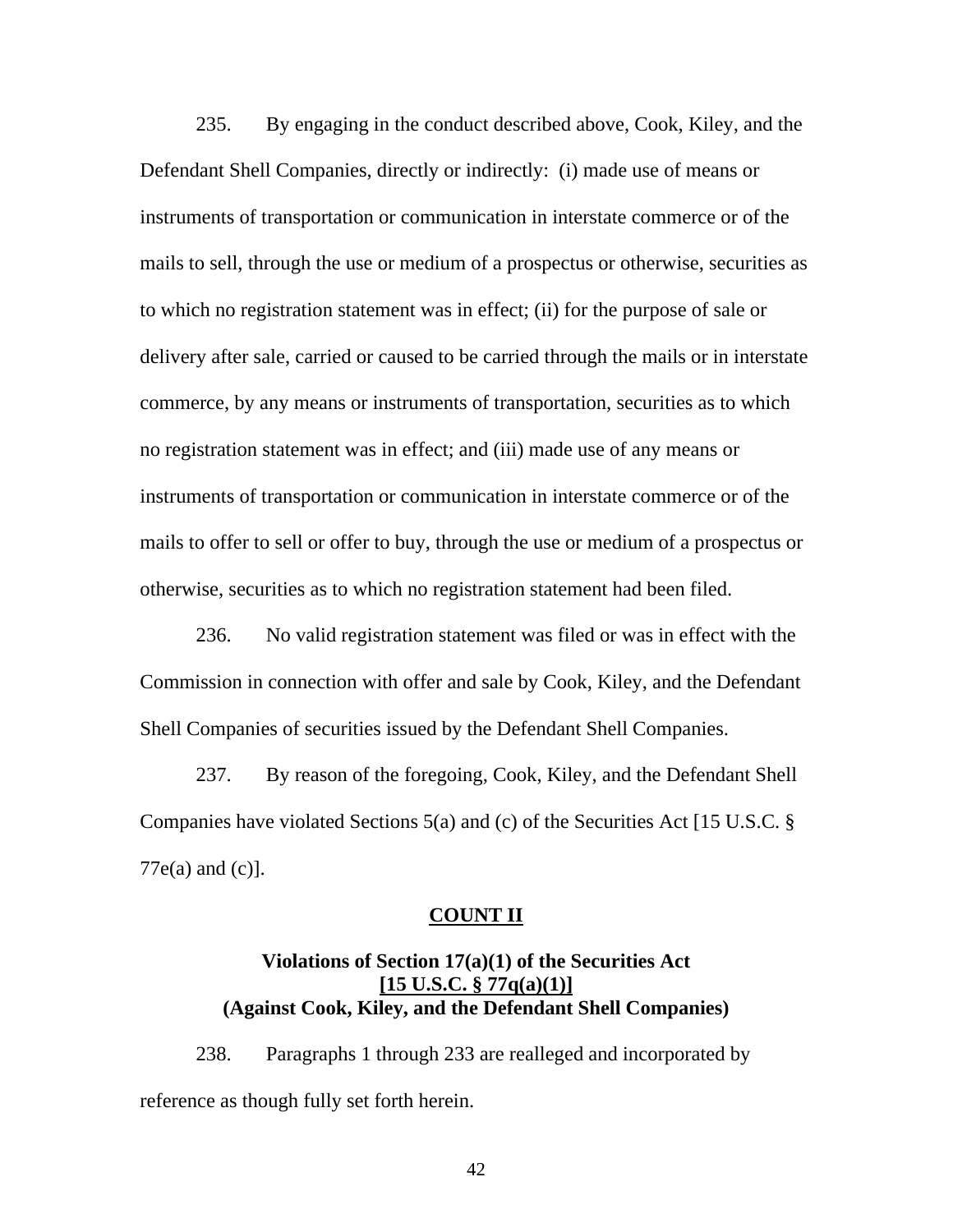239. By engaging in the conduct described above, Cook, Kiley, and the Defendant Shell Companies, in the offer and sale of securities, by the use of the means and instruments of transportation or communication in interstate commerce or by use of the mails, directly or indirectly, have employed devices, schemes and artifices to defraud.

240. Cook, Kiley, and the Defendant Shell Companies acted with scienter.

241. By reason of the foregoing, Cook, Kiley, and the Defendant Shell Companies violated Section  $17(a)(1)$  of the Securities Act [15 U.S.C. § 77 $q(a)(1)$ ].

## **COUNT III**

# **Violations of Sections 17(a)(2) and (3) of the Securities Act [15 U.S.C. §§ 77q(a)(2) and (3)] (Against Cook, Kiley, and the Defendant Shell Companies)**

242. Paragraphs 1 through 233 are realleged and incorporated by reference as though fully set forth herein.

243. By engaging in the conduct described above, Cook, Kiley, and the Defendant Shell Companies, in the offer and sale of securities, by the use of the means and instruments of transportation or communication in interstate commerce or by use of the mails, directly or indirectly, have:

> a. obtained money or property by means of untrue statements of material fact or by omitting to state material facts necessary in order to make the statements made, in light of the circumstances under which they were made, not misleading; and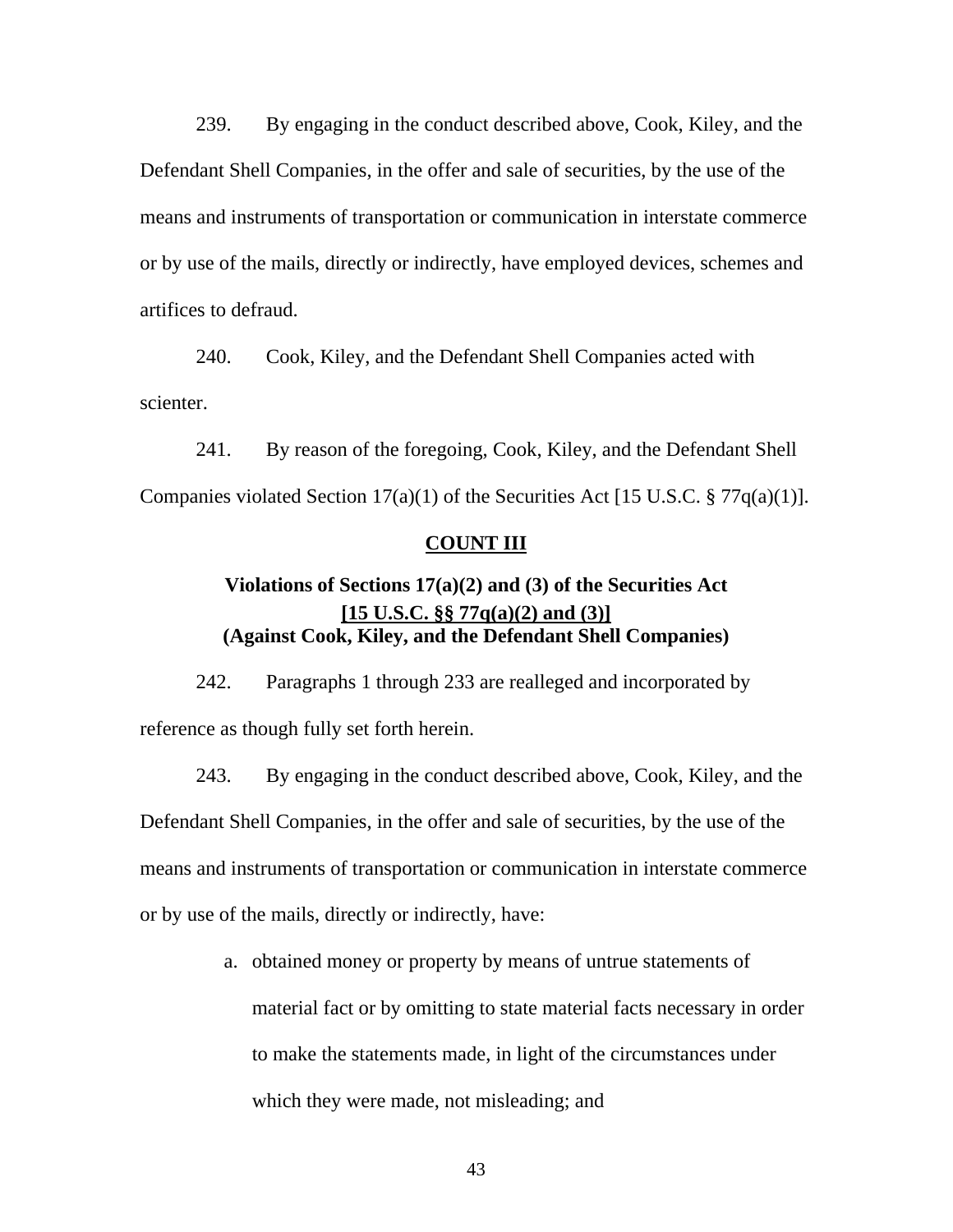b. engaged in transactions, practices, or courses of business that operated or would operate as a fraud or deceit upon the purchasers of such securities.

244. By reason of the foregoing, Cook, Kiley, and the Defendant Shell Companies have violated Sections  $17(a)(2)$  and (3) of the Securities Act [15] U.S.C. §§ 77 $q(a)(2)$  and  $(3)$ ].

## **COUNT IV**

# **Violations of Section 10(b) of the Exchange Act, and Exchange Act Rule 10b-5 [15 U.S.C. § 78j(b) and 17 C.F.R. § 240.10b-5] (Against Cook, Kiley, and the Defendant Shell Companies)**

245. Paragraphs 1 through 233 are realleged and incorporated by reference as though fully set forth herein.

246. By engaging in the conduct described above, Cook, Kiley, and the Defendant Shell Companies, in connection with the purchase and sale of securities, by the use of the means and instrumentalities of interstate commerce and by the use of the mails, directly and indirectly: used and employed devices, schemes and artifices to defraud; made untrue statements of material fact and omitted to state material facts necessary in order to make the statements made, in light of the circumstances under which they were made, not misleading; and engaged in acts, practices and courses of business which operated or would have operated as a fraud and deceit upon purchasers and sellers and prospective purchasers and sellers of securities.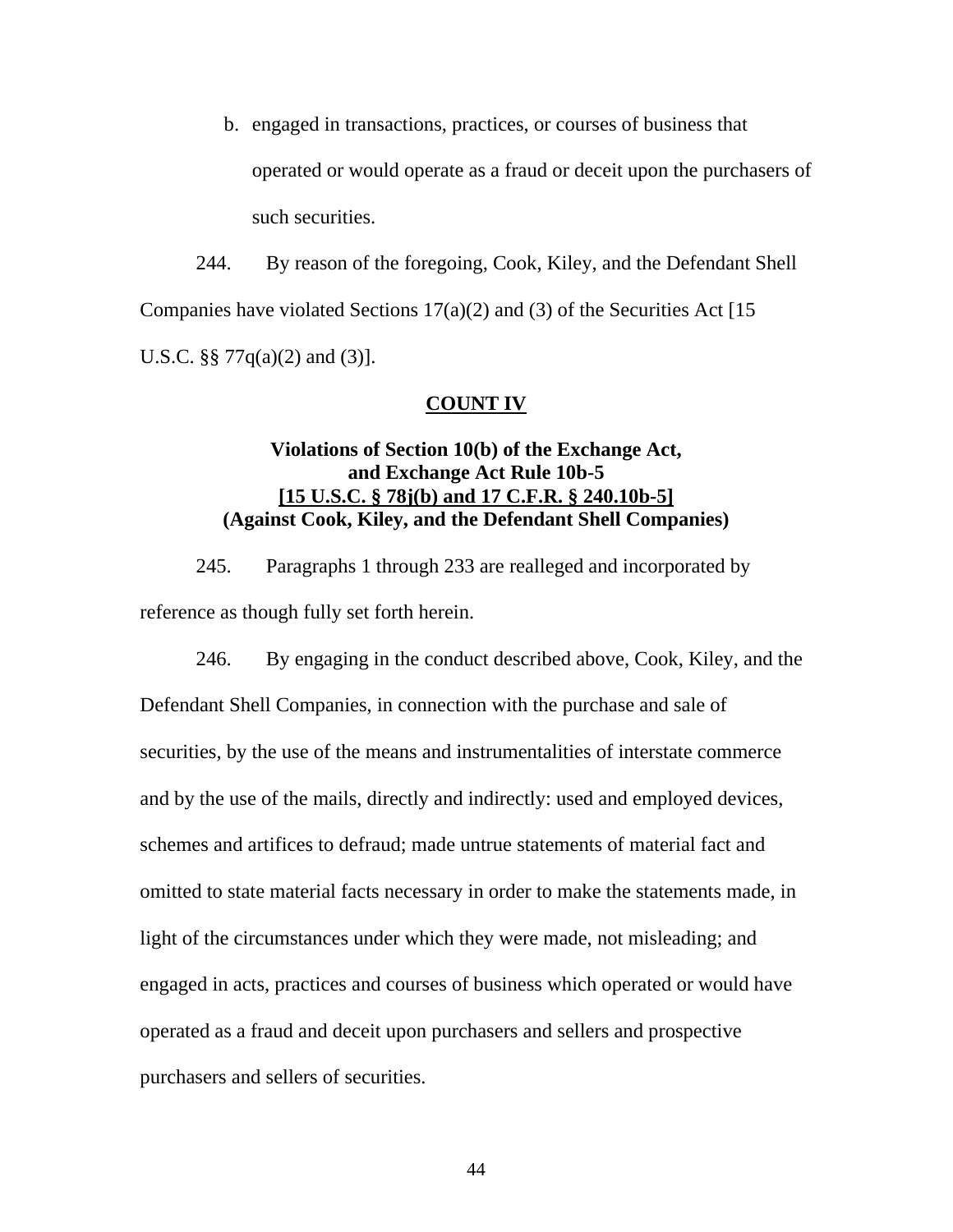247. Cook, Kiley, and the Defendant Shell Companies acted with scienter.

248. By reason of the foregoing, Cook, Kiley, and the Defendant Shell Companies violated Section 10(b) of the Exchange Act [15 U.S.C. §78j(b)] and Rule 10b-5 thereunder [17 C.F.R. 240.10b-5].

#### **COUNT V**

### **(Relief Defendants)**

249. Paragraphs 1 through 248 are realleged and incorporated by reference.

250. Cook and Kiley transferred millions from accounts, in which funds illegally obtained from investors had been commingled, to the Relief Defendants.

251. Cook and Kiley, directly and acting through others, transferred at least approximately \$500,000, derived through their illegal conduct, to Relief Defendant Basel Group, LLC.

252. Cook and Kiley, directly and acting through others, transferred at least approximately \$79 million, derived through their illegal conduct, to Relief Defendant Crown Forex, LLC.

253. Cook and Kiley, directly and acting through others, transferred at least approximately \$9.7 million, derived through their illegal conduct, to Relief Defendant Market Shot, LLC.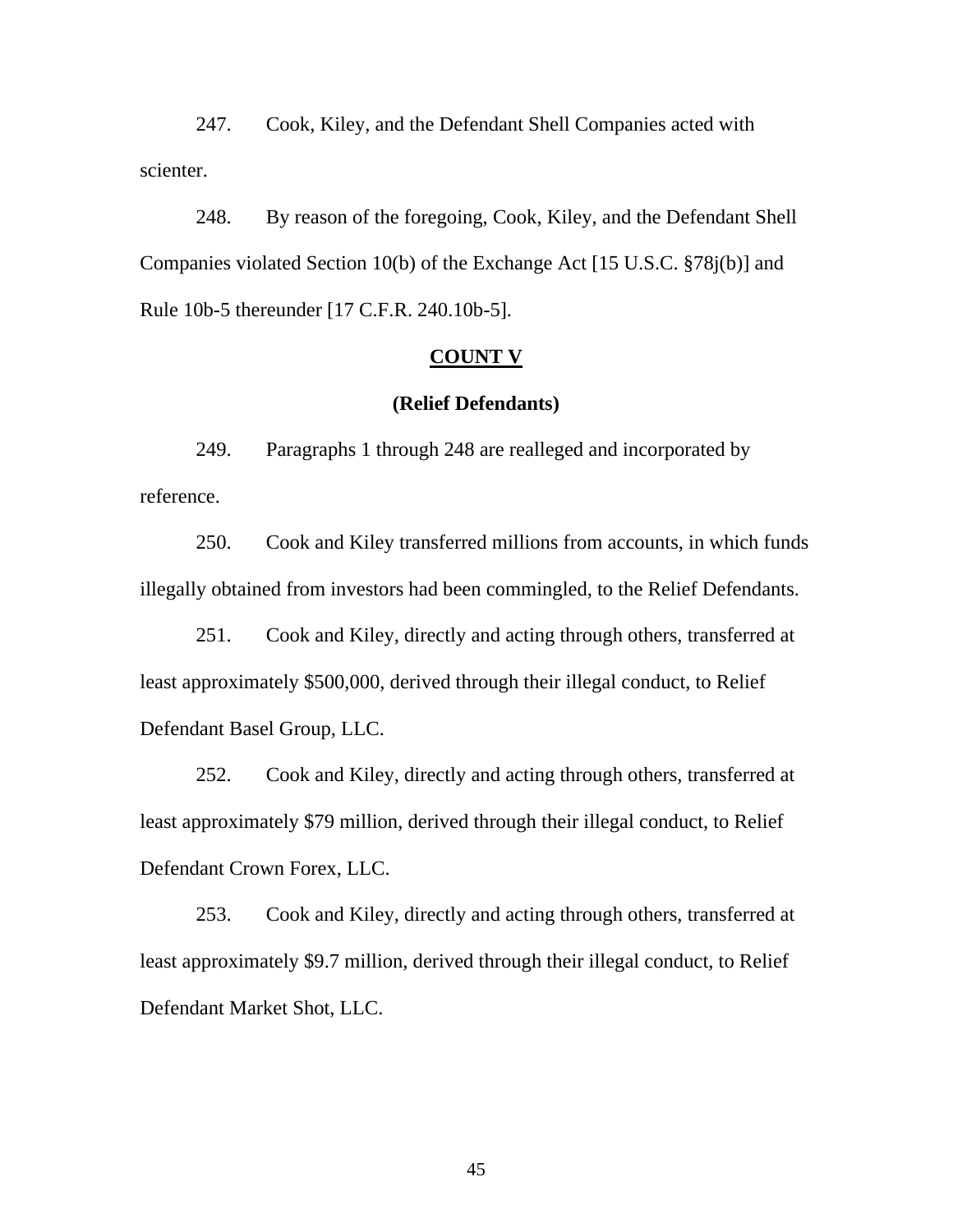254. Cook and Kiley, directly and acting through others, transferred at least approximately \$3.5 million, derived through their illegal conduct, to Relief Defendant PFG Coin and Bullion.

255. Cook and Kiley, directly and acting through others, transferred at least approximately \$140,000, derived through their illegal conduct, to Relief Defendant Oxford Developers, S.A.

256. Cook and Kiley, directly and acting through others, transferred at least approximately \$29.6 million, derived through their illegal conduct, to Relief Defendant Oxford FX Growth, L.P.

257. Cook and Kiley, directly and acting through others, transferred at least approximately \$8.4 million, derived through their illegal conduct, to Relief Defendant Oxford Global FX, LLC

258. Cook and Kiley, directly and acting through others, transferred at least approximately \$1.2 million, derived through their illegal conduct, to Relief Defendant Oxford Global Managed Futures Fund, L.P.

259. Cook and Kiley, directly and acting through others, transferred at least approximately \$1,000, derived through their illegal conduct, to Relief Defendant UBS Diversified FX Advisors, LLC.

Defendant UBS Diversified FX Growth, L.P.<br>46 260. Cook and Kiley, directly and acting through others, transferred at least approximately \$4.7 million, derived through their illegal conduct, to Relief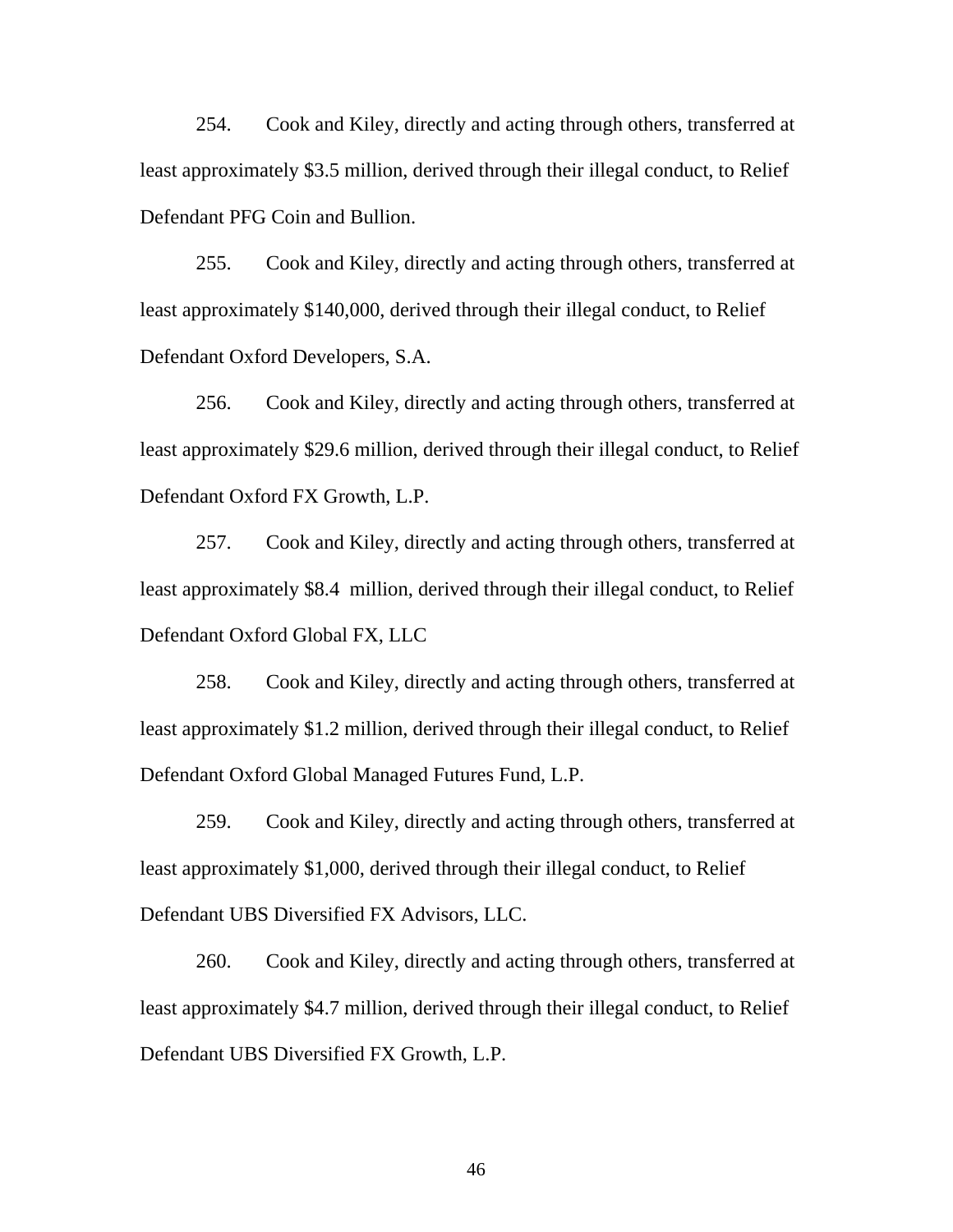261. Cook and Kiley, directly and acting through others, transferred at least approximately \$1,000, derived through their illegal conduct, to Relief Defendant UBS Diversified FX Management, LLC.

262. Cook and Kiley, directly and acting through others, transferred at least approximately \$948,848 derived through their illegal conduct, to Relief Defendants Clifford Berg and Ellen Berg.

263. The monies received by the Relief Defendants from Defendants Cook and Kiley constituted ill-gotten gains from the fraud of Defendants Cook, Kiley, and the Defendant Shell Companies as alleged in this Complaint.

264. The Relief Defendant Shell Companies and Relief Defendants Clifford Berg and Ellen Berg have no legitimate claim to the ill-gotten funds they received from Defendants Cook and Kiley or to any assets that the Relief Defendant Shell Companies and Relief Defendants Clifford Berg and Ellen Berg acquired with those ill-gotten funds.

#### **RELIEF REQUESTED**

 **WHEREFORE,** the Commission respectfully requests that this Court:

**I.** 

Issue findings of fact and conclusions of law that Defendants Cook, Kiley, and the Defendant Shell Companies committed the violations charged and alleged herein.

**II.**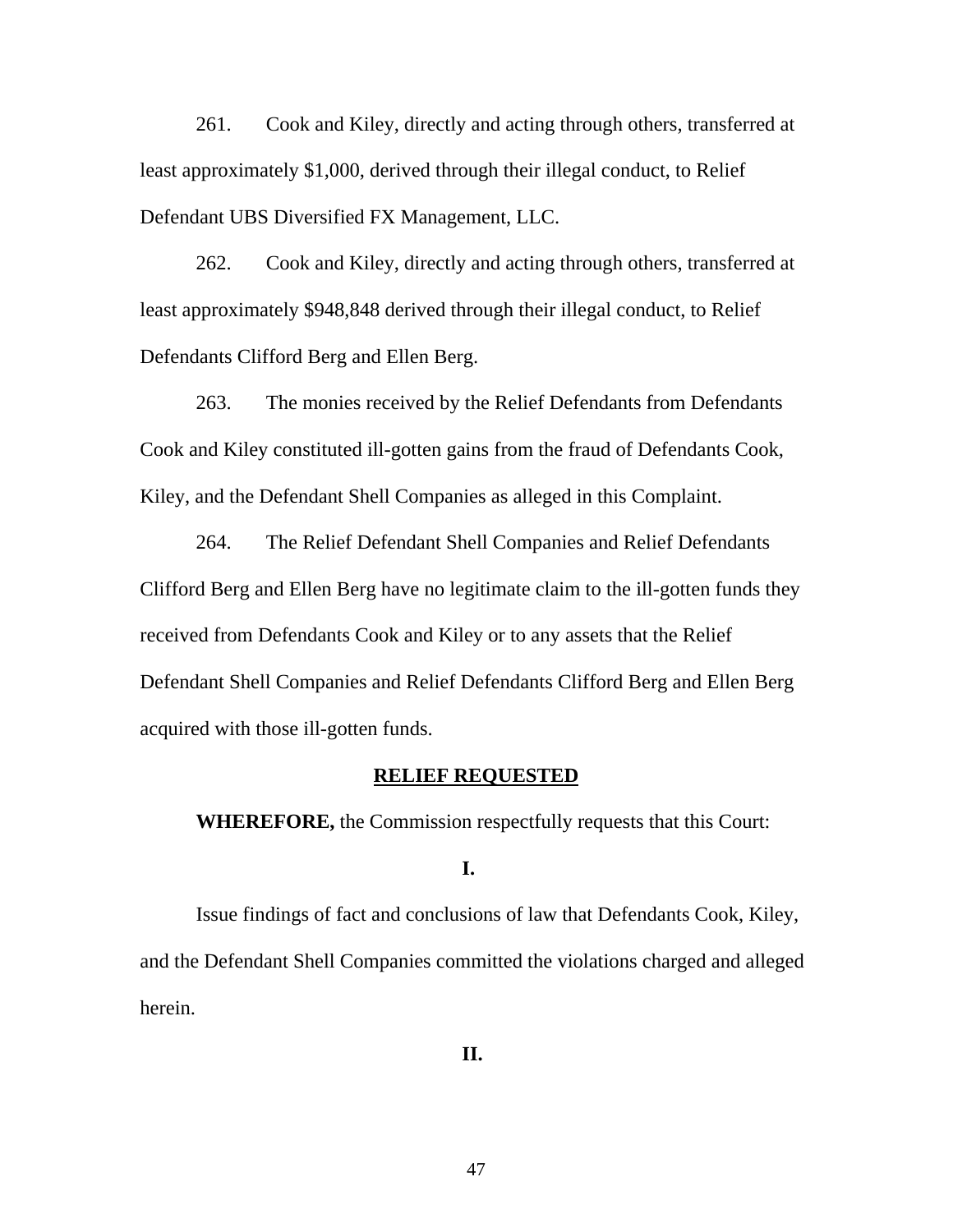Grant Orders of Preliminary and Permanent Injunction, in a form consistent with Rule 65(d) of the Federal Rules of Civil Procedure, restraining and enjoining Defendants Cook, Kiley, and the Defendant Shell Companies, their agents, servants, employees, attorneys and those persons in active concert or participation with him who receive actual notice of the Orders, by personal service or otherwise, and each of them from, directly or indirectly, engaging in the transactions, acts, practices or courses of business described above, or in conduct of similar purport and object, in violation of Sections 5(a), 5(c), and 17(a) of the Securities Act [15 U.S.C. §§ 77 $e(a)$ , 77 $e(c)$ , and 77 $q(a)$ ] and Section 10(b) of the Exchange Act [15 U.S.C. § 78j] and Rule 10b-5 [17 CFR § 240.10b-5] thereunder,.

## **III.**

Issue an Order requiring the Defendants and the Relief Defendants to disgorge the ill-gotten gains that they received as a result of the violations alleged in this Complaint, including prejudgment interest.

### **IV.**

With regard to the violative acts, practices and courses of business set forth herein, issue an Order imposing upon Cook, Kiley, and the Defendant Shell Companies appropriate civil penalties pursuant to Section 20(d) of the Securities Act [15 U.S.C. § 77t(d)] and Section 21(d)(3) of the Exchange Act [15 U.S.C. § 78u(d)(3)].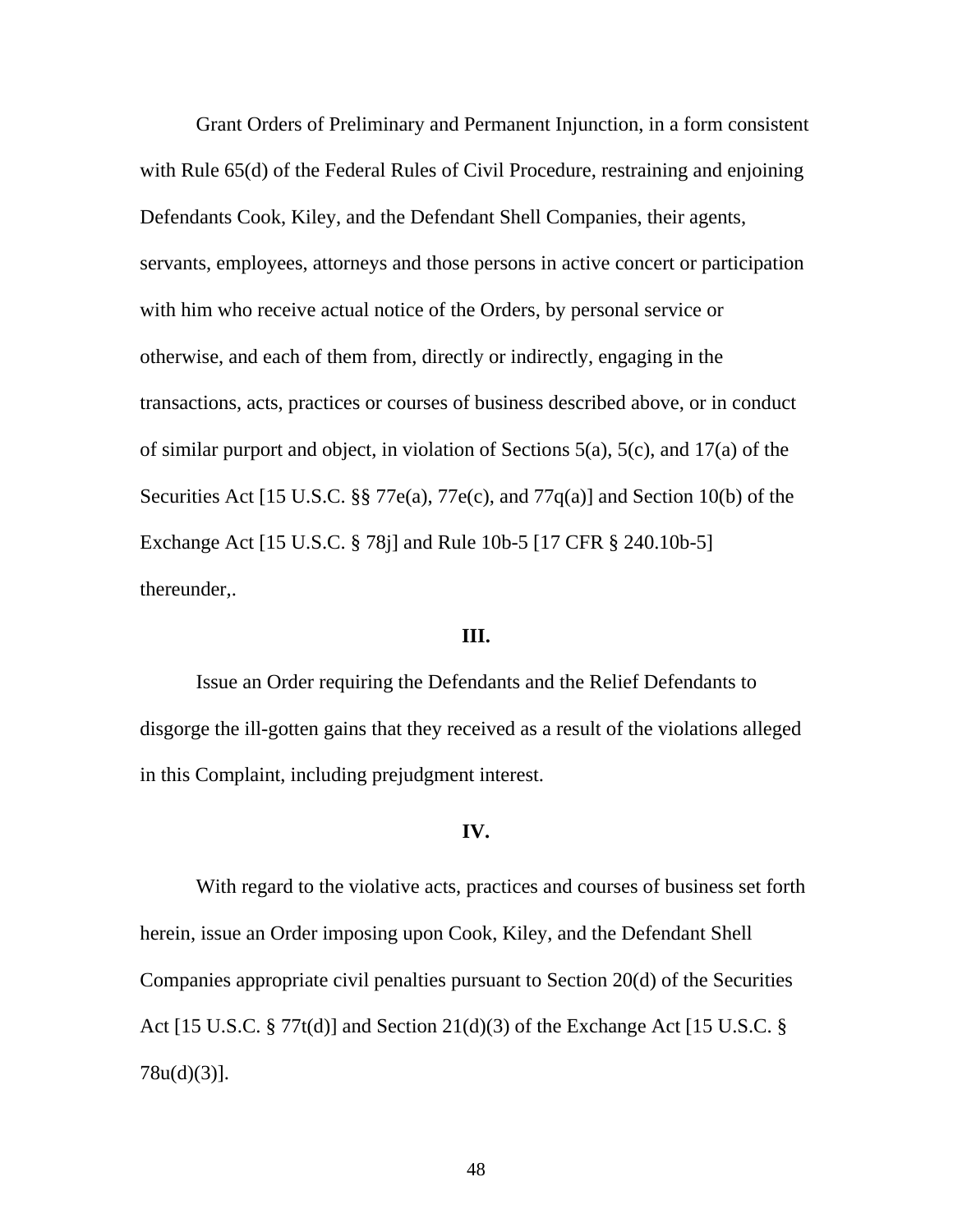Retain jurisdiction of this action in accordance with the principles of equity and the Federal Rules of Civil Procedure in order to implement and carry out the terms of all orders and decrees that may be entered or to entertain any suitable application or motion for additional relief within the jurisdiction of this Court.

### **VI.**

Grant appropriate emergency relief to prevent further secretion or dissipation of assets purchased with investor funds.

# **VII.**

Grant an Order for any other relief this Court deems appropriate.

Respectfully submitted,

Dated: November 23, 2009

John E. Birkenheier Adolph J. Dean, Jr. Steven L. Klawans Justin M. Delfino Attorneys for Plaintiff U.S. Securities and Exchange Commission Chicago Regional Office 175 West Jackson Blvd. Suite 900 Chicago, Illinois 60604 T. 312-353-7390 F. 312-353-7398

Robyn A. Millenacker